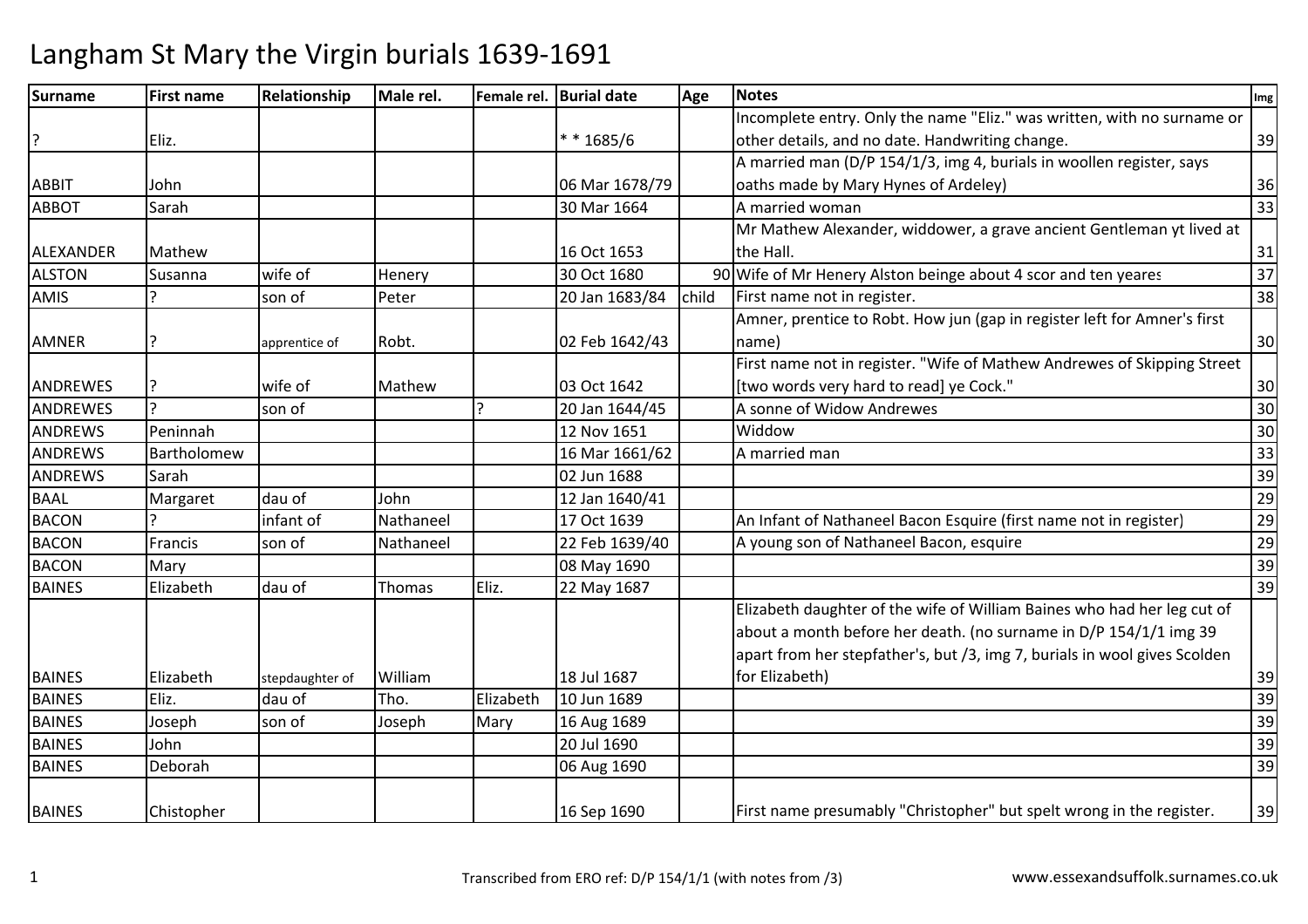| <b>Surname</b> | <b>First name</b> | Relationship | Male rel. |           | Female rel. Burial date | Age    | <b>Notes</b>                                                              | Img             |
|----------------|-------------------|--------------|-----------|-----------|-------------------------|--------|---------------------------------------------------------------------------|-----------------|
| <b>BAINES</b>  | Remidge           |              |           |           | 17 Sep 1691             |        |                                                                           | 40              |
| <b>BAINES</b>  | Joseph            |              |           |           | 26 Dec 1691             | infant |                                                                           | 40              |
| <b>BAKER</b>   | Thomas            |              |           |           | 22 Dec 1652             |        | Widdower                                                                  | 31              |
| <b>BAKER</b>   | John              |              |           |           | 04 Jun 1658             |        | Married man                                                               | 31              |
| <b>BAKER</b>   | Samuell           |              |           |           | 03 Jan 1659/60          |        | A singleman                                                               | $\overline{32}$ |
| <b>BAKER</b>   |                   | wife of      | William   |           | 16 Sep 1673             |        |                                                                           | 35              |
|                |                   |              |           |           |                         |        | Also appears in D/P 154/1/3, img 4, burials in woollen - oaths of Grace   |                 |
| <b>BAKER</b>   | Elizabeth         | dau of       | William   | Elizabeth | 29 Oct 1678             |        | Bucknam and Elizabeth Baker.                                              | 36              |
| <b>BAKER</b>   |                   | son of       | William   |           | 18 Sep 1683             | infant | First name not in register.                                               | 38              |
| <b>BAKER</b>   | Mary              | dau of       | William   | Elizabeth | 08 Feb 1683/84          |        | About 4 years old.                                                        | 38              |
| <b>BAKER</b>   | William           |              |           |           | 03 Jun 1684             |        | William Baker juner (junior). A married man.                              | 38              |
|                |                   |              |           |           |                         |        | An ancient man. (D/P 154/1/3, img 6, burials in wool, says he was Will.   |                 |
| <b>BAKER</b>   | William           |              |           |           | 16 Oct 1684             |        | Baker senior)                                                             | 38              |
| <b>BAKER</b>   | Mary              |              |           |           | 06 Jan 1690/91          |        |                                                                           | 39              |
| <b>BALL</b>    | John              |              |           |           | 26 Dec 1654             |        | Married man                                                               | 31              |
| <b>BANES</b>   | Thomas            | son of       | Robert    |           | 21 Apr 1664             |        |                                                                           | 33              |
| <b>BANES</b>   | Susana            | wife of      | William   |           | 13 Apr 1681             |        |                                                                           | 37              |
| <b>BANES</b>   |                   | dau of       | John      | Deborah   | 20 Dec 1681             | infant | First name not in register.                                               | 37              |
| <b>BANES</b>   | Deborah           | wife of      | Thomas    |           | 09 Apr 1682             |        |                                                                           | 38              |
| <b>BANES</b>   | Thomas            | son of       | Thomas    | Deborah   | 02 Sep 1682             |        | A child half a year old.                                                  | 38              |
| <b>BANES</b>   | Thomas            | son of       | Robert    | Susanna   | 18 Jun 1683             |        | A child about half a year old.                                            | 38              |
|                |                   |              |           |           |                         |        | First name not in register. (D/P 154/1/3, img 6, burials in woollen, says |                 |
| <b>BANES</b>   |                   | son of       | John      | Deborah   | 29 Jun 1683             | infant | the child was unbaptized)                                                 | 38              |
| <b>BANES</b>   | Robert            |              |           |           | 07 Apr 1684             |        | A married man.                                                            | 38              |
| <b>BARBER</b>  | Anne              |              |           |           | 13 Jun 1667             |        | Widdow                                                                    | 34              |
| BARDWELL       |                   |              |           |           | 23 May 1686             |        | The Wid. Bardwell                                                         | 39              |
| <b>BARKER</b>  |                   | wife of      | Edward    |           | 10 Mar 1648/49          |        | First name not in register.                                               | 30              |
| <b>BARKER</b>  |                   | infant of    | Edmund    |           | 02 Feb 1657/58          |        | An infant of Edmund Barkers of 2 or 3 days old.                           | 31              |
| <b>BARKER</b>  | Anna              |              |           |           | 07 Apr 1661             |        | A singlewoman                                                             | $\overline{32}$ |
| <b>BARKER</b>  | John              |              |           |           | 04 May 1662             |        | $1$ A child of a yeere old                                                | 33              |
| <b>BARNES</b>  | Ralph             | child of     | John      |           | 18 Jun 1641             |        | A young childe of                                                         | 30              |
| <b>BARNES</b>  |                   | wife of      | John      |           | 08 Aug 1641             |        | First name not in register.                                               | 30              |
|                |                   |              |           |           |                         |        |                                                                           |                 |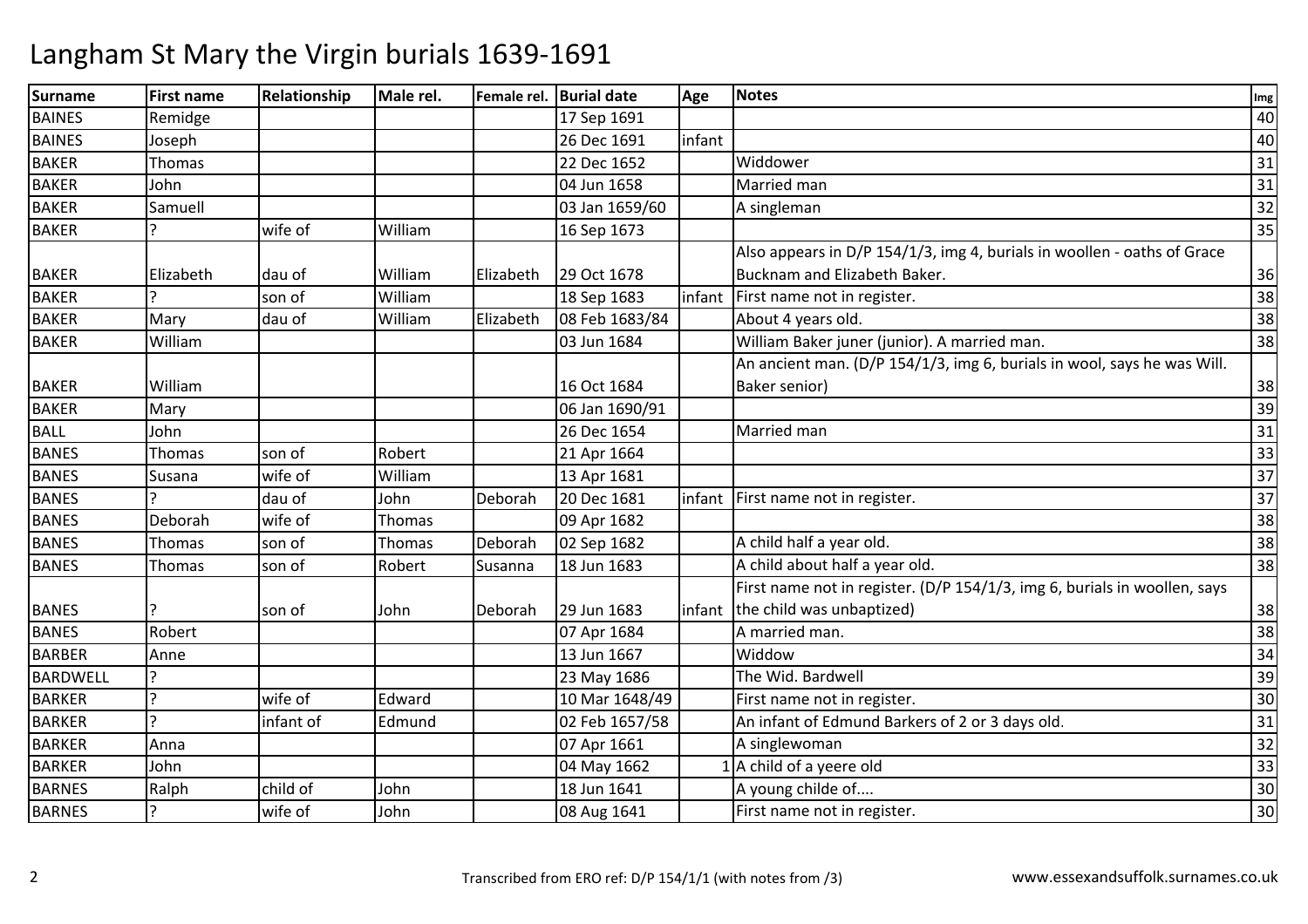| Surname          | <b>First name</b> | Relationship | Male rel. | Female rel. Burial date | Age | <b>Notes</b>                                                              | Img |
|------------------|-------------------|--------------|-----------|-------------------------|-----|---------------------------------------------------------------------------|-----|
| <b>BARNES</b>    | John              |              |           | 13 Jun 1658             |     | John Barnes jun, married man                                              | 31  |
| <b>BARNES</b>    | Remidge           |              |           | 30 Jul 1667             |     | A singleman                                                               | 34  |
| <b>BARNES</b>    |                   |              |           | 17 Aug 1678             |     | The widdow Barnes. An ancient woman                                       | 35  |
|                  |                   |              |           |                         |     | First name not in register D/P 154/1/1/. Surname mainly illegible at edge |     |
|                  |                   |              |           |                         |     | of page. Might be Barnes or Bacon. (D/P 154/1/3, img 5, gives first name  |     |
| <b>BARNES</b>    | Abigail           | wife of      | Nathaneel | 30 Dec 1679             |     | as Abigail and whole surname is clearly Barnes)                           | 36  |
|                  |                   |              |           |                         |     | Beinge half a year old. (see burial 30 Dec 1679 for wife of Nathaneel Ba* |     |
|                  |                   |              |           |                         |     | end of surname lost. Might this be the child's mother, dying after Anna's |     |
| <b>BARNES</b>    | Anna              | dau of       | Nathaneel | 21 Apr 1680             |     | birth?)                                                                   | 37  |
| <b>BARNES</b>    | Abigail           | dau of       | Nathaneel | 17 Sep 1682             |     | A child about 8 yeares old.                                               | 38  |
| <b>BARNES</b>    | Susan             | dau of       | Nathaneel | 11 Jun 1683             |     | A child about six year old.                                               | 38  |
| BEARDWELL        | Susanna           |              |           | 12 Feb 1663/64          |     | A married woman.                                                          | 33  |
| <b>BEARDWELL</b> | John              |              |           | 08 Dec 1683             |     | A married man.                                                            | 38  |
| <b>BEARNES</b>   | Daniell           |              |           | 17 Feb 1688/89          |     |                                                                           | 39  |
| <b>BEARNES</b>   | Elizabeth         | wife of      | Daniell   | 21 Aug 1689             |     |                                                                           | 39  |
| <b>BEARNES</b>   | Anna              |              |           | 23 Aug 1690             |     |                                                                           | 39  |
| <b>BEMES</b>     | Ann               | wife of      | Isaac     | 01 Aug 1686             |     |                                                                           | 39  |
| <b>BEMIS</b>     | Luke              |              |           | 07 Apr 1639             |     | A stale bachelour                                                         | 29  |
| <b>BEMIS</b>     |                   | infant of    | Isaac     | 02 Sep 1641             |     | First name not in register.                                               | 30  |
| <b>BEMIS</b>     | Joseph            |              |           | 24 Sep 1658             |     | A hopefull youth                                                          | 31  |
| <b>BEMIS</b>     |                   | wife of      | Issac     | 08 Jan 1672/73          |     | First name not in register.                                               | 35  |
| <b>BENTLEY</b>   | Susan             | wife of      | John      | 27 Nov 1685             |     |                                                                           | 39  |
| <b>BENTLEY</b>   | John              |              |           | 26 Dec 1685             |     |                                                                           | 39  |
| <b>BENTLY</b>    | John              |              |           | 20 Jul 1652             |     | A single man (there's a faded note beside the entry, possibly in Latin)   | 30  |
| <b>BENTLY</b>    | Edward            | son of       | John      | 08 Feb 1665/66          |     |                                                                           | 34  |
| <b>BENTLY</b>    | Alice             | wife of      | Joh.      | 18 Jun 1674             |     |                                                                           | 35  |
| <b>BENTLYE</b>   | Mary              |              |           | 24 Oct 1648             |     | Widow                                                                     | 30  |
| <b>BERDWELL</b>  | C                 | dau of       | John      | 23 Jan 1641/42          |     | First name not in register. "A young girle of John Berdwell."             | 30  |
| <b>BERNES</b>    | Hannah            |              |           | 14 Jan 1689/90          |     |                                                                           | 39  |
| <b>BLITHE</b>    | Sarah             |              |           | 13 Jun 1639             |     | A young Girle                                                             | 29  |
| <b>BLOOME</b>    | Daniel            |              |           | 04 Jan 1649/50          |     | Daniel Bloome alias Cook, a single man.                                   | 30  |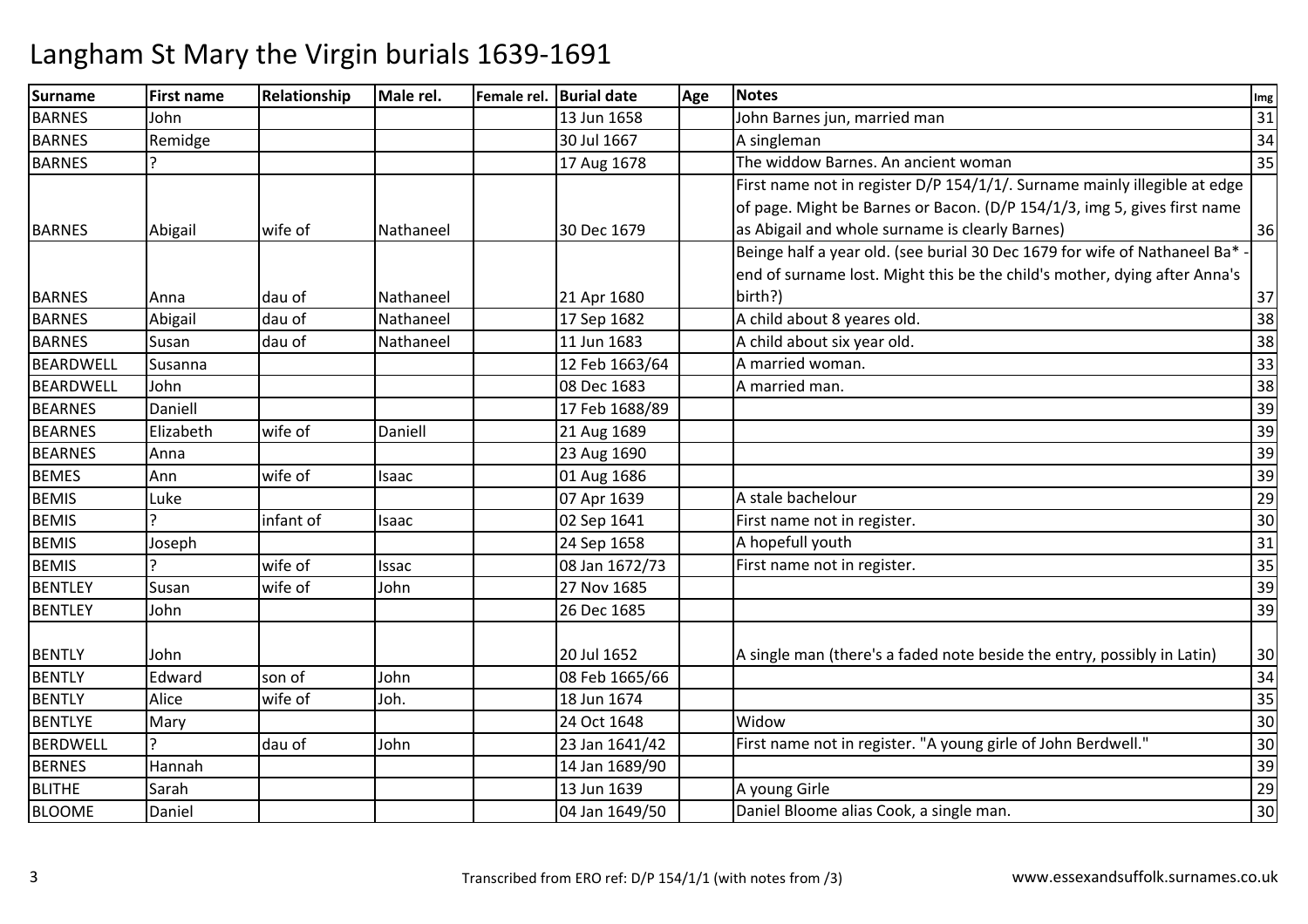| <b>Surname</b>    | <b>First name</b> | Relationship | Male rel.     |           | Female rel. Burial date | Age    | <b>Notes</b>                                                                    | Img |
|-------------------|-------------------|--------------|---------------|-----------|-------------------------|--------|---------------------------------------------------------------------------------|-----|
| <b>BLUET</b>      | Nathaniell        |              |               |           | $* * 1688$              |        | No date, but falls between burials in Jun and August.                           | 39  |
| <b>BORRADEL</b>   | Anna              |              |               |           | 16 Mar 1659/60          |        | 72 An ancient maid of 72 y old.                                                 | 32  |
|                   |                   |              |               |           |                         |        | D/P 154/1/3, img 5, burials in woollen, spells the surname Boughton, not        |     |
| <b>BOUTEN</b>     | Mary              | dau of       | Thomas        | Elizabeth | 08 Jun 1679             |        | Bouten as in /1. Oath of Eliz. Death.                                           | 36  |
| <b>BRANDISTON</b> | Mary              | infant of    | <b>Thomas</b> |           | 29 Jan 1640/41          |        | Infant of Thomas Brandiston, Gent.                                              | 29  |
| <b>BRASLER</b>    | Sarah             |              |               |           | 14 Dec 1651             |        | Widdow                                                                          | 30  |
| <b>BRETTON</b>    |                   | infant of    | John          | Mary      | 11 Jul 1649             |        | An infant of John & Mary Brettons. (first name not in register)                 | 30  |
| <b>BROMLEY</b>    | Henery            |              |               |           | 30 Aug 1690             |        |                                                                                 | 39  |
|                   |                   |              |               |           |                         |        | Daughter of Simon Buckenham juner (junior). A child about 2 monthes             |     |
| <b>BUCKENHAM</b>  | Anna              | dau of       | Simon         | Anna      | 15 Apr 1682             |        | old.                                                                            | 38  |
|                   |                   |              |               |           |                         |        | Grace, daughter of Simon Buckenham junr and Ann his wife. Infant and            |     |
| <b>BUCKENHAM</b>  | Grace             | dau of       | Simon         | Ann       | 22 Mar 1684/85          |        | twin. Ye 29 was buryed ye other being a son.                                    | 39  |
|                   |                   |              |               |           |                         |        | Grace, daughter of Simon Buckenham junr and Ann his wife. Infant and            |     |
|                   |                   |              |               |           |                         |        | twin. Ye 29 was buryed ye other being a son. (son's first name not in           |     |
| <b>BUCKENHAM</b>  |                   | son of       | Simon         | Ann       | 29 Mar 1685             |        | register)                                                                       | 39  |
| <b>BUCKENHAM</b>  | James             | son of       | Simon         | Anna      | 25 Jul 1687             |        |                                                                                 | 39  |
| <b>BUCKENHAM</b>  | Anna              | child of     | Simon         | Anna      | 16 Feb 1689/90          |        | Anna of Simon and Anna Buckenham (presumably "child of")                        | 39  |
| <b>BUCKINGHAM</b> | Anna              |              |               |           | 19 Jul 1654             |        | Widdow                                                                          | 31  |
| <b>BUCKINGHAM</b> | Thomas            |              |               |           | 25 Jun 1660             |        | A young child                                                                   | 32  |
| <b>BULL</b>       | Rachell           |              |               |           | 03 Jan 1666/67          |        | An ancient widow                                                                | 34  |
| <b>BULLBROOK</b>  | Mary              |              |               |           | 23 Mar 1657/58          |        | Widdow                                                                          | 31  |
| <b>BULLBROOK</b>  |                   |              |               |           | 04 Apr 1661             |        | Married woman                                                                   | 32  |
| <b>BURNDISH</b>   | C                 |              |               |           | 07 Nov 1668             |        | Ye Widdow Burndish                                                              | 34  |
| <b>BUTCHER</b>    | Grissill          |              |               |           | 11 May 1655             |        | Singlewoman                                                                     | 31  |
|                   |                   |              |               |           |                         |        |                                                                                 |     |
| <b>BUTCHER</b>    |                   | widow of     | John          |           | 02 Aug 1658             |        | First name not in register. Surname abbreviated to Butchr in the register.   31 |     |
| <b>BUTCHER</b>    | William           |              |               |           | 10 Nov 1658             |        | 18 A youth of 18 years old.                                                     | 31  |
| <b>BUTCHER</b>    | Hannah            | dau of       | <b>Thomas</b> |           | 26 Dec 1665             | infant |                                                                                 | 34  |
| <b>BUTCHER</b>    | Thomas            |              |               |           | 27 Jan 1672/73          |        | A married man                                                                   | 35  |
| <b>BUTCHER</b>    | Mary              | dau of       | Thomas        | Sarah     | 24 Nov 1673             |        | Daughter of Thomas Butcher deceased & Sarah his wife.                           | 35  |
| <b>BUTCHER</b>    |                   |              |               |           | 05 Jun 1678             |        | The widdow Butcher. An ancient woman                                            | 35  |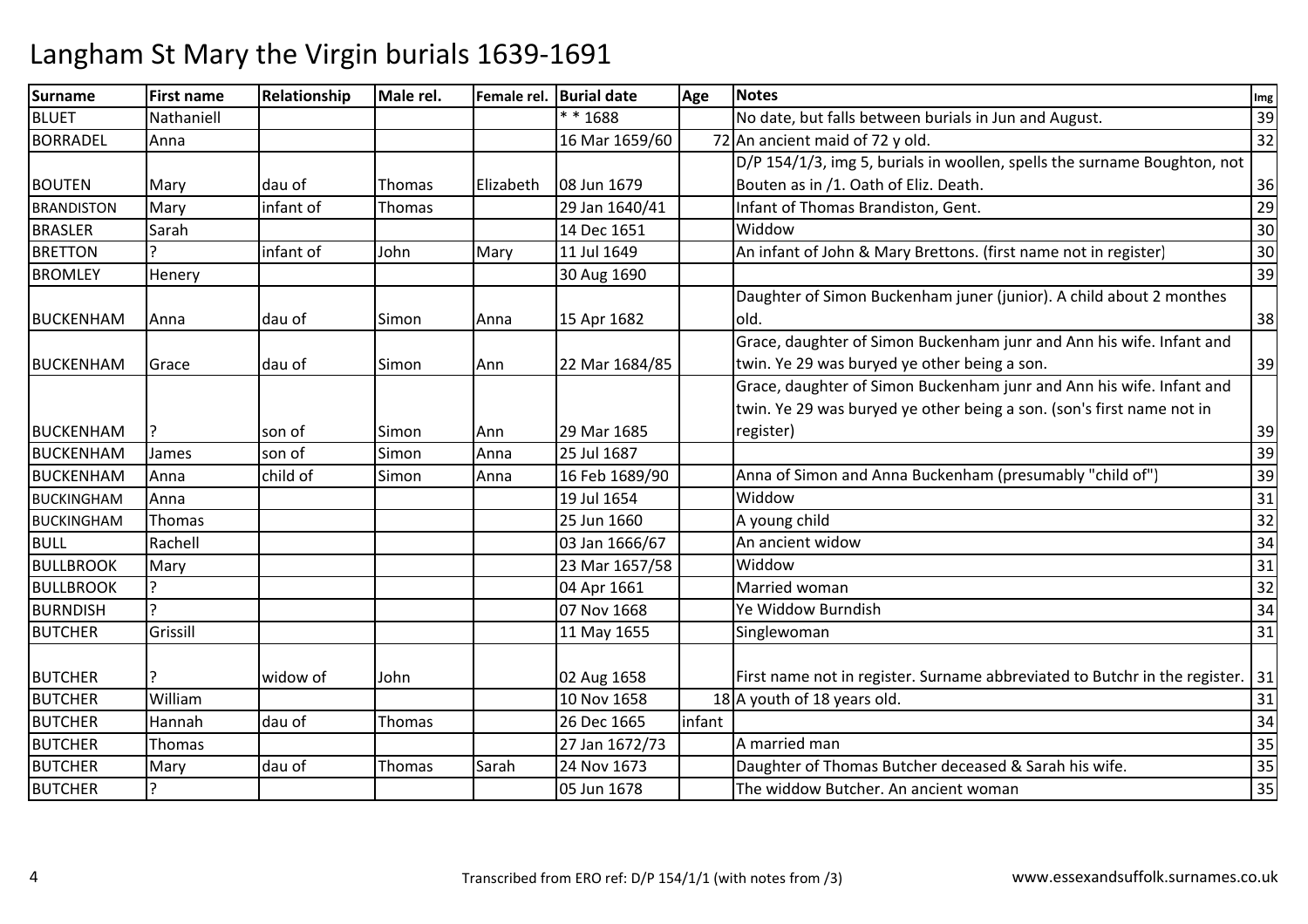| Surname             | <b>First name</b> | Relationship | Male rel. |       | Female rel. Burial date | Age | <b>Notes</b>                                                              | Img |
|---------------------|-------------------|--------------|-----------|-------|-------------------------|-----|---------------------------------------------------------------------------|-----|
|                     |                   |              |           |       |                         |     | A married man. (D/P 154/1/3, img 4, burials in woollen - gives his        |     |
| <b>BUTCHER</b>      | John              |              |           |       | 12 Sep 1678             |     | occupation as husbandman. Oaths of Sarah Lay and Susan Martin)            | 35  |
| <b>BUTCHER</b>      | John              |              |           |       | 01 Apr 1681             |     | A young man                                                               | 37  |
| <b>BUTCHER</b>      | Elizabeth         |              |           |       | 29 Feb 1691/92          |     |                                                                           | 40  |
| <b>CARDE</b>        | Anna              |              |           |       | 20 Mar 1657/58          |     | Widdow                                                                    | 31  |
| <b>CARDE</b>        | Robert            |              |           |       | 12 Sep 1661             |     | A singleman                                                               | 32  |
| CARDINALL           | Dorothy           | wife of      | James     |       | 21 Feb 1650/51          |     | Wife of James Cardinall, Gentleman                                        | 30  |
| CARDINALL           | James             |              |           |       | 04 Feb 1663/64          |     | Mr James Cardinall. Gentlem. ("Gentleman" abbreviated)                    | 33  |
|                     |                   |              |           |       |                         |     | D/P 154/1/3, img 5, burials in woollen register, says Mary Holden of      |     |
| <b>CAVE</b>         | Jane              | wife of      | John      |       | 12 Aug 1679             |     | Dedham made oath                                                          | 36  |
| CAVE                | John              |              |           |       | 11 Dec 1683             |     | A married man.                                                            | 38  |
| <b>CAVE</b>         | Sarah             |              |           |       | 29 May 1690             |     |                                                                           | 39  |
| <b>CHAMBERLINGE</b> | Joseph            |              |           |       | 03 Feb 1683/84          |     | A married man                                                             | 38  |
| <b>CHAPLAINE</b>    |                   |              |           |       | 31 Oct 1685             |     | 87 Wid. Chaplaine                                                         | 39  |
| <b>CHAPLIN</b>      | John              | son of       | Samuell   |       | 05 May 1659             |     | Son of Samuell Chaplin gent.                                              | 32  |
| <b>CHAPLIN</b>      |                   | son of       | Samuell   |       | 12 Jul 1659             |     | Son of Samuell Chaplin gent (first name not in register)                  | 32  |
| <b>CHASS</b>        | Anna              | wife of      | Edmunt    |       | 08 Sep 1683             |     | Abode: Dedham                                                             | 38  |
| <b>CLARK</b>        | Margaret          |              |           |       | 26 Nov 1657             |     | Widdow                                                                    | 31  |
| <b>CLARK</b>        | Mary              |              |           |       | 26 Feb 1681/82          |     | A starnger (stranger)                                                     | 38  |
| <b>CLEARKE</b>      | Margaret          | dau of       | John      |       | 07 Dec 1640             |     |                                                                           | 29  |
| <b>COLDHAM</b>      | Thomas            |              |           |       | 05 Mar 1649/50          |     | A married man                                                             | 30  |
| <b>COLDHAM</b>      | Anna              |              |           |       | 24 Nov 1658             |     | Widdow                                                                    | 32  |
| <b>COLE</b>         | Elisha            |              |           |       | 30 Apr 1656             |     | Married man                                                               | 31  |
| <b>COLE</b>         | Elisha            |              |           |       | 05 May 1665             |     | A married man                                                             | 33  |
| <b>COLE</b>         | Elisabeth         |              |           |       | 12 Apr 1668             |     | Widdow                                                                    | 34  |
| <b>COLE</b>         | Mary              |              |           |       | 19 May 1669             |     | Singleman                                                                 | 34  |
|                     |                   |              |           |       |                         |     | An ancient married man. (D/P 154/1/1 says Cole for surname, but it's      |     |
|                     |                   |              |           |       |                         |     | how in D/P 154/1/3, img 5, burials in woollen register, with oath made by |     |
| <b>COLE</b>         | George            |              |           |       | 13 Oct 1679             |     | May How)                                                                  | 36  |
| <b>COLE</b>         | Martha            | wife of      | John      |       | 01 Jun 1682             |     |                                                                           | 38  |
| <b>COLE</b>         | Sarah             | dau of       | John      | Sarah | 27 Dec 1684             |     | A child 3 quarters old.                                                   | 38  |
| <b>COLT</b>         | Henry             |              |           |       | 13 Jan 1642/43          |     | An old man: Morte obiit repentina (he died a sudden death)                | 30  |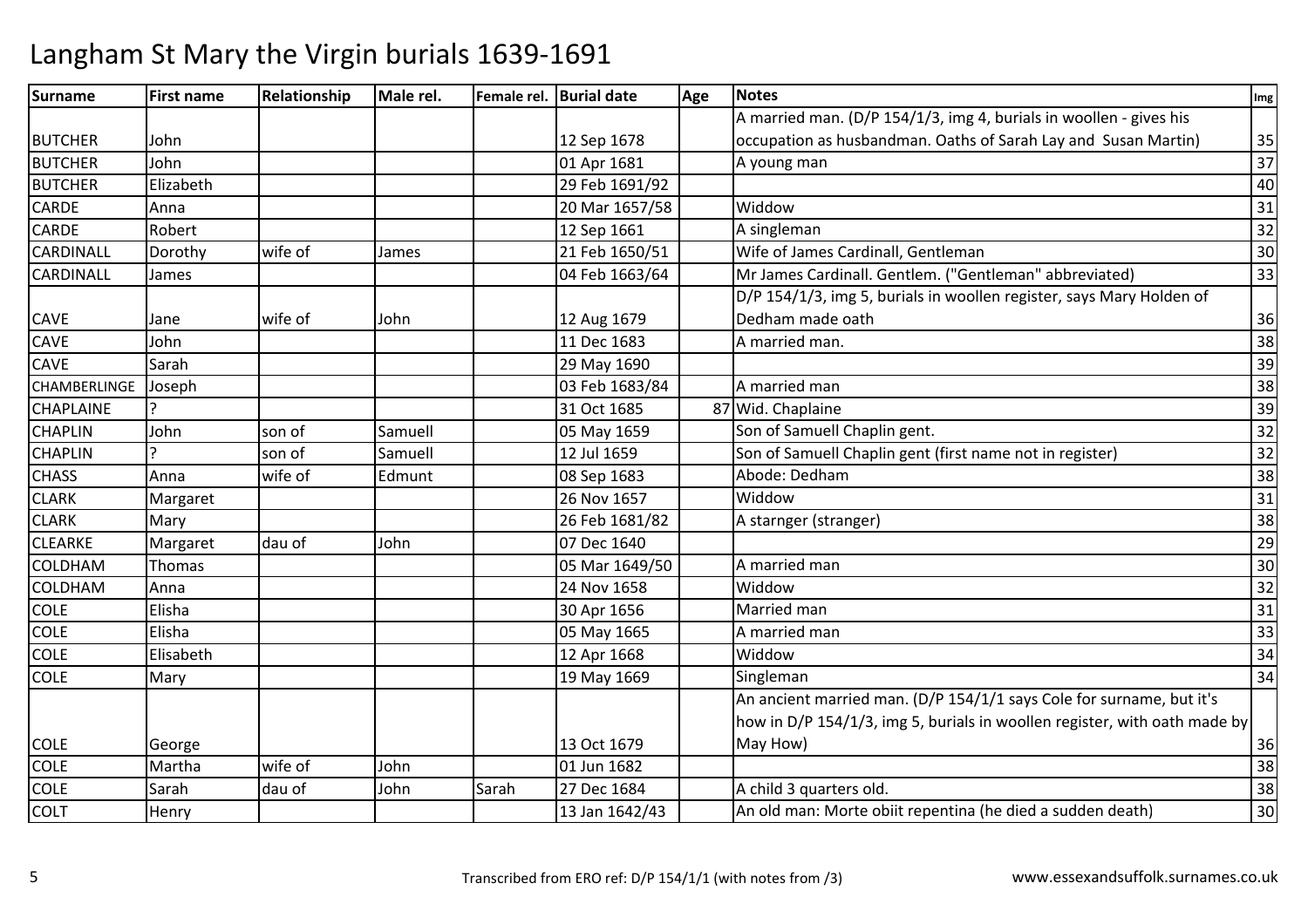| <b>Surname</b>  | <b>First name</b> | Relationship | Male rel. |           | Female rel. Burial date | Age | <b>Notes</b>                                                               | Img |
|-----------------|-------------------|--------------|-----------|-----------|-------------------------|-----|----------------------------------------------------------------------------|-----|
| <b>COOK</b>     | Daniel            |              |           |           | 04 Jan 1649/50          |     | Daniel Bloome alias Cook, a single man.                                    | 30  |
| <b>COOK</b>     | Mary              |              |           |           | 03 Oct 1661             |     | A widdow                                                                   | 32  |
| <b>COOK</b>     | Elizabeth         | dau of       | Antony    |           | 04 Apr 1686             |     |                                                                            | 39  |
| СООК            | Anthony           |              |           |           | 04 May 1690             |     |                                                                            | 39  |
| <b>COOKE</b>    | Thomas            |              |           |           | 27 May 1643             |     | An ancient married man. Lame of his feet.                                  | 30  |
| <b>COPPIN</b>   | Elisabeth         |              |           |           | 11 Sep 1656             |     | A widdow woman.                                                            | 31  |
| <b>COTTIN</b>   | Averre            | wife of      | William   |           | 18 Feb 1656/57          |     |                                                                            | 31  |
| <b>COURTMAN</b> | Nathaneel         | son of       | Joseph    |           | 02 Jul 1639             |     | Wch was scalt to death                                                     | 29  |
| <b>COURTMAN</b> |                   | infant of    | Joseph    |           | 20 May 1640             |     | First name not in register.                                                | 29  |
| <b>COURTMAN</b> | Joseph            |              |           |           | 07 Apr 1661             |     | Married man                                                                | 32  |
| <b>COURTMAN</b> | John              |              |           |           | 19 Aug 1662             |     | A singleman                                                                | 33  |
| <b>COURTMAN</b> | Anna              |              |           |           | 25 Nov 1666             |     | Widdow                                                                     | 34  |
| <b>COVENEE</b>  | Elizabeth         | infant of    | John      |           | 20 Jan 1639/40          |     |                                                                            | 29  |
| <b>CROSE</b>    | Elizabeth         |              |           |           | 09 Mar 1688/89          |     |                                                                            | 39  |
| <b>CROSS</b>    |                   |              |           |           | 03 Feb 1683/84          |     | The Widdow Cross. An ancient woman.                                        | 38  |
| <b>CROSS</b>    | Elizabeth         | dau of       | Thomas    | Priscilla | 22 Dec 1687             |     |                                                                            | 39  |
| <b>CROSSE</b>   |                   | infant of    | John      |           | 05 Mar 1653/54          |     | An infant of John Crosses (first name not in register.                     | 31  |
| <b>CROSSE</b>   | Elisabeth         |              |           |           | 06 Feb 1663/64          |     | Singlewoman                                                                | 33  |
| <b>CROSSE</b>   | Joanne            | dau of       | John      |           | 16 Jun 1667             |     |                                                                            | 34  |
|                 |                   |              |           |           |                         |     | John Crose sener. An ancient married man. (D/P 154/1/3, img 5, burials in  |     |
|                 |                   |              |           |           |                         |     | woollen, spells the surname Crosse and says he was a clothier. Oath of     |     |
| <b>CROSSE</b>   | John              |              |           |           | 08 Sep 1679             |     | Eliz. Went)                                                                | 36  |
| <b>CROSSE</b>   | Hannah            |              |           |           | 03 May 1680             |     | A young maid.                                                              | 37  |
| <b>CROSSE</b>   | Martha            | wife of      | John      |           | 16 Sep 1687             |     |                                                                            | 39  |
| <b>CROSSE</b>   | Thomas            |              |           |           | 18 May 1690             |     |                                                                            | 39  |
| <b>CROSSE</b>   | John              |              |           |           | 28 Feb 1691/92          |     |                                                                            | 40  |
| <b>CROXON</b>   |                   |              |           |           | 10 Jan 1651/52          |     | The Widow How alias Croxon                                                 | 30  |
|                 |                   |              |           |           |                         |     | First name not in register. (D/P 154/1/3, img 5, burials in woollen, gives |     |
|                 |                   |              |           |           |                         |     | her first name as Abigail, and spells the surname Deacon, not Dacon.       |     |
| <b>DACON</b>    | Abigail           | wife of      | Daniel    |           | 16 May 1679             |     | Oath of Eliz. Chaplaine).                                                  | 36  |
| <b>DAMSEL</b>   | Susanna           |              |           |           | 08 Mar 1673/74          |     | Widow                                                                      | 35  |
| <b>DAMSELL</b>  | Jonas             |              |           |           | 05 Mar 1662/63          |     | A married man                                                              | 33  |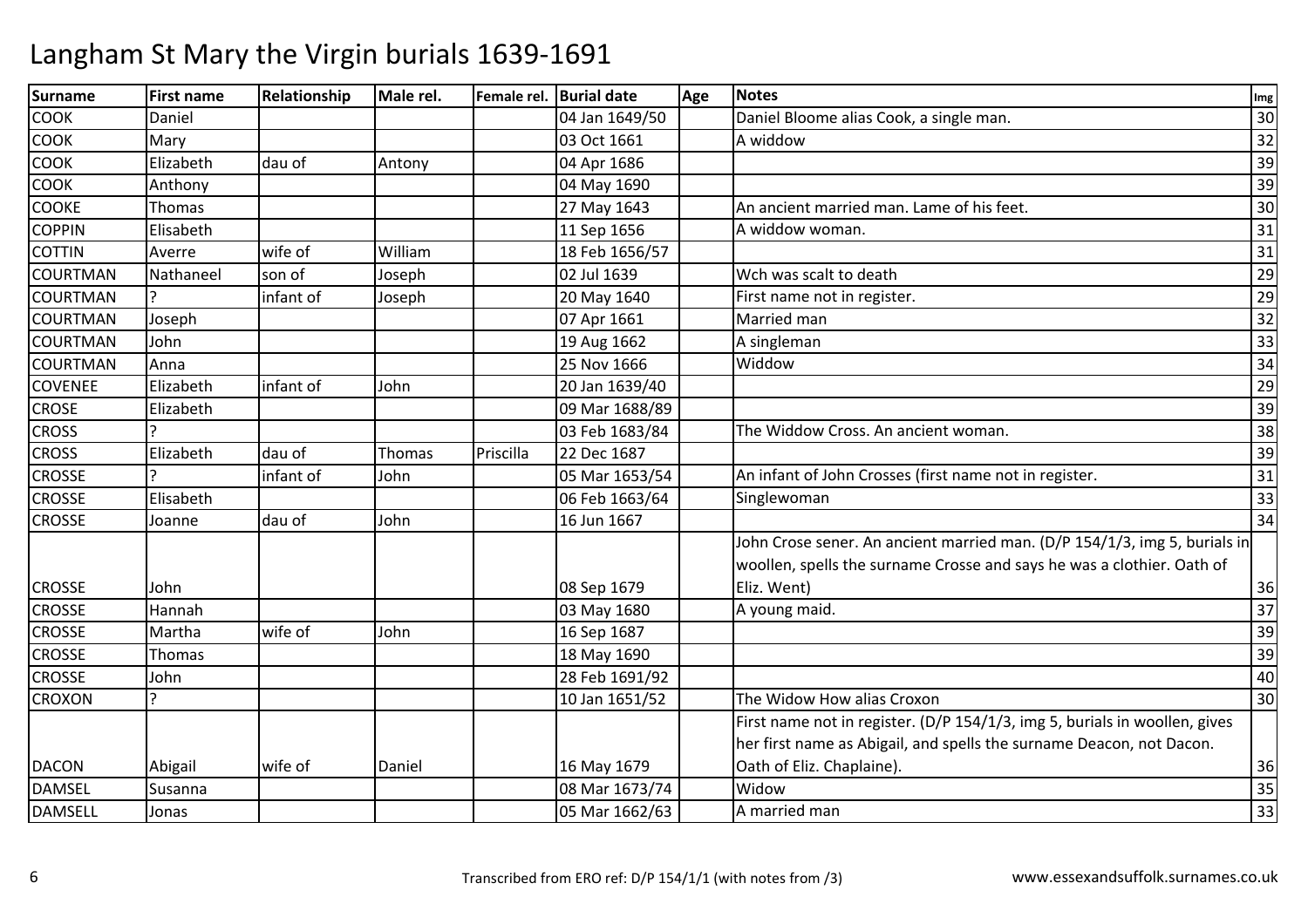| <b>Surname</b>  | <b>First name</b> | Relationship | Male rel. |       | Female rel. Burial date | Age     | <b>Notes</b>                                                               | Img             |
|-----------------|-------------------|--------------|-----------|-------|-------------------------|---------|----------------------------------------------------------------------------|-----------------|
| <b>DAMSELL</b>  | Robert            |              |           |       | 08 Jun 1667             |         | A young man                                                                | 34              |
| <b>DANIELES</b> |                   |              |           |       | 27 Aug 1684             |         | The Widdow Danieles                                                        | 38              |
| <b>DAY</b>      | Samuel            |              |           |       | 03 Jan 1689/90          |         |                                                                            | 39              |
|                 |                   |              |           |       |                         |         | First name not in register. (D/P 154/1/3, img 5, burials in woollen, gives |                 |
|                 |                   |              |           |       |                         |         | her first name as Abigail, and spells the surname Deacon, not Dacon.       |                 |
| <b>DEACON</b>   | Abigail           | wife of      | Daniel    |       | 16 May 1679             |         | Oath of Eliz. Chaplaine).                                                  | 36              |
| <b>DEATH</b>    | Elizabeth         | wife of      | Thomas    |       | 22 Dec 1680             |         |                                                                            | 37              |
| <b>DEATH</b>    | Mary              | dau of       | Thomas    | Susan | 23 Dec 1682             |         | A child about halfe a year old.                                            | 38              |
| <b>DEATH</b>    | Susan             | wife of      | Thomas    |       | 26 Jan 1682/83          |         |                                                                            | 38              |
| <b>DEEKS</b>    |                   | wife of      |           |       | 11 Oct 1643             |         | First names not in register.                                               | 30              |
|                 |                   |              |           |       |                         |         | Singlewoman (note - Francis could be her father or mother as the spelling  |                 |
| <b>DEEKS</b>    | Susanna           | dau of       | Francis   |       | 17 Feb 1653/54          |         | of Francis/Frances isn't settled at this period)                           | 31              |
| <b>DEEKS</b>    | Anna              |              |           |       | 18 May 1660             |         | A married woman                                                            | $\overline{32}$ |
| <b>DEEKS</b>    | Francis           |              |           |       | 30 Sep 1662             |         | Married man                                                                | 33              |
|                 |                   |              |           |       |                         |         | A married man. A starnger (stranger) (Surname spelt Deel in D/P 154/1/1,   |                 |
| <b>DEEL</b>     | Roghser           |              |           |       | 14 Jun 1681             |         | but Gill in /3).                                                           | 37              |
| <b>DIRSLY</b>   | Jane              | wife of      | Henrye    |       | 28 Mar 1640             |         | Mortua est puerperio (died after childbirth)                               | 29              |
| <b>DOBITO</b>   | Margaret          | wife of      | Samuell   |       | 16 Jan 1686/87          |         | Wife of Samuell Dobito junior                                              | 39              |
| <b>DOBITOE</b>  | Hester            | wife of      | Samuel    |       | 06 Jul 1673             |         |                                                                            | 35              |
| <b>DOWNES</b>   |                   | wife of      | Allen     |       | 13 Sep 1670             |         | First name not in register.                                                | 18              |
| <b>DOWNES</b>   | Allen             |              |           |       | 04 Oct 1670             |         |                                                                            | 18              |
| <b>DOWNES</b>   | Susan             | dau of       | Alane     |       | 08 Oct 1639             |         |                                                                            | 29              |
| <b>DOWNES</b>   | Elisabeth         | dau of       | Robert    |       | 15 Jul 1661             |         | A child of 2 yeeres old & somewhat more                                    | 32              |
| <b>DOWNES</b>   | William           |              |           |       | 23 Nov 1662             |         | A young infant                                                             | 33              |
|                 |                   |              |           |       |                         |         | Aged about 68 & foure months (this might be the same man whose burial      |                 |
|                 |                   |              |           |       |                         |         | on 4 Oct 1670 is recorded on a separate slip of paper added to the         |                 |
| <b>DOWNES</b>   | Allen             |              |           |       | 06 Oct 1670             |         | register - see image 18).                                                  | 34              |
|                 |                   |              |           |       |                         |         |                                                                            |                 |
|                 |                   |              |           |       |                         |         | First name not in register. Surname on edge of page - might be Downes,     |                 |
|                 |                   |              |           |       |                         |         | not necessarily Downe. (D/P 154/1/3, img 5, burials in woollen, gives the  |                 |
| <b>DOWNES</b>   | Susanna           | dau of       | Joseph    | Anna  | 31 Aug 1679             | linfant | first name as Susanna and gives the surname as Downes)                     | 36              |
| <b>DOWNES</b>   | Anne              | dau of       | Joseph    | Anne  | 21 Jun 1682             |         | A child about 7 years old.                                                 | 38              |
|                 |                   |              |           |       |                         |         |                                                                            |                 |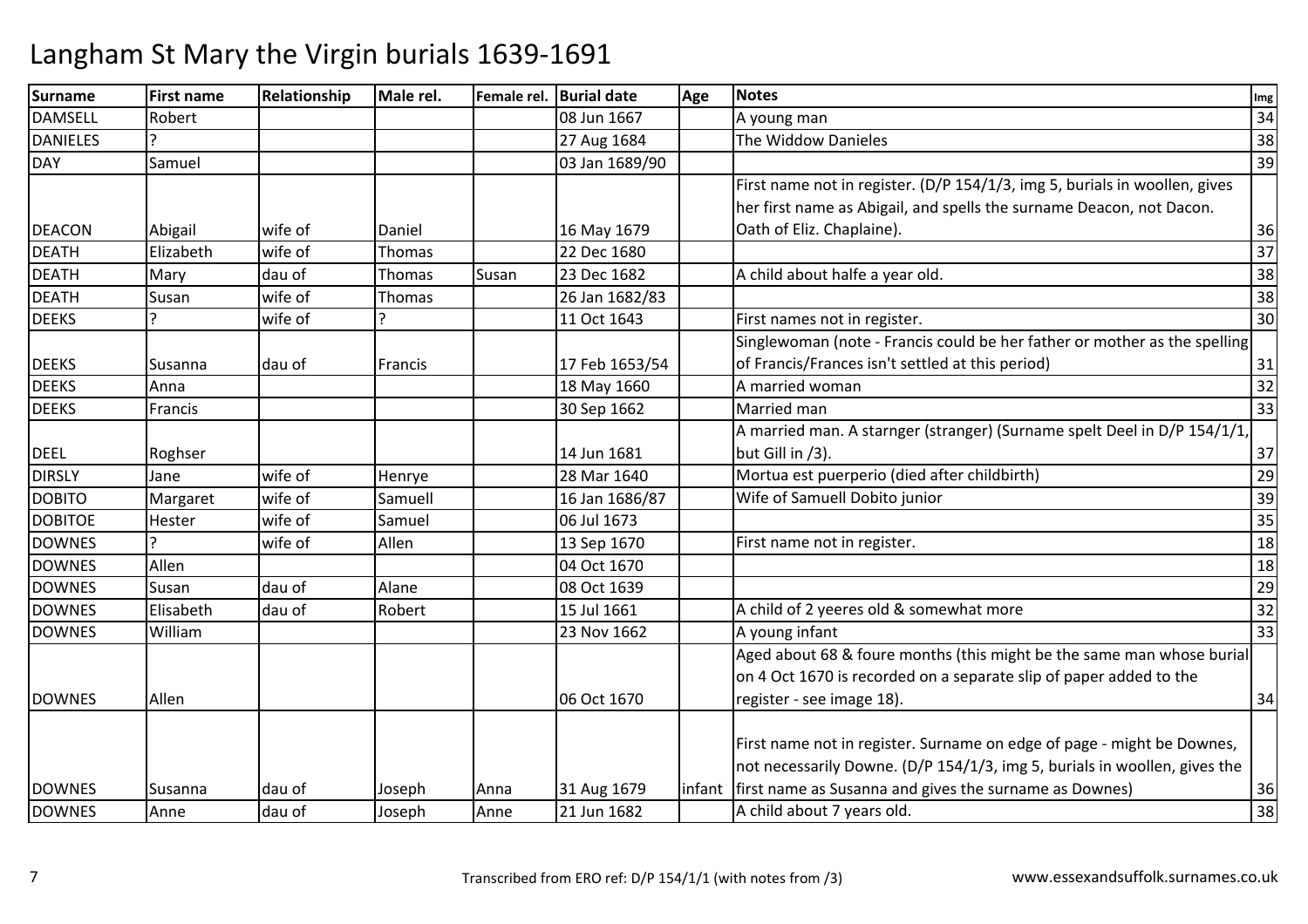| Surname        | <b>First name</b> | Relationship | Male rel. |           | Female rel. Burial date | Age    | <b>Notes</b>                                                               | Img             |
|----------------|-------------------|--------------|-----------|-----------|-------------------------|--------|----------------------------------------------------------------------------|-----------------|
| <b>DOWNES</b>  | Elizabeth         | dau of       | Rob.      | Ann       | 10 Jan 1684/85          |        |                                                                            | 39              |
| <b>DOWNES</b>  | Priscilla         | wife of      | John      |           | 12 Sep 1689             |        | Abode: St Martin's, Colchester                                             | 39              |
| <b>DOWNES</b>  | Allen             |              |           |           | 13 Sep 1690             |        |                                                                            | 39              |
| <b>DUFFIN</b>  | John              |              |           |           | 24 Feb 1658/59          |        | A youth                                                                    | 32              |
|                |                   |              |           |           |                         |        | Mistres Eatan. A gent woman. A very ancient widdow. About 4 scor and 7     |                 |
|                |                   |              |           |           |                         |        | yeares old. (first name from D/P 154/1/3, img 4, burials in woollen - oath |                 |
| <b>EATAN</b>   | Judith            |              |           |           | 23 Aug 1678             |        | 87 of Mary Cutchy)                                                         | 35              |
| <b>EATON</b>   | John              |              |           |           | 21 Apr 1669             |        | Gent & singleman                                                           | 34              |
| <b>EDWARDS</b> | John              |              |           |           | 17 Jun 1681             |        | A younge man                                                               | 37              |
|                |                   |              |           |           |                         |        | Pox. (first name not in register D/P 154/1/1, but appers in /3, img 6,     |                 |
| <b>EDWARDS</b> | Margaret          | wife of      | John      |           | 26 Nov 1682             |        | burials in wool)                                                           | 38              |
| <b>ELDRED</b>  | Phillip           |              |           |           | 11 Sep 1668             |        | Gent.                                                                      | 34              |
| <b>ELDRED</b>  | Eliz.             |              |           |           | 24 Sep 1689             |        | Wid.                                                                       | 39              |
| <b>ELLENOT</b> | Mercy             | wife of      | William   |           | 08 May 1688             |        |                                                                            | 39              |
| <b>ELLINOT</b> | Margaret          | dau of       | William   |           | 05 Dec 1640             |        |                                                                            | 29              |
| <b>ELLINOT</b> |                   |              |           |           | 23 Jan 1654/55          |        | Ellinot, widdow (first name not in register.                               | 31              |
| <b>ELLINOT</b> | Joane             |              |           |           | 04 Dec 1664             |        | A married woman                                                            | 33              |
| <b>ELLINOT</b> | William           |              |           |           | 20 Oct 1665             |        | William Ellinot senr married man                                           | 34              |
| FALL           | Margaret          | wife of      | Mathew    |           | 30 Oct 1641             |        |                                                                            | 30              |
| <b>FARMER</b>  | Mary              | wife of      | James     |           | 26 Feb 1689/90          |        |                                                                            | 39              |
| <b>FARRAR</b>  |                   |              |           |           | 15 Jul 1673             |        | Widow. (first name not in register)                                        | 35              |
| <b>FARRAR</b>  | Sarah             | wife of      | John      |           | 13 Apr 1683             |        |                                                                            | 38              |
|                |                   |              |           |           |                         |        | A married man who died suddenly wth a swelling yt stopped him up in a      |                 |
| <b>FARRER</b>  | John              |              |           |           | 10 Feb 1652/53          |        | few houres.                                                                | 31              |
| <b>FARRER</b>  | Mary              |              |           |           | 02 Apr 1654             |        | Widow                                                                      | $\overline{31}$ |
| <b>FARRER</b>  | Elisabeth         |              |           |           | 02 Feb 1657/58          |        | Widdow                                                                     | 31              |
| <b>FARRER</b>  |                   |              |           |           | 24 Feb 1691/92          |        | Wid. Farrer (first name not in register)                                   | 40              |
| <b>FENER</b>   | ς                 | son of       | Robert    | Elezabeth | 16 Feb 1678/79          | infant | First name not in register.                                                | 36              |
|                |                   |              |           |           |                         |        | First name not in register. (D/P 154/1/3, img 6, says "John Fenner" was    |                 |
|                |                   |              |           |           |                         |        | buried on 13 May, but it may refer instead to the father's name rather     |                 |
|                |                   |              |           |           |                         |        | than that of the child who was buried as D/P 154/1/1, img 38, says "An     |                 |
| FENNER         |                   | dau of       | John      |           | 13 May 1683             |        | infant infant the daughter of").                                           | 38              |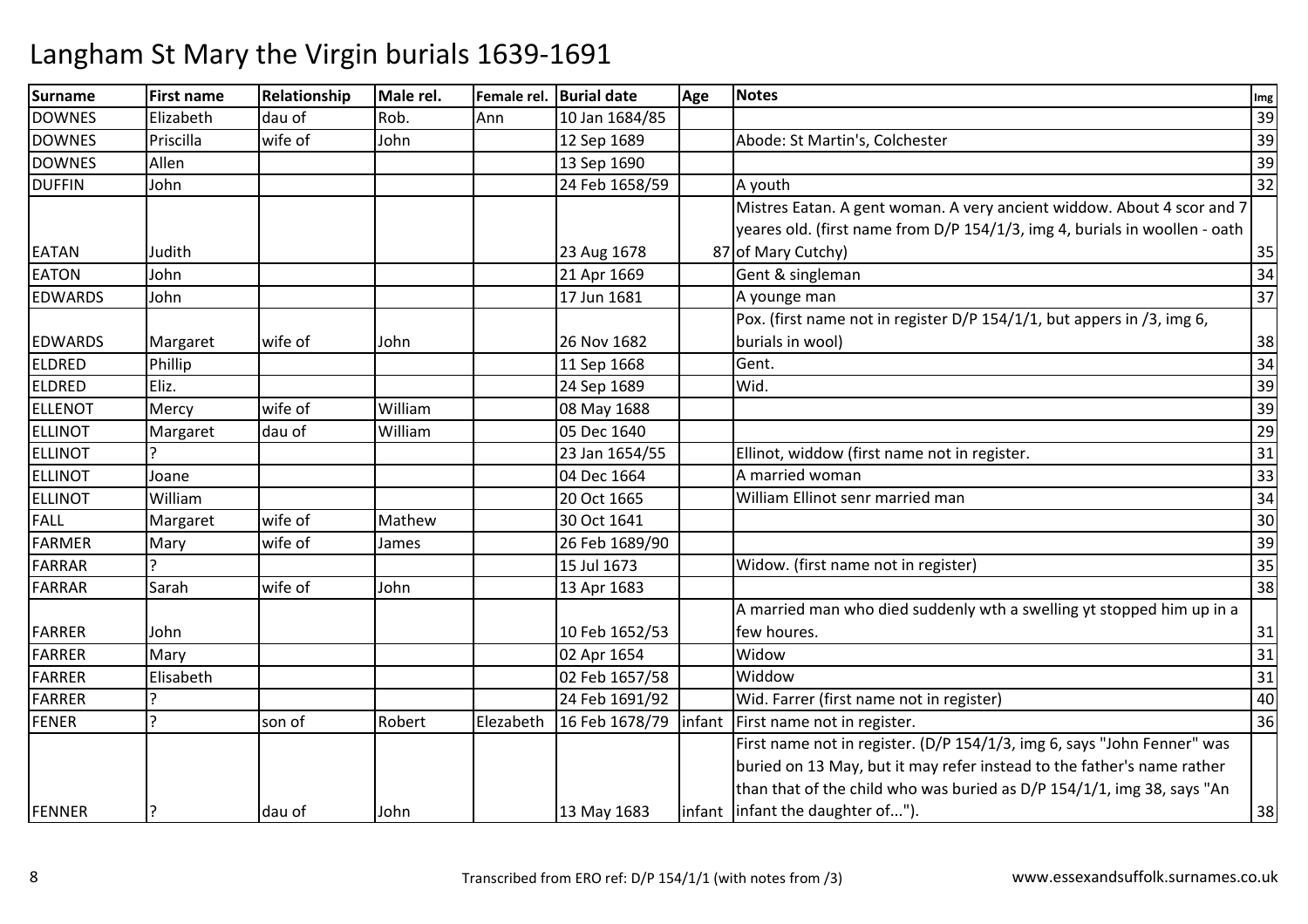| Surname        | <b>First name</b> | Relationship | Male rel.       |          | Female rel. Burial date | Age    | <b>Notes</b>                                                                                                                                       | Img             |
|----------------|-------------------|--------------|-----------------|----------|-------------------------|--------|----------------------------------------------------------------------------------------------------------------------------------------------------|-----------------|
|                |                   |              |                 |          |                         |        | First name not in register. Not clear if the surname is Fenn and the S just                                                                        |                 |
| <b>FENNS</b>   |                   | dau of       | Robert          |          | 06 Feb 1680/81          | infant | shows possession, or if the surname is just Fenns.                                                                                                 | 37              |
| FERRAR         | $\mathcal{L}$     | infant of    | James           |          | 02 Feb 1639/40          |        | First name not in register                                                                                                                         | 29              |
| FERRAR         | Mary              | wife of      | John            |          | 24 Apr 1645             |        | Wife of John Ferrar clearke.                                                                                                                       | 30              |
| FERRAR         | Elizabeth         | child of     | John            | Margaret | 14 Jul 1647             |        | A young childe of                                                                                                                                  | 30              |
| FERRAR         | John              |              |                 |          | 20 May 1649             |        | Mr John Ferrar, clark and Rector of Langham                                                                                                        | 30              |
| <b>FERRAR</b>  | Anna              |              |                 |          | 19 Dec 1659             |        | A singlewoman                                                                                                                                      | 32              |
| FERRAR         | Georg             |              |                 |          | 29 Jan 1664/65          |        | A married man                                                                                                                                      | 33              |
| FERRAR         | Elias             |              |                 |          | 06 Jul 1667             |        | A married man                                                                                                                                      | 34              |
| FERRAR         | Henery            | son of       | John            |          | 09 Aug 1683             |        |                                                                                                                                                    | 38              |
| <b>FISHER</b>  | Daniell           |              |                 |          | 27 Dec 1663             |        | A married man.                                                                                                                                     | 33              |
| <b>FISHER</b>  | Steven            |              |                 |          | 28 Aug 1666             |        | An ancient man                                                                                                                                     | 34              |
| <b>FISHER</b>  | Mary              |              |                 |          | 09 Apr 1667             |        | A widdow woman                                                                                                                                     | 34              |
| <b>FISHER</b>  | Sarah             |              |                 |          | 30 Nov 1668             |        | Singlewoman                                                                                                                                        | 34              |
| <b>FISHER</b>  | Mary              | wife of      | Robert          |          | 30 Jan 1678/79          |        | Abode: Boxested. First name not in register but appears in D/P 154/1/3,<br>img 4, burials in woollen register. Oaths of Saphira Hardy & Eliz. Page | 36              |
| <b>FISHER</b>  | Robart            | son of       | Robert          | Mary     | 10 Mar 1678/79          |        | About 5 yeres of age                                                                                                                               | 36              |
| <b>FISHER</b>  | Robartt           |              |                 |          | 23 Nov 1686             |        |                                                                                                                                                    | 39              |
| <b>FOKES</b>   | John              | son of       | William         | Famee    | 01 Jul 1681             |        | A child about six weekes of age.                                                                                                                   | 37              |
| FREEMAN        | Elizabeth         | wife of      | <b>Nicholas</b> |          | 17 Jun 1646             |        |                                                                                                                                                    | 30              |
| FREEMAN        | Nicolas           |              |                 |          | 09 Feb 1680/81          |        | Mr Nicholas Freeman. A very ancient man.                                                                                                           | 37              |
|                |                   |              |                 |          |                         |        | Beinge above 5 years old. (D/P 154/1/1 doesn't give an abode, but /3, img                                                                          |                 |
| <b>FREEMAN</b> | Febbee            | dau of       | <b>Nicolas</b>  | Mary     | 27 Jan 1683/84          |        | 6, gives Dedham).                                                                                                                                  | 38              |
| FREEMAN        | <b>Nicholas</b>   |              |                 |          | 08 Jan 1688/89          |        | Abode: Dedham                                                                                                                                      | 39              |
| FREEMAN        | Phebe             |              |                 |          | 04 Mar 1689/90          |        | Wid.                                                                                                                                               | 39              |
| <b>FRICKER</b> | Jane              |              |                 |          | 03 Mar 1639/40          |        | Singlewoman                                                                                                                                        | 29              |
| <b>FULLER</b>  | Steven            |              |                 |          | 24 Jun 1657             |        | Steven Fuller sen., married man                                                                                                                    | 31              |
| <b>FULLER</b>  | Steven            | son of       | Steven          |          | 20 Dec 1662             |        | Father's surname abbreviated to Full.                                                                                                              | 33              |
| <b>FURTON</b>  | Mary              |              |                 |          | 08 Aug 1641             |        | A young mayd                                                                                                                                       | 30              |
| GAGE           | Anne              |              |                 |          | 22 Jan 1639/40          |        | Singlewoman                                                                                                                                        | 29              |
| <b>GARNET</b>  | Thomas            |              |                 |          | 22 Jan 1639/40          |        | Married man                                                                                                                                        | $\overline{29}$ |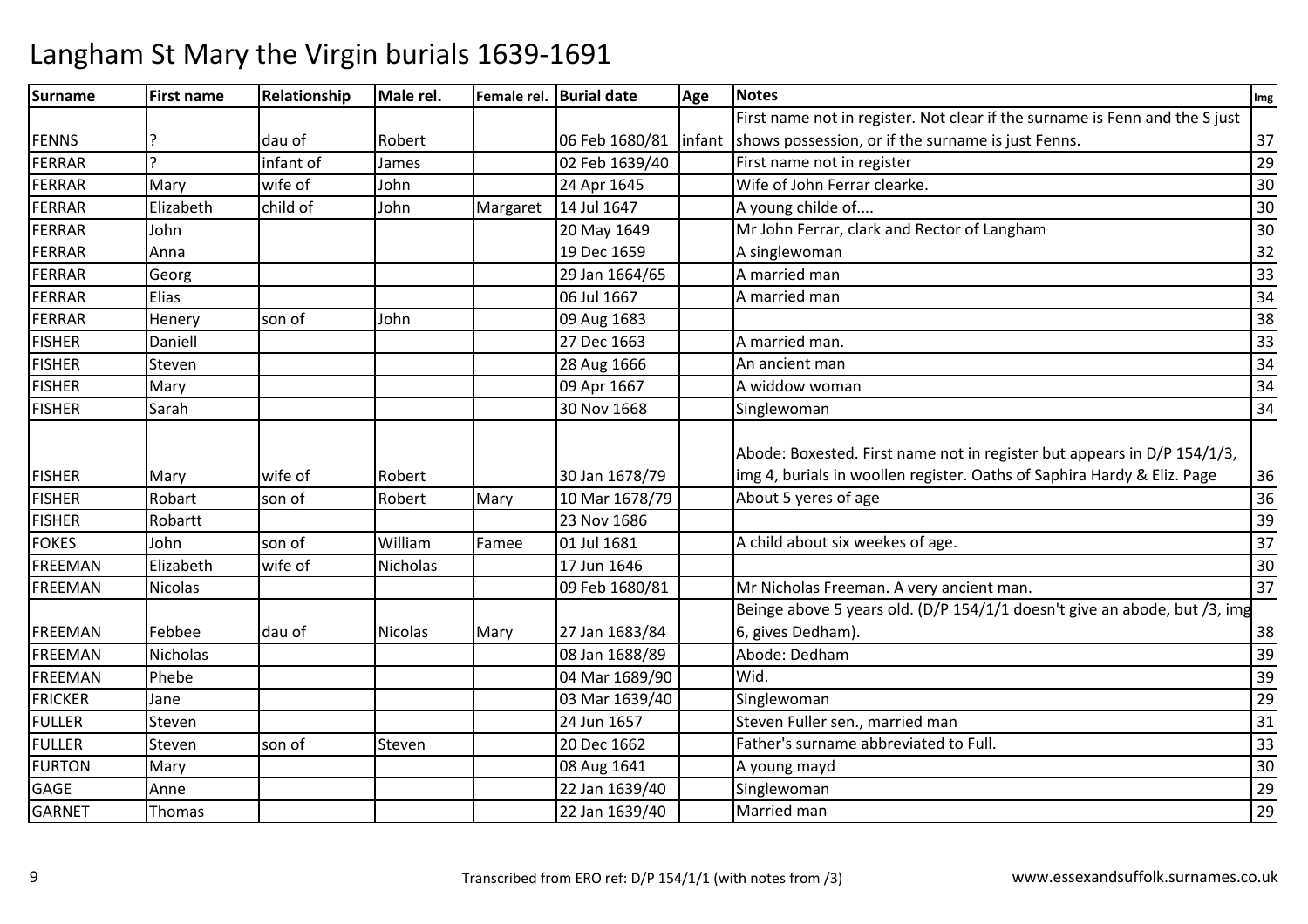| <b>Surname</b> | <b>First name</b> | <b>Relationship</b> | Male rel.     | Female rel. Burial date | Age | <b>Notes</b>                                                             | Img             |
|----------------|-------------------|---------------------|---------------|-------------------------|-----|--------------------------------------------------------------------------|-----------------|
| <b>GARNET</b>  |                   | wife of             | John          | 10 Dec 1649             |     | First name not in register.                                              | 30              |
| <b>GARNET</b>  | Mary              | widow of            | Thomas        | 01 Jan 1649/50          |     |                                                                          | 30              |
| <b>GARNET</b>  | Elizabeth         |                     |               | 04 Feb 1649/50          |     | Singlewoman                                                              | 30              |
|                |                   |                     |               |                         |     | No first name or relationship. Garnet of Thomas Garnet. (wife? Son?      |                 |
| <b>GARNET</b>  |                   |                     | Thomas        | 03 Nov 1650             |     | Daughter? Widow?)                                                        | 30              |
| <b>GARNET</b>  | Mary              | wife of             | <b>Thomas</b> | 30 Nov 1655             |     |                                                                          | 31              |
| <b>GARNET</b>  |                   |                     |               | * May 1662              |     | First name and day of month not in register.                             | 33              |
| <b>GARNET</b>  | Mary              |                     |               | 06 Oct 1666             |     | A married woman                                                          | 34              |
| <b>GARNET</b>  | Alice             |                     |               | 04 Feb 1667/68          |     | Married woman                                                            | 34              |
|                |                   |                     |               |                         |     | Mary Haward, daughter of Thomas Garnet's wife. About 10 yeares of age.   |                 |
|                |                   |                     |               |                         |     | (D/P 154/1/3, img 4, burials in woollen, spells the surname Hayward.     |                 |
| <b>GARNET</b>  | Mary              | stepdaughter of     | <b>Thomas</b> | 04 Sep 1678             |     | Oaths of Tho. & Mary Garnet)                                             | 35              |
| <b>GARNET</b>  | John              |                     |               | 27 Oct 1682             |     | A younge man.                                                            | 38              |
| <b>GARNET</b>  | C                 | son of              | Thomas        | 24 Feb 1683/84          |     | infant   First name not in register.                                     | 38              |
| <b>GARNET</b>  | Thomas            |                     |               | 15 May 1691             |     |                                                                          | 39              |
| <b>GARNITT</b> | Thomas            |                     |               | 07 Jun 1674             |     |                                                                          | 35              |
| <b>GIBSON</b>  |                   |                     |               | 16 May 1658             |     | An ancient man (first name not in register)                              | $\overline{31}$ |
|                |                   |                     |               |                         |     | The Widdow Gipsun, an ancient woman (first name not in register, but     |                 |
|                |                   |                     |               |                         |     | D/P 154/1/3, img 4, burials in woollen, spells her surname "Gibson" and  |                 |
|                |                   |                     |               |                         |     | gives her first name as Sarah. Oaths of Sarah Yell and Margret           |                 |
| <b>GIBSON</b>  | Sarah             |                     |               | 30 Dec 1678             |     | Chamberlaine)                                                            | 36              |
| <b>GILES</b>   | Abraham           | infant of           | Walter        | 05 Aug 1639             |     |                                                                          | 29              |
| <b>GILES</b>   |                   | son of              | Walter        | 20 Apr 1642             |     | First name not in register. "A young sonne of"                           | 30              |
| <b>GILES</b>   | Daniell           | son of              | Walter        | 02 Aug 1643             |     |                                                                          | 30              |
| <b>GILES</b>   | Walter            |                     |               | 20 Apr 1648             |     | Married man                                                              | 30              |
| <b>GILES</b>   | Nathaniel         |                     |               | 20 Jun 1654             |     | Singleman                                                                | 31              |
|                |                   |                     |               |                         |     | The widdow Glles. An ancient woman about 4 score and 3 yeares old.       |                 |
|                |                   |                     |               |                         |     | (first name from D/P 154/1/3, img 4, burials in woollen - oath of Sarah  |                 |
| <b>GILES</b>   | Jane              |                     |               | 20 Aug 1678             |     | 83 Lay of Langham)                                                       | 35              |
|                |                   |                     |               |                         |     | A married man. A starnger (stranger) (Surname spelt Deel in D/P 154/1/1, |                 |
| <b>GILL</b>    | Roghser           |                     |               | 14 Jun 1681             |     | but Gill in /3).                                                         | 37              |
| <b>GILLSON</b> | John              |                     |               | 09 Jul 1657             |     | John Gillson sen., a married man                                         | 31              |
|                |                   |                     |               |                         |     |                                                                          |                 |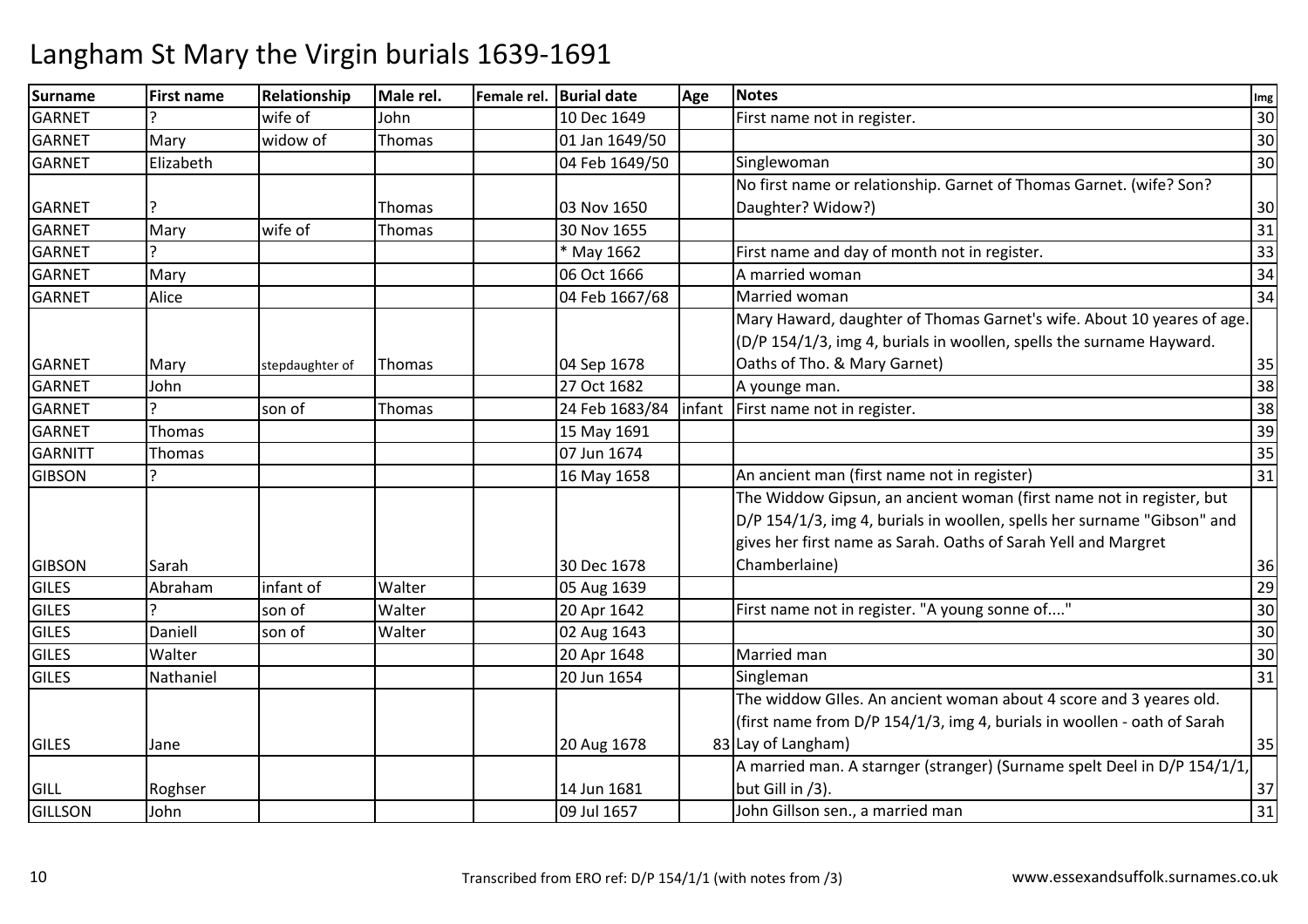| Christian<br>Mary | dau of    | Samuell   |      |                |                |                                                                            |                                                                                                                                                                                   |
|-------------------|-----------|-----------|------|----------------|----------------|----------------------------------------------------------------------------|-----------------------------------------------------------------------------------------------------------------------------------------------------------------------------------|
|                   |           |           |      | 31 Jan 1659/60 | 6 <sub>m</sub> | A young child of half a yeere old.                                         | 32                                                                                                                                                                                |
|                   |           |           |      | 24 Dec 1668    |                | Singlewoman                                                                | 34                                                                                                                                                                                |
| John              | son of    | Samuell   |      | 13 May 1669    |                | Singleman                                                                  | 34                                                                                                                                                                                |
| Thomas            |           |           |      | 05 Mar 1652/53 |                | Gentleman                                                                  | 31                                                                                                                                                                                |
| Mary              | relict of | Tho.      |      | 07 Aug 1657    |                | Mrs Mary Gipps relict of Tho. Gipps. Gent.                                 | 31                                                                                                                                                                                |
|                   |           |           |      |                |                | The Widdow Gipsun, an ancient woman (first name not in register, but       |                                                                                                                                                                                   |
|                   |           |           |      |                |                | D/P 154/1/3, img 4, burials in woollen, spells her surname "Gibson" and    |                                                                                                                                                                                   |
|                   |           |           |      |                |                | gives her first name as Sarah. Oaths of Sarah Yell and Margret             |                                                                                                                                                                                   |
| Sarah             |           |           |      | 30 Dec 1678    |                | Chamberlaine)                                                              | 36                                                                                                                                                                                |
| Judith            | wife of   | John      |      | 29 Oct 1642    |                | Wife of John Gobby senr.                                                   | 30                                                                                                                                                                                |
| John              |           |           |      | 05 Dec 1642    |                | The elder, widower.                                                        | 30                                                                                                                                                                                |
| Nathaneel         | son of    | Nathaneel |      | 04 Feb 1655/56 |                | A singleman                                                                | 31                                                                                                                                                                                |
|                   |           |           |      |                |                |                                                                            |                                                                                                                                                                                   |
| John              |           |           |      | 31 Aug 1658    |                | clear what. Park Lane?)                                                    | 31                                                                                                                                                                                |
| Nathaneel         |           |           |      | 02 Nov 1660    |                | Married man                                                                | 32                                                                                                                                                                                |
| Margaret          | widow of  | Nath.     |      | 04 Feb 1661/62 |                |                                                                            | 33                                                                                                                                                                                |
| Susan             |           |           |      | 30 Nov 1657    |                | Married woman                                                              | 31                                                                                                                                                                                |
| John              |           |           |      | 10 Feb 1661/62 |                | A married man                                                              | 33                                                                                                                                                                                |
|                   |           |           |      | 30 Jun 1667    |                | A poore lame youth (first name not in register)                            | 34                                                                                                                                                                                |
| Henery            |           |           |      | 07 Feb 1649/50 |                | A married man                                                              | 30                                                                                                                                                                                |
| Margaret          | wife of   | Joseph    |      | 04 Nov 1652    |                | Wife of Joseph Goodin, husbandman.                                         | 31                                                                                                                                                                                |
| Susanna           |           |           |      | 05 Aug 1656    |                | A married woman                                                            | 31                                                                                                                                                                                |
| Robert            |           |           |      | 04 Jun 1665    |                | A married man                                                              | 33                                                                                                                                                                                |
| Robert            |           |           |      | 16 May 1667    |                | A singleman                                                                | 34                                                                                                                                                                                |
|                   | wife of   | William   |      | 14 Dec 1642    |                | First name not in register.                                                | 30                                                                                                                                                                                |
| Martha            | dau of    | Joseph    | Ann  | 04 Mar 1673/74 |                |                                                                            | 35                                                                                                                                                                                |
|                   |           |           |      |                |                | First name not in register. (D/P 154/1/3, img 5, burials in wool register, |                                                                                                                                                                                   |
|                   | son of    | Joseph    |      | 29 May 1681    |                |                                                                            | 37                                                                                                                                                                                |
| Mary              | dau of    | Joseph    | Anna | 14 Apr 1688    |                |                                                                            | 39                                                                                                                                                                                |
|                   |           |           |      |                |                | The Widdow Green. A younge woman. (D/P 154/1/3, img 5, burials in          | 38                                                                                                                                                                                |
|                   | Hannah    |           |      |                | 30 May 1682    |                                                                            | Of pklane married man (pklane is an abbreviation of something, but not<br>infant says the child was unbaptized)<br>wool, gives her first name as Hannah and her abode as Ardley). |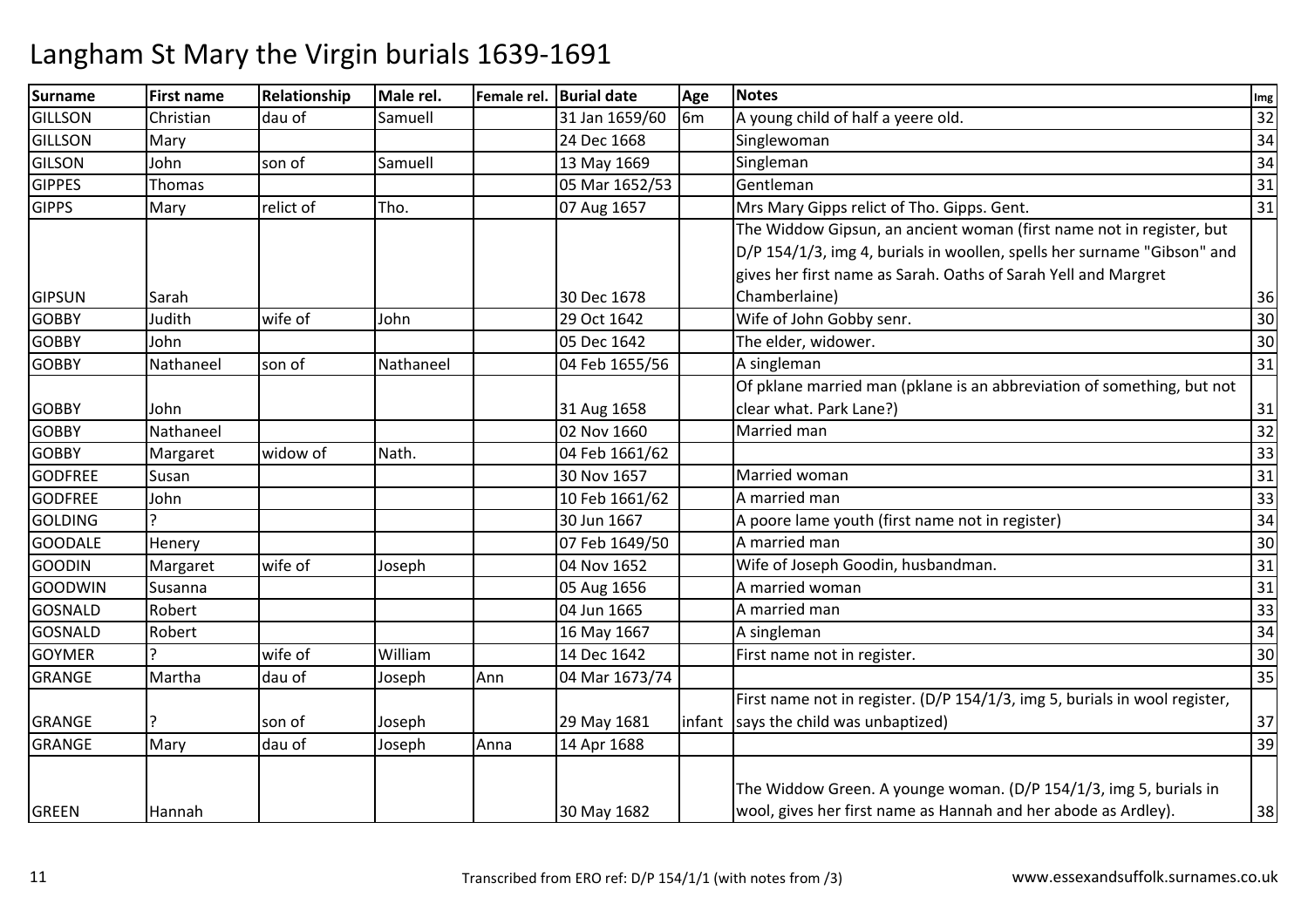| Surname         | <b>First name</b> | Relationship | Male rel. |        | Female rel. Burial date | Age    | <b>Notes</b>                                                               | Img |
|-----------------|-------------------|--------------|-----------|--------|-------------------------|--------|----------------------------------------------------------------------------|-----|
|                 |                   |              |           |        |                         |        | The Widdow Grinleaf, an ancient woman (D/P 154/1/3, img 4, burials in      |     |
|                 |                   |              |           |        |                         |        | woollen register, gives her first name as Frances and spells her surname   |     |
| GREENLY         | Frances           |              |           |        | 18 Mar 1678/79          |        | Greenly. Oath of Susan Martyn).                                            | 36  |
| <b>GRIMWOOD</b> | Joan              | dau of       | William   |        | 05 Oct 1639             |        | Daughter of William Grimwood, deceased.                                    | 29  |
|                 |                   |              |           |        |                         |        | The Widdow Grinleaf, an ancient woman (D/P 154/1/3, img 4, burials in      |     |
|                 |                   |              |           |        |                         |        | woollen register, gives her first name as Frances and spells her surname   |     |
| <b>GRINLEAF</b> | Frances           |              |           |        | 18 Mar 1678/79          |        | Greenly. Oath of Susan Martyn).                                            | 36  |
|                 |                   |              |           |        |                         |        | An infant the son of (first name not in register. D/P 154/1/3, img 4,      |     |
|                 |                   |              |           |        |                         |        | burials in woollen, says the child was unbaptized. Oaths of Sarah Yell and |     |
| <b>GROVES</b>   |                   | son of       | John      | Anne   | 10 Nov 1678             | infant | Sarah Wood)                                                                | 36  |
|                 |                   |              |           |        |                         |        | Her name is An in D/P 154/1/1, but Mary in D/P 154/1/3, img 5, burials in  |     |
| <b>GROVES</b>   | An                | dau of       | John      | An     | 24 Feb 1681/82 19w      |        | woollen register.                                                          | 38  |
|                 |                   |              |           |        |                         |        | First name not in register. (D/P 154/1/3, img 6, burials in wool, says the |     |
| <b>GROVES</b>   | 7                 | dau of       | John      |        | 06 Jan 1682/83          |        | infant child was unbaptized)                                               | 38  |
| <b>GROVESS</b>  | $\mathbf{D}$      | son of       | John      |        | 22 Mar 1683/84          |        | infant First name not in register.                                         | 38  |
| <b>GROVESS</b>  | Anna              | wife of      | John      |        | 01 Apr 1684             |        |                                                                            | 38  |
| HAM             | Job               | son of       | Enoch     | Sarah  | 01 Dec 1679             | 7w     | Beinge 7 weekes old.                                                       | 36  |
| <b>HAM</b>      | Job               |              |           |        | 24 Sep 1683             |        | 10 A younge youth.                                                         | 38  |
| <b>HARBERT</b>  | Francis           |              |           |        | 27 Jun 1652             |        | A married man.                                                             | 30  |
| <b>HARDEE</b>   | William           | son of       | John      |        | 21 May 1658             |        |                                                                            | 31  |
| <b>HARRES</b>   | Mary              | dau of       | Bengeman  | Searah | 18 Jul 1686             |        |                                                                            | 39  |
| <b>HARRIS</b>   | William           | son of       | Joseph    | Susan  | 08 Jul 1649             |        |                                                                            | 30  |
| <b>HARRIS</b>   |                   |              |           |        | 27 Jul 1658             |        | Married woman she died of ye pox (first name not in register)              | 31  |
| <b>HARRIS</b>   | Daniel            |              |           |        | 23 Jun 1660             |        | A young child                                                              | 32  |
| <b>HARRIS</b>   | Mary              |              |           |        | 18 Dec 1662             |        | An ancient widdow                                                          | 33  |
| <b>HARRIS</b>   | Edward            |              |           |        | 30 Jan 1662/63          |        | A widdower                                                                 | 33  |
| <b>HARRIS</b>   | Clement           |              |           |        | 04 May 1663             |        | A singlewoman                                                              | 33  |
| <b>HARRIS</b>   | Joseph            |              |           |        | 25 Jun 1688             |        |                                                                            | 39  |
| <b>HARRIS</b>   | Benjamine         |              |           |        | 16 May 1690             |        |                                                                            | 39  |
| <b>HARRISH</b>  | Beniamin          | son of       | Beniamin  | Sarah  | 25 Dec 1684             | infant |                                                                            | 38  |
| <b>HART</b>     | Thomas            |              |           |        | 20 Dec 1659             |        | A singleman                                                                | 32  |
| <b>HARVY</b>    | Elisabeth         | wife of      | Robert    |        | 31 Oct 1652             |        | She dyed of the Pox.                                                       | 31  |
|                 |                   |              |           |        |                         |        |                                                                            |     |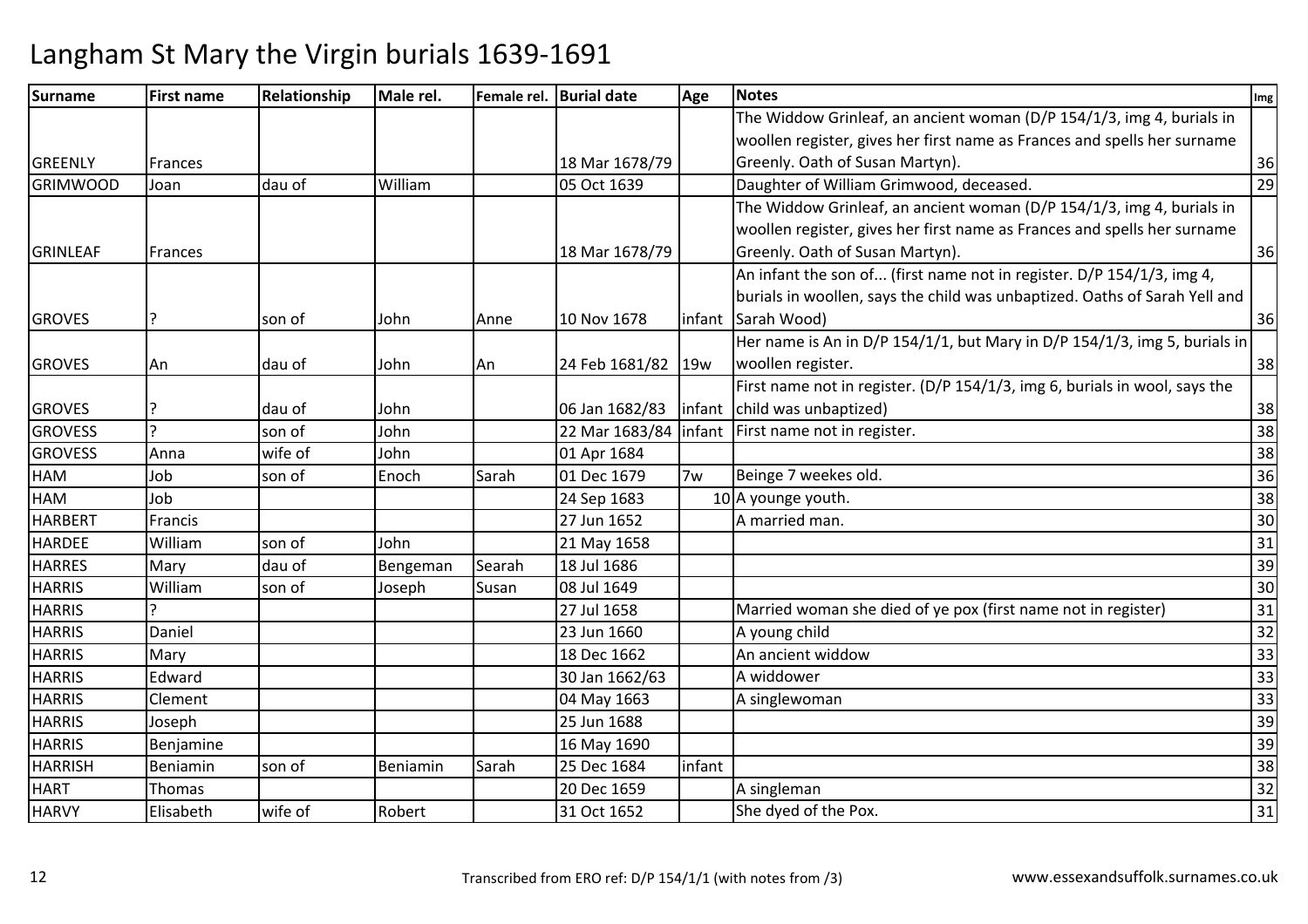| Surname        | <b>First name</b> | Relationship    | Male rel.     |          | Female rel. Burial date | Age  | <b>Notes</b>                                                              | Img             |
|----------------|-------------------|-----------------|---------------|----------|-------------------------|------|---------------------------------------------------------------------------|-----------------|
| <b>HARVY</b>   | Robert            |                 |               |          | 17 May 1662             |      | An ancient man                                                            | 33              |
|                |                   |                 |               |          |                         |      | Mary Haward, daughter of Thomas Garnet's wife. About 10 yeares of age.    |                 |
|                |                   |                 |               |          |                         |      | (D/P 154/1/3, img 4, burials in woollen, spells the surname Hayward.      |                 |
| <b>HAWARD</b>  | Mary              | stepdaughter of | <b>Thomas</b> |          | 04 Sep 1678             |      | Oaths of Tho. & Mary Garnet)                                              | 35              |
| <b>HAYES</b>   | Thomas            |                 |               |          | 26 Feb 1639/40          |      | Mr Thomas Hayes jun., married man                                         | 29              |
| <b>HAYES</b>   | Anne              | child of        |               |          | 16 May 1640             |      | A young childe of Mrs Hayes, widow                                        | 29              |
| <b>HAYWARD</b> | John              | child of        | John          |          | 03 Apr 1645             |      | A young childe of John Hayward, mariner.                                  | 30              |
| <b>HAYWARD</b> |                   |                 |               |          | 12 Feb 1666/67          |      | A singlewoman                                                             | 34              |
| <b>HEAD</b>    | Joane             |                 |               |          | 20 Apr 1666             |      | An ancient maid                                                           | 34              |
| <b>HELLWIS</b> | Robert            |                 |               |          | 06 May 1684             |      | A married man.                                                            | 38              |
| <b>HELWIS</b>  | Joseph            | son of          | Robert        | Sibbill  | 10 Jun 1684             |      | A child above a year old.                                                 | 38              |
| <b>HERBERT</b> | Rose              |                 |               |          | 12 Jun 1687             |      | Widow                                                                     | 39              |
|                |                   |                 |               |          |                         |      | A married man (D/P 154/1/3, img 4, burials in woollen register, says Mary |                 |
| <b>HILLES</b>  | Henery            |                 |               |          | 30 Jan 1678/79          |      | Garrett & Margarett Chamberlaine made oath)                               | 36              |
| <b>HILLES</b>  | Margaret          | dau of          | Henery        |          | 26 Oct 1680             |      | 9 Surname spelt both Hilles and Hiles in the record.                      | 37              |
| <b>HILLES</b>  | Mary              |                 |               |          | 16 Jul 1682             |      | 14 A younge maid.                                                         | 38              |
| <b>HILLS</b>   | Henery            |                 |               |          | 02 Jun 1667             |      | A young youth                                                             | 34              |
| <b>HINDES</b>  | Sarah             | dau of          | Daniel        | Sarah    | 18 Jul 1681             | 3y9m | Beinge 3 yeares and 3 quarters old.                                       | 37              |
| <b>HINDS</b>   | Jonathan          | son of          | Daniel        |          | 15 Jun 1681             |      |                                                                           | 37              |
| <b>HINDS</b>   | Sarah             | wife of         | Daniell       |          | 27 Jan 1689/90          |      |                                                                           | 39              |
| <b>HINDS</b>   | Daniell           | child of        | Daniell       |          | 18 Feb 1689/90          |      | Daniell Hinds of Daniell Hinds (presumably "child of")                    | 39              |
| <b>HITCHAM</b> | James             |                 |               |          | 28 Aug 1649             |      | A married man                                                             | 30              |
| <b>HODDS</b>   |                   |                 |               |          | 23 Apr 1661             |      | An ancient married woman (first name not in register)                     | 32              |
| <b>HODDS</b>   | Robert            |                 |               |          | 20 Jun 1661             |      | An ancient man                                                            | 32              |
| <b>HOLDEN</b>  |                   | infant of       | Richard       |          | 09 Jan 1684/85          |      | A still borne infant of Richard Holdens                                   | 39              |
|                |                   |                 |               |          |                         |      | John Smith son of Thomas Holding's wife of Dedham formerly ye Widdow      |                 |
| <b>HOLDING</b> | John              | son of          | Thomas        |          | 28 Jun 1656             |      | Smith.                                                                    | 31              |
|                |                   |                 |               |          |                         |      | Son of Magdalen Holding widdow he died of the pox & was almost 13         |                 |
| <b>HOLDING</b> | John              | son of          |               | Magdalen | 14 Sep 1658             |      | 12 yeeres old.                                                            | 31              |
| <b>HOLDING</b> | Mary              |                 |               |          | 06 Sep 1666             |      | Married woman                                                             | $\overline{34}$ |
| <b>HOLDING</b> | Rebekka           |                 |               |          | 30 Aug 1688             |      | Wid. Abode: Laford (Lawford?)                                             | 39              |
| <b>HOLDING</b> | Richard           |                 |               |          | 14 Dec 1691             |      |                                                                           | 40              |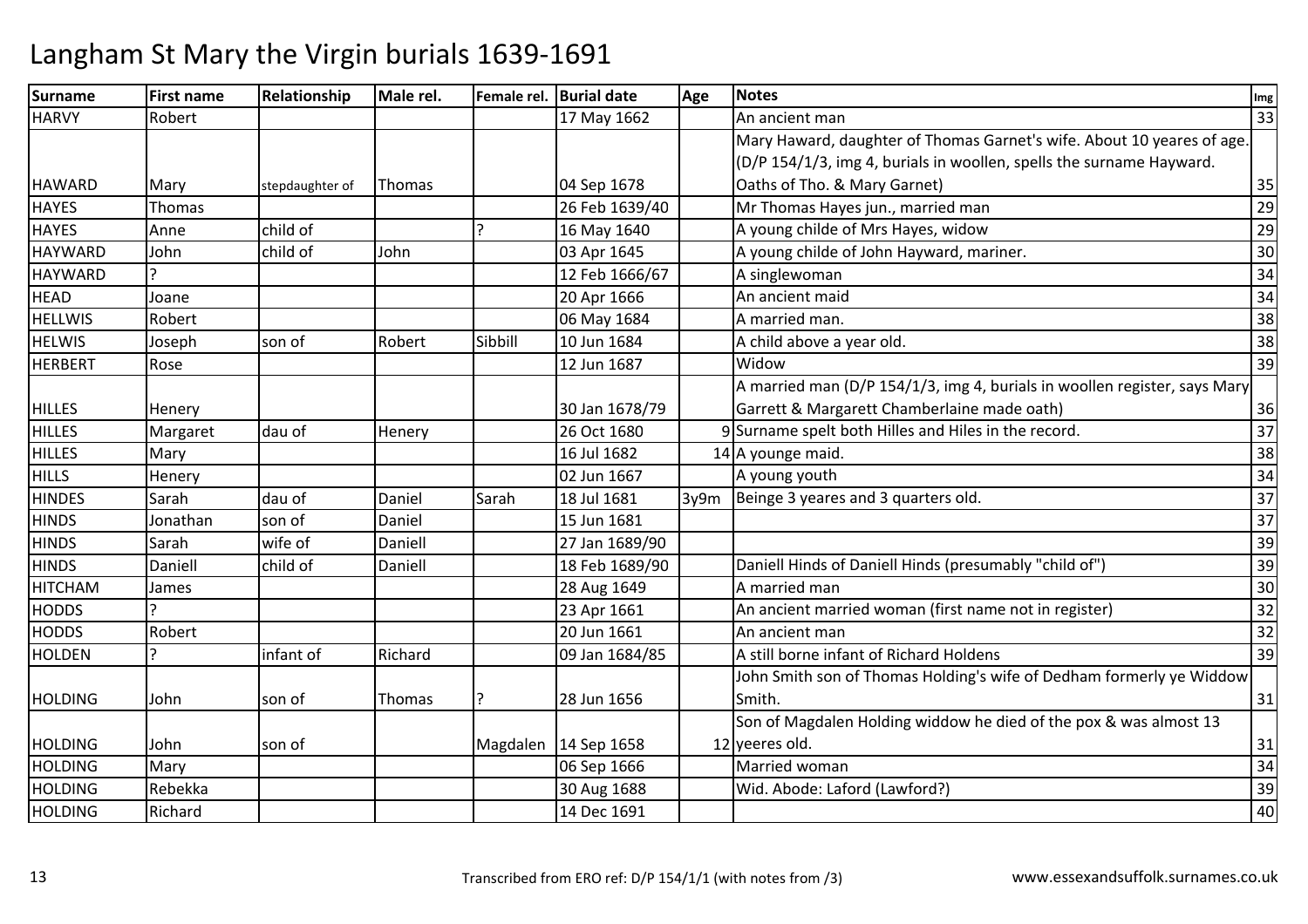| <b>Surname</b>    | <b>First name</b> | Relationship  | Male rel. |         | Female rel. Burial date | Age | <b>Notes</b>                                                                 | Img |
|-------------------|-------------------|---------------|-----------|---------|-------------------------|-----|------------------------------------------------------------------------------|-----|
| <b>HOW</b>        | Edward            |               |           |         | 13 Sep 1639             |     | Edward How jun., married man                                                 | 29  |
|                   |                   |               |           |         |                         |     | Wife of ye foresayd Edward How (first name not in register. Refers to        |     |
| <b>HOW</b>        |                   | wife of       | Edward    |         | 20 Sep 1639             |     | burial of Edward How jun, married man, on 13 Sep 1639)                       | 29  |
| HOW               | William           |               |           |         | 06 Dec 1639             |     | Married man                                                                  | 29  |
|                   |                   |               |           |         |                         |     | Amner, prentice to Robt. How jun (gap in register left for Amner's first     |     |
| <b>HOW</b>        |                   | apprentice of | Robt.     |         | 02 Feb 1642/43          |     | name)                                                                        | 30  |
| <b>HOW</b>        | C                 |               |           |         | 10 Jan 1651/52          |     | The Widow How alias Croxon                                                   | 30  |
| HOW               | Georg             | son of        | Georg     | Lucy    | 15 Sep 1659             |     |                                                                              | 32  |
| <b>HOW</b>        | Edward            |               |           |         | 31 Jul 1664             |     | A very ancient man                                                           | 33  |
| <b>HOW</b>        | Robert            |               |           |         | 28 Aug 1664             |     | Robert How senr, a married man.                                              | 33  |
| HOW               | Robert            |               |           |         | 13 Mar 1673/74          |     | A married man, died suddenly                                                 | 35  |
|                   |                   |               |           |         |                         |     | An ancient married man. (D/P 154/1/1 says Cole for surname, but it's         |     |
|                   |                   |               |           |         |                         |     | how in D/P 154/1/3, img 5, burials in woollen register, with oath made by    |     |
| <b>HOW</b>        | George            |               |           |         | 13 Oct 1679             |     | May How)                                                                     | 36  |
| <b>HOWE</b>       | Robert            |               |           |         | 10 Oct 1648             |     | The elder (hard to read word) a 100 years old.                               | 30  |
|                   |                   |               |           |         |                         |     | The Widdow Hurrell. Ancient woman. (D/P 154/1/3, img 6, burials in           |     |
| <b>HURRELL</b>    | Mary              |               |           |         | 04 Feb 1682/83          |     | wool, gives her first name as Mary)                                          | 38  |
| <b>HURRILL</b>    | Hannah            | wife of       | Robert    |         | 05 Jul 1652             |     |                                                                              | 31  |
| HURRILL           | Priscilla         |               |           |         | 16 Nov 1658             |     | A single woman                                                               | 31  |
|                   |                   |               |           |         |                         |     | A married man (D/P 154/1/3, img 4, burials in woollen - oaths of Mary        |     |
| <b>HURRILL</b>    | Robert            |               |           |         | 24 Nov 1678             |     | Rawlet & Susan Ellenet).                                                     | 36  |
| HUTCHASON         | Thomas            |               |           |         | 22 Oct 1685             |     |                                                                              | 39  |
| <b>HUTCHASON</b>  | Elizab.           |               |           |         | 20 Dec 1689             |     | Wid.                                                                         | 39  |
|                   |                   |               |           |         |                         |     | First name not in register D/P 154/1/1, but appears in /3, img 6, burials in |     |
| <b>HUTCHESON</b>  | Alice             | wife of       | Willium   |         | 20 Aug 1682             |     | wool.                                                                        | 38  |
| <b>HUTCHINSON</b> | $\overline{2}$    | child of      |           |         | 26 Jun 1643             |     | A young child of Hutchinson (first names not in register)                    | 30  |
| <b>JAMES</b>      |                   | wife of       | Edmund    |         | 05 Jun 1642             |     | First name not in register.                                                  | 30  |
| <b>JEAMS</b>      | Edmund            |               |           |         | 28 Mar 1657             |     | An ancient man                                                               | 31  |
| <b>JEAMS</b>      | Margery           |               |           |         | 23 Jun 1659             |     | Widdow                                                                       | 32  |
| <b>JOLLY</b>      |                   | son of        | Thomas    | Susanna | 25 Aug 1681             |     | First name not in register.                                                  | 37  |
| <b>KERREDGE</b>   | Elizabeth         |               |           |         | 11 Feb 1691/92          |     |                                                                              | 40  |
| <b>KETTLE</b>     | Parnell           | dau of        |           |         | 04 Jul 1657             |     | Daughter of ye Widdow Kettle                                                 | 31  |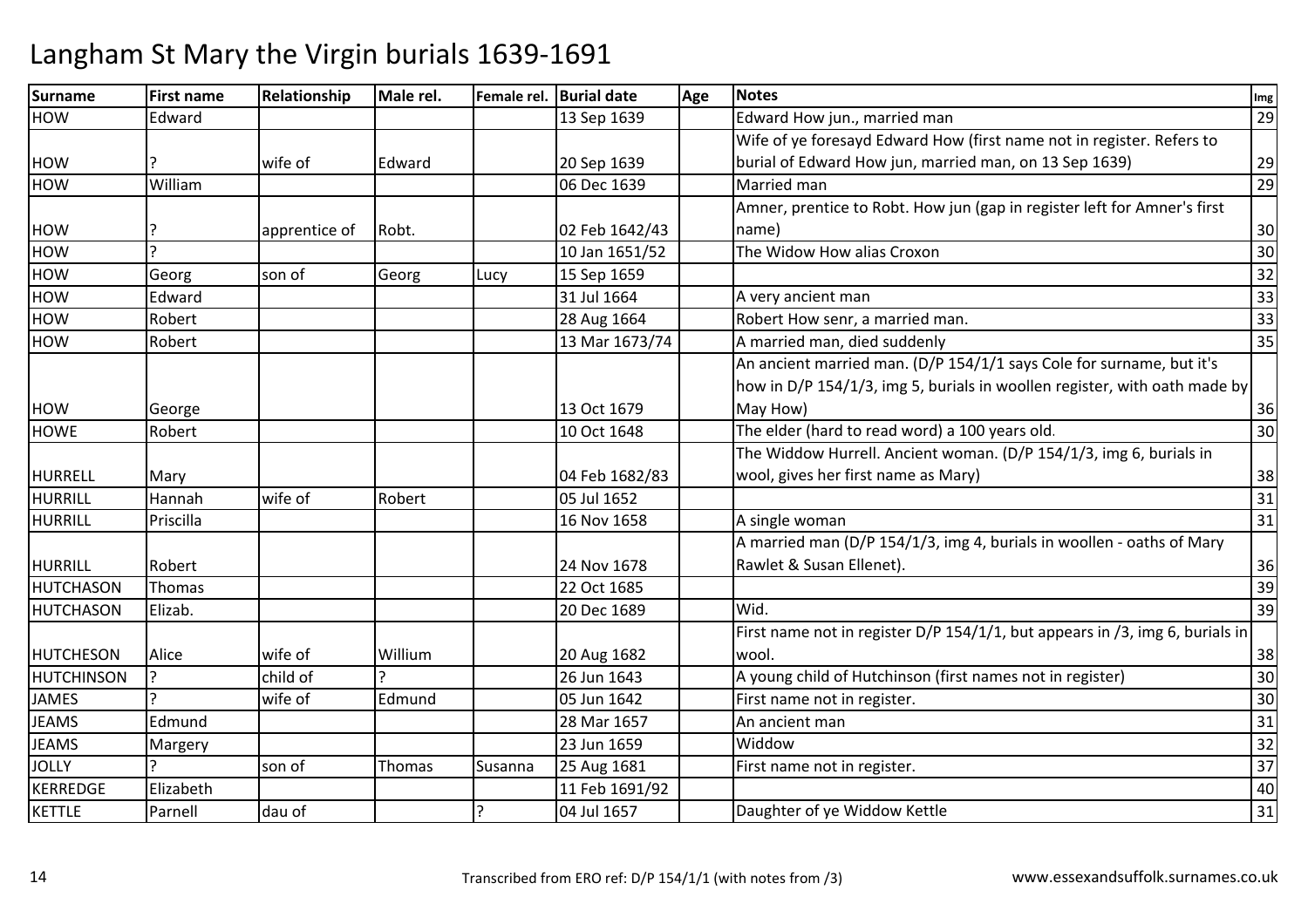| Surname          | <b>First name</b> | Relationship | Male rel.     |        | Female rel. Burial date | Age | <b>Notes</b>                                                            | Img             |
|------------------|-------------------|--------------|---------------|--------|-------------------------|-----|-------------------------------------------------------------------------|-----------------|
| <b>KETTLE</b>    | <b>Thomas</b>     |              |               |        | 10 Jun 1665             |     | A singleman                                                             | 34              |
| <b>KING</b>      | Elisabeth         | wife of      | John          |        | 02 Sep 1651             |     |                                                                         | 30              |
|                  |                   |              |               |        |                         |     | Widdower. Paup. & _iser (Paup presumably short for "pauper" but can't   |                 |
| <b>KING</b>      | John              |              |               |        | 11 Jun 1654             |     | read second word. Miser? But can a pauper be a miser?)                  | 31              |
| <b>KING</b>      | Ruth              |              |               |        | 11 Aug 1690             |     |                                                                         | $\overline{39}$ |
| <b>KING</b>      | Susan             |              |               |        | 12 Aug 1690             |     |                                                                         | 39              |
| <b>KINGE</b>     | C                 | wife of      | John          |        | 30 Aug 1639             |     | An ancient woman (first name not in register)                           | 29              |
| <b>KNAP</b>      | Elizabeth         | dau of       | Lungley       | Rachel | 20 Jul 1673             |     |                                                                         | 35              |
|                  |                   |              |               |        |                         |     | A child about 4 yeares old. (Surname spelt Nap in D/P 154/1/1 but spelt |                 |
| <b>KNAP</b>      | Abraham           | son of       | Lungly        | Rachel | 07 May 1681             |     | Knap in $(3)$                                                           | 37              |
| <b>LADBROOK</b>  | Ç                 |              |               |        | 28 Dec 1651             |     | The Widdow Ladbrook, an ancient woman.                                  | 30              |
| <b>LADBROOKE</b> | Samuel            | infant of    | Samuell       |        | 25 Jul 1639             |     |                                                                         | 29              |
| LADBROOKE        | Elizabeth         | wife of      | Samuel        |        | 18 Oct 1639             |     |                                                                         | 29              |
| <b>LADBROOKE</b> | Samuell           |              |               |        | 11 Nov 1640             |     | Married man                                                             | 29              |
| <b>LEAUES</b>    | Susanna           | wife of      | Richard       |        | 01 Oct 1652             |     |                                                                         | 31              |
| <b>LEAUES</b>    | Richard           |              |               |        | 19 Dec 1652             |     | Widdower                                                                | 31              |
| LEWES            | Sarah             | dau of       | <b>Tobias</b> |        | 23 Jul 1664             |     |                                                                         | $\overline{33}$ |
| <b>LEWES</b>     | Anna              |              |               |        | 09 Sep 1667             |     | Married woman                                                           | $\overline{34}$ |
| LEWIS            | <b>Tobias</b>     |              |               |        | 01 Nov 1691             |     |                                                                         | 40              |
| LILLY            | John              |              |               |        | 14 Jan 1684/85          |     | Sexton and Register of this Parish                                      | 39              |
| LILLY            | Elizabeth         |              |               |        | 22 Mar 1688/89          |     |                                                                         | 39              |
| LILY             | Ann               | wife of      | John          |        | 23 Jan 1673/74          |     |                                                                         | 35              |
|                  |                   |              |               |        |                         |     | An infant son of (first name name not in register but appears in D/P    |                 |
|                  |                   |              |               |        |                         |     | 154/1/3, img 4, burials in woollen. Oaths of Richard Long, & Elizabeth  |                 |
| <b>LONG</b>      | Richard           | son of       | Richard       | Mary   | 04 Oct 1678             |     | infant Page of Boxtead)                                                 | 35              |
| <b>LONG</b>      | Richard           |              |               |        | 30 Aug 1691             |     |                                                                         | 40              |
|                  |                   |              |               |        |                         |     | A journey man comber at Stratford, being drowned in Stratford           |                 |
| <b>LUNTE</b>     | William           |              |               |        | 12 Jul 1687             |     | floodgate.                                                              | 39              |
| <b>MAIDSTONE</b> | Bridget           |              |               |        | 30 Sep 1650             |     | Widow                                                                   | 30              |
| <b>MARKEIN</b>   |                   |              |               |        | 04 Jun 1678             |     | The widdow Markein. An ancient woman                                    | 35              |
| <b>MARTEN</b>    | Mary              |              |               |        | 12 Sep 1683             |     | A maid                                                                  | 38              |
| <b>MARTEN</b>    | Ç                 | son of       | Will.         |        | 12 Feb 1683/84          |     | linfant   First name not in register.                                   | 38              |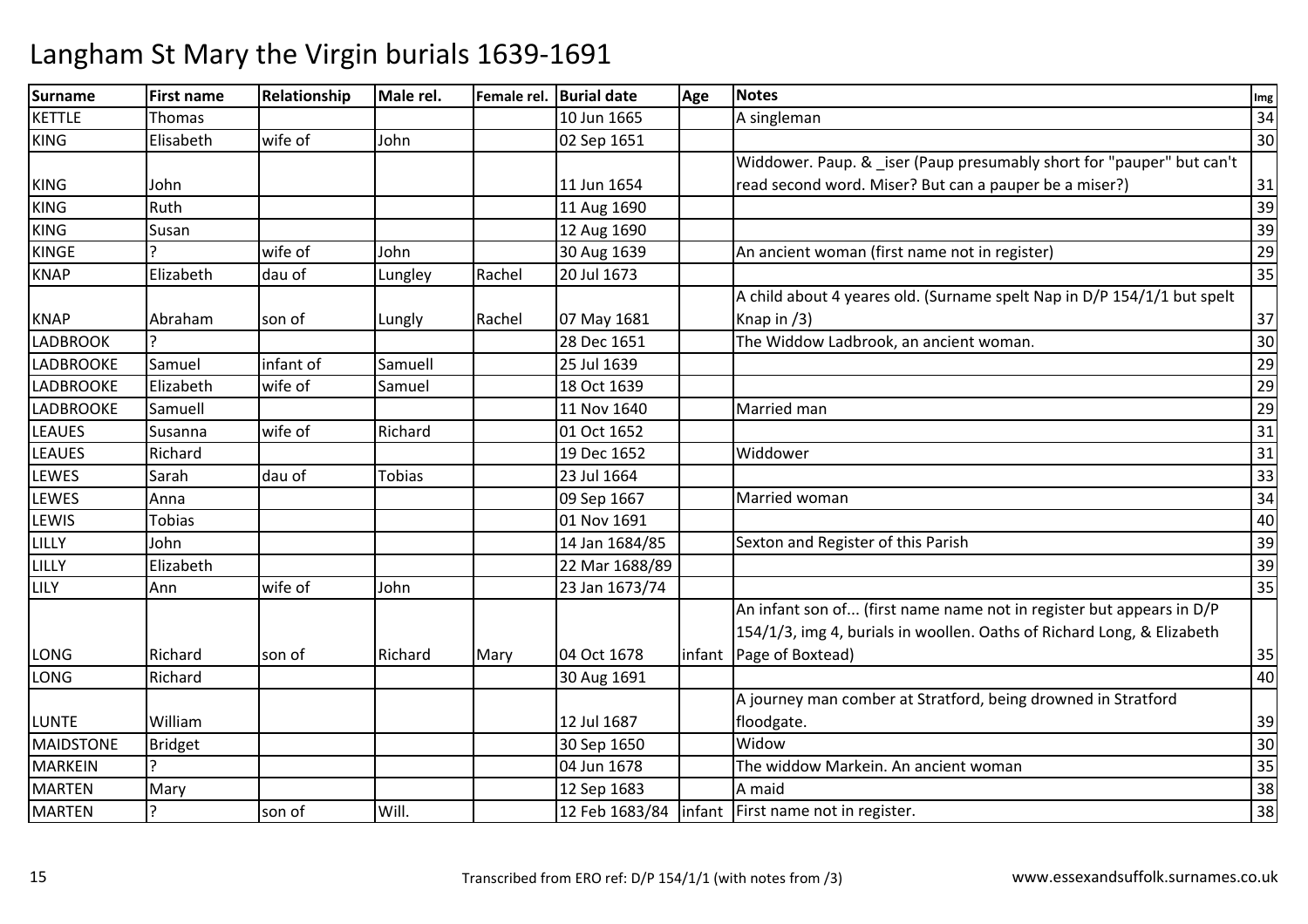| <b>Surname</b> | <b>First name</b> | Relationship | Male rel. |        | Female rel. Burial date | Age    | <b>Notes</b>                                                                | Img |
|----------------|-------------------|--------------|-----------|--------|-------------------------|--------|-----------------------------------------------------------------------------|-----|
| <b>MARTIN</b>  | William           | servant of   |           |        | 25 Mar 1639             |        | William Martin, singleman, servant to Mr Wall                               | 29  |
| <b>MARTIN</b>  | Rebecca           | child of     | William   |        | 09 Aug 1639             |        | A young childe                                                              | 29  |
| <b>MARTIN</b>  | Abraham           |              |           |        | 30 Jul 1654             |        | Married man                                                                 | 31  |
| <b>MARTIN</b>  | Richard           |              |           |        | 05 Apr 1658             |        | A married man                                                               | 31  |
| <b>MARTIN</b>  | William           |              |           |        | 04 Jun 1665             |        | A married man                                                               | 33  |
| <b>MARTIN</b>  |                   |              |           |        | 28 Dec 1667             |        | Widdow (first name not in register)                                         | 34  |
| <b>MARTIN</b>  |                   |              |           |        | 29 Mar 1686             |        | Wid. Martin. An ancient woman.                                              | 39  |
| <b>MARTIN</b>  | William           |              |           |        | 29 Apr 1687             |        |                                                                             | 39  |
| <b>MAY</b>     | Elizabeth         | wife of      | Henery    |        | 02 Nov 1681             |        | Liveinge at Langham Hall                                                    | 37  |
| <b>MAY</b>     | Elizabeth         | wife of      | George    |        | 21 Oct 1687             |        |                                                                             | 39  |
| <b>MORE</b>    | Georg             | son of       | Georg     | Mary   | 28 Nov 1652             |        |                                                                             | 31  |
| <b>MUNKIN</b>  | Anna              |              |           |        | 24 Jun 1691             |        |                                                                             | 39  |
| <b>MUNSON</b>  |                   | wife of      | John      |        | 18 Feb 1683/84          |        | First name not in register.                                                 | 38  |
| <b>MUNT</b>    | John              | son of       | John      | Mary   | 14 Apr 1683             |        | An infant about 3 weekes old.                                               | 38  |
| <b>MUNT</b>    | Mary              | dau of       | John      | Mary   | 26 Sep 1684             | infant |                                                                             | 38  |
| <b>MUNTKIN</b> | Susan             | wife of      | William   |        | 16 Mar 1681/82          |        |                                                                             | 38  |
| <b>MUNTT</b>   | Meary             | wife of      | John      |        | 24 Aug 1686             |        |                                                                             | 39  |
|                |                   |              |           |        |                         |        | A child about 4 yeares old. (Surname spelt Nap in D/P 154/1/1 but spelt     |     |
| <b>NAP</b>     | Abraham           | son of       | Lungly    | Rachel | 07 May 1681             |        | Knap in $(3)$                                                               | 37  |
| <b>NEVARD</b>  | Nathaneel         | son of       | Nathaneel |        | 22 Jun 1656             | child  | A young child. Abode: Ardleigh                                              | 31  |
|                |                   |              |           |        |                         |        | A young man who was much honoured with faith & comfort in h[is]             |     |
| <b>NEVARD</b>  | Robert            |              |           |        | 08 Apr 1660             |        | death.                                                                      | 32  |
| <b>NEVARD</b>  | Nathan.           |              |           |        | 29 Nov 1667             |        | Married man                                                                 | 34  |
| <b>NEVERD</b>  | William           |              |           |        | 12 Mar 1640/41          |        | Married man                                                                 | 29  |
| <b>ORRICE</b>  | Thomas            |              |           |        | 16 Jan 1642/43          |        | Married man                                                                 | 30  |
| <b>ORRICE</b>  |                   |              |           |        | * Sep 1643              |        | Widow Orrice. Day of month not in register.                                 | 30  |
| <b>ORRIES</b>  | Bezeleel          |              |           |        | 13 May 1680             |        | A married man.                                                              | 37  |
| <b>ORRIS</b>   | Susanna           |              |           |        | 04 May 1661             |        | A married woman                                                             | 32  |
|                |                   |              |           |        |                         |        | The buials in woollens oath register D/P 154/1/3, img 4, says Susan Ellinet |     |
| <b>ORRIS</b>   | Priscilla         | wife of      | Bezaleel  |        | 26 Dec 1678             |        | & Eliz. Went made oaths that Priscilla had been buried in woollen.          | 36  |
| <b>OSBORN</b>  | Jonathan          |              |           |        | 24 Nov 1672             |        | Widower                                                                     | 35  |
|                |                   |              |           |        |                         |        |                                                                             |     |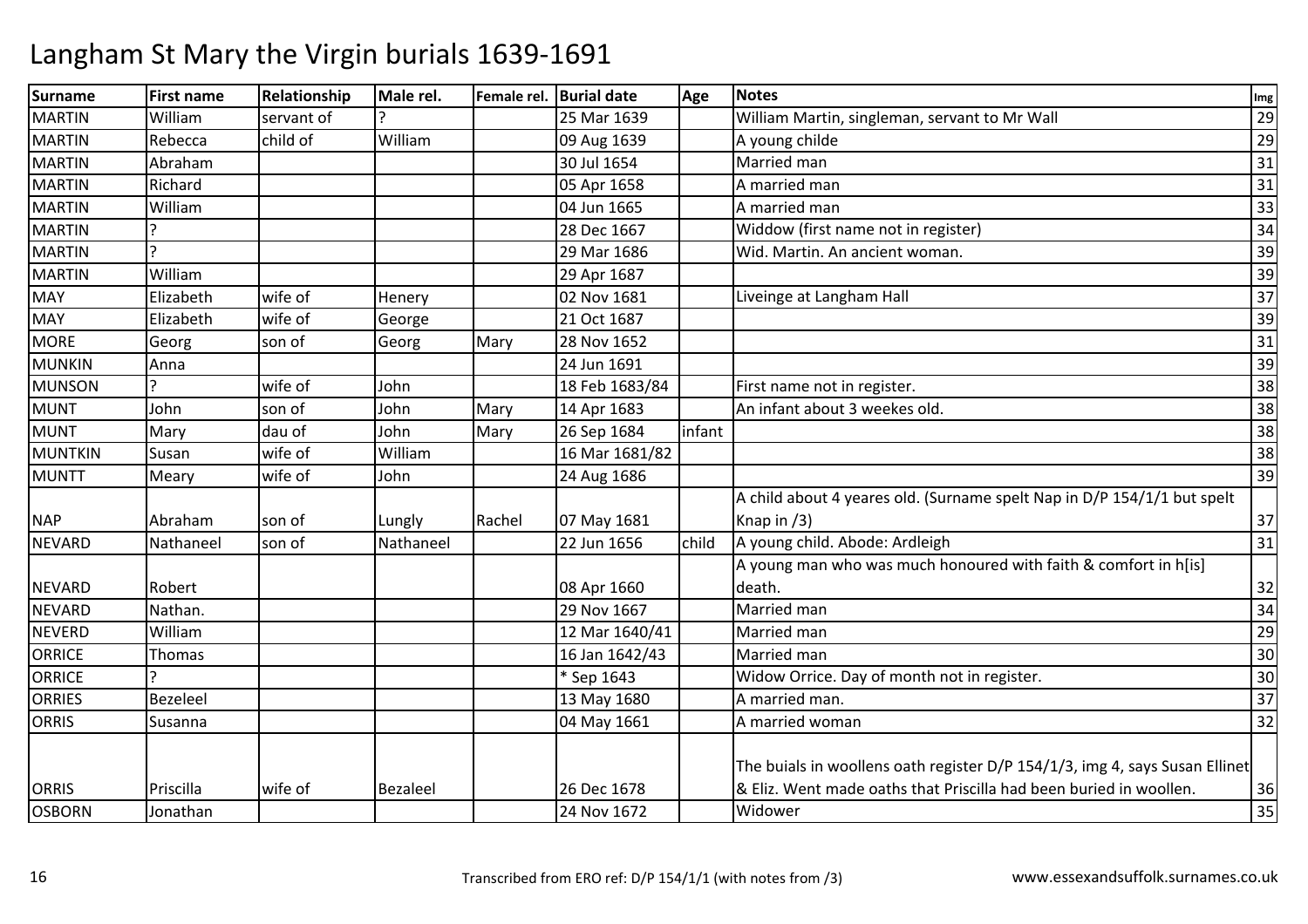| Surname         | <b>First name</b> | Relationship | Male rel. |           | Female rel. Burial date | Age    | <b>Notes</b>                                                                | Img |
|-----------------|-------------------|--------------|-----------|-----------|-------------------------|--------|-----------------------------------------------------------------------------|-----|
| <b>OSBURNE</b>  | Sarah             | dau of       | Jonathan  |           | 06 May 1649             |        |                                                                             | 30  |
| <b>PAGE</b>     | Judith            |              |           |           | 28 Oct 1649             |        | A single woman                                                              | 30  |
| <b>PAGE</b>     | Susannah          |              |           |           | 30 Dec 1688             |        | Abode: St Peter's, Colchester                                               | 39  |
| PAINE           | Elisabeth         | wife of      | Peter     |           | 11 Dec 1653             |        |                                                                             | 31  |
| <b>PAYNE</b>    | Abraham           |              |           |           | 13 Nov 1639             | infant |                                                                             | 29  |
| PEPPER          | Allice            |              |           |           | 20 Apr 1690             |        |                                                                             | 39  |
| PERIMAN         | Margaret          |              |           |           | 17 May 1642             |        | Widow                                                                       | 30  |
| <b>PETT</b>     | Susan             | wife of      | Thomas    |           | 30 Jun 1682             |        |                                                                             | 38  |
| PILBOROUGH      | Richard           |              |           |           | 22 Jun 1667             | child  |                                                                             | 34  |
| PILBOROW        | Susan             | wife of      | Isaac     |           | 09 Jun 1657             |        | Presumably "Pilb." is short for Pilborow                                    | 31  |
| PILBOROW        | Anna              |              |           |           | 08 Nov 1662             |        | A singlewoman                                                               | 33  |
| <b>PILBOROW</b> | Isaac             |              |           |           | 02 Apr 1664             |        | Isaac Pilborow senr widdower                                                | 33  |
| PILBOROW        | Alice             | wife of      | Isaac     |           | 22 Jan 1664/65          |        |                                                                             | 33  |
| PILBOROW        | Sarah             |              |           |           | 17 Sep 1666             |        | A singlewoman                                                               | 34  |
| POD             | John              |              |           |           | 26 Apr 1691             |        |                                                                             | 39  |
| <b>POLLY</b>    |                   |              |           |           | 03 Oct 1658             |        | An ancient widdow woman (first name not in register)                        | 31  |
| <b>POTTER</b>   | Robt.             |              |           |           | 26 Apr 1643             |        | Robt. Potter jun. Married man.                                              | 30  |
| <b>POTTER</b>   | Daniell           | son of       | Robert    |           | 24 Jul 1643             |        | Son of Robert Potter ye elder                                               | 30  |
| <b>POTTER</b>   | Nathaniell        | son of       | Robt.     |           | 03 Aug 1643             |        | Another sonn of Robt. Potter senr.                                          | 30  |
| <b>POTTER</b>   | Robert            |              |           |           | 18 Jul 1650             |        | Robert Potter senior, a married man                                         | 30  |
| <b>POTTER</b>   | Mary              |              |           |           | 03 Apr 1654             |        | Widow                                                                       | 31  |
| <b>POTTER</b>   | John              | son of       | Robert    |           | 18 Jan 1659/60          |        |                                                                             | 32  |
| <b>POTTER</b>   | Elizabeth         | dau of       | Tho.      | Elizabeth | 25 May 1669             |        |                                                                             | 34  |
| <b>POTTER</b>   | Mary              | dau of       | Robert    | Elizabeth | 30 Oct 1681             | infant | Being on (one) of the twines.                                               | 37  |
| <b>POTTER</b>   | Easter            | dau of       | Robert    | Elizabeth | 13 Nov 1681             |        | A younge child. On (one) of the twins.                                      | 37  |
| <b>POTTER</b>   | Elizabeth         | dau of       | Robert    | Elizabeth | 28 May 1682             |        | Daughter of Robert Potter junner (junior). Beinge 4 years old.              | 38  |
| <b>POTTER</b>   | Robert            | son of       | Robert    |           | 01 May 1684             |        |                                                                             | 38  |
|                 |                   |              |           |           |                         |        | The burials in wool register (D/P 154/1/3, img 6) says the father is Robert |     |
| <b>POTTER</b>   | Rob.              | son of       | Rob.      |           | 09 Feb 1685/86          |        | Potter junior                                                               | 39  |
| <b>POTTER</b>   | Susannah          | dau of       | Robert    |           | $* * 1688$              |        | No date, but falls between burials in August and December.                  | 39  |
| <b>POTTER</b>   | Susan             |              |           |           | 03 Sep 1690             |        |                                                                             | 39  |
| <b>POTTERS</b>  | $\overline{?}$    | infant of    | Thomas    | Elisabeth | 27 Mar 1657             |        | First name not in register.                                                 | 31  |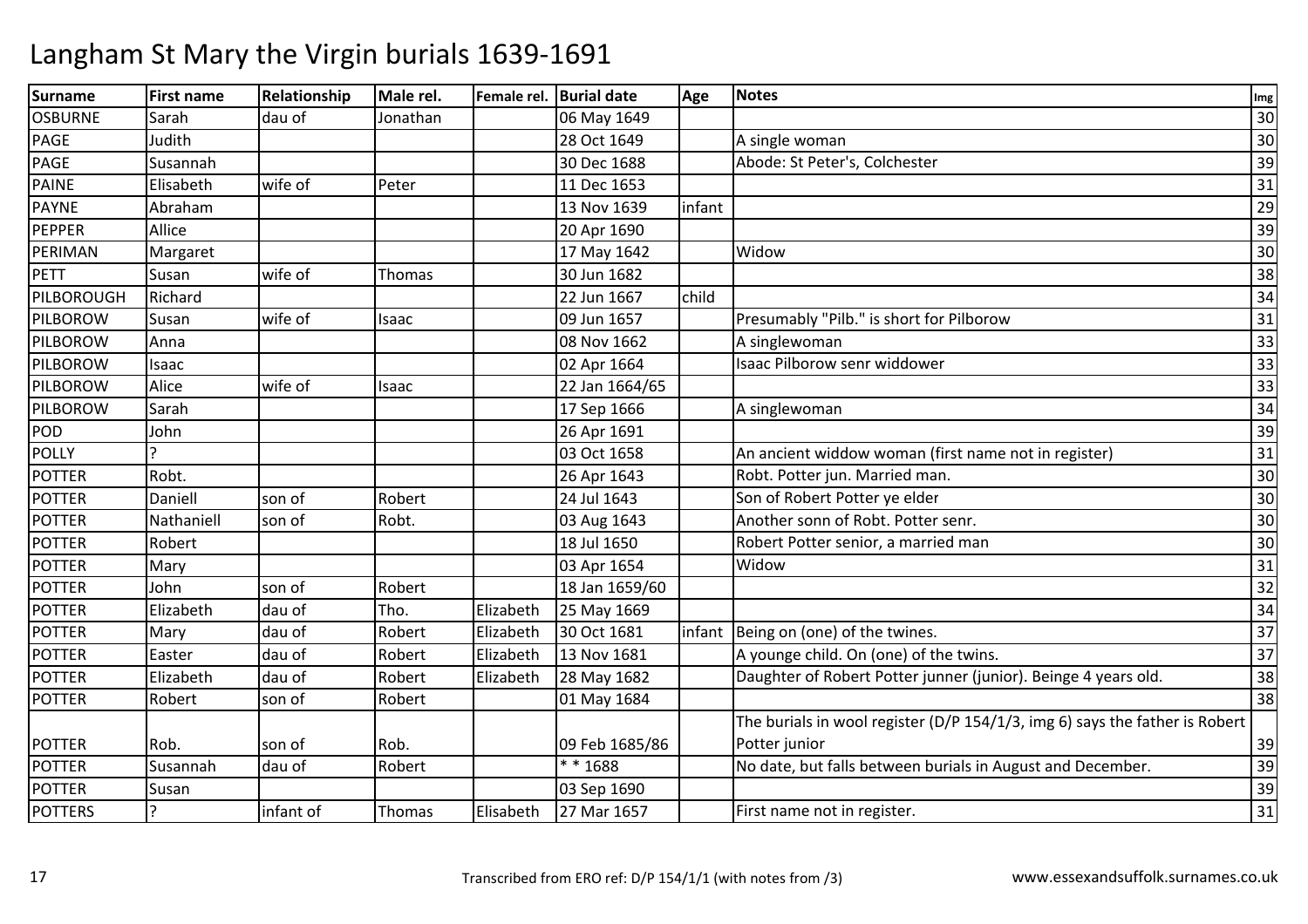| Surname         | <b>First name</b> | Relationship | Male rel. | Female rel. Burial date | Age    | <b>Notes</b>                                                      | Img |
|-----------------|-------------------|--------------|-----------|-------------------------|--------|-------------------------------------------------------------------|-----|
| <b>PRIOR</b>    |                   |              |           | 17 Nov 1667             |        | Married woman (first name not in register)                        | 34  |
| RAND            | John              | son of       | Edward    | 27 Jun 1643             |        | A lusty young man                                                 | 30  |
| RAND            | Edward            |              |           | 09 Jan 1651/52          |        | A married man                                                     | 30  |
| <b>RAND</b>     |                   | son of       | Splanen   | 03 Mar 1682/83   infant |        | First name not in register.                                       | 38  |
| RANDOLL         | George            |              |           | 20 Jun 1643             |        | Married man                                                       | 30  |
| <b>RANKE</b>    | Thomas            |              |           | 09 Dec 1642             |        | Married man                                                       | 30  |
| RAVENS          | Mary              |              |           | 31 Mar 1690             |        | Wid.                                                              | 39  |
| <b>RAWLIN</b>   |                   |              |           | 02 Nov 1684             |        | The Widdow Rawlin. An ancient woman.                              | 38  |
| <b>RAYNES</b>   |                   |              |           | 27 Dec 1654             |        | The Widdow Raynes                                                 | 31  |
| <b>READ</b>     | <b>Thomas</b>     |              |           | 02 Mar 1650/51          |        | Married man                                                       | 30  |
| <b>READ</b>     | Mary              |              |           | 07 Feb 1658/59          |        | A singlewoman                                                     | 32  |
| <b>READ</b>     | Elisabeth         |              |           | 13 Dec 1668             |        | Widdow                                                            | 34  |
| <b>READE</b>    | Anna              |              |           | 25 Nov 1658             |        | Widdow                                                            | 32  |
|                 |                   |              |           |                         |        | Mary Renchs, a young maid (D/P 154/1/3, img 4, burials in woollen |     |
| <b>RENCHS</b>   | Mary              |              |           | 21 Mar 1678/79          |        | register, spells her surname Wrench. Oath of Eliz. Went)          | 36  |
| <b>REYNER</b>   | Richard           |              |           | 28 Jul 1658             |        | Married man                                                       | 31  |
| <b>REYNER</b>   |                   |              |           | 14 Aug 1659             |        | Widdow (first name not in register)                               | 32  |
| RICHARDSON      | Vincent           | son of       | Vincent   | 16 Jul 1666             |        | A young child                                                     | 34  |
| <b>RICHER</b>   | Daniell           | son of       | John      | 19 Aug 1639             |        |                                                                   | 29  |
| <b>RICHER</b>   | John              |              |           | 18 Oct 1639             |        | Widower                                                           | 29  |
| <b>RICHER</b>   |                   | wife of      | Nathaneel | 25 Mar 1645             |        | First name not in register.                                       | 30  |
| <b>RICHER</b>   | $\overline{a}$    | wife of      | Nathaneel | $* * 1646$              |        | First name and full date not in register.                         | 30  |
| <b>RICHER</b>   | Nathaneel         |              |           | 12 Dec 1646             |        |                                                                   | 30  |
| <b>RICHER</b>   | Nathaniell        |              |           | 25 Apr 1655             |        | Singleman                                                         | 31  |
| <b>RICHESON</b> | Sarah             |              |           | 26 Apr 1680             |        | A young maid.                                                     | 37  |
| <b>ROBERTS</b>  | Edward            | son of       | Robert    | 28 Dec 1656             | infant | Son of Robert Roberts jun, a young infant                         | 31  |
| <b>ROBERTS</b>  | Robert            |              |           | 29 Jun 1657             |        | Robert Roberts jun., married man. He died of ye pox.              | 31  |
| <b>ROBERTS</b>  | Alice             |              |           | 18 Jan 1658/59          |        | Married woman                                                     | 32  |
| <b>ROBERTS</b>  | Robert            |              |           | 21 Oct 1659             |        | Widdower a very ancient man of the age of 89 or 90 yeeres.        | 32  |
| <b>ROBINSON</b> | Anna              | wife of      | John      | 11 Dec 1649             |        |                                                                   | 30  |
| <b>ROBINSON</b> | John              |              |           | 21 Aug 1650             |        | Single man                                                        | 30  |
| <b>ROBINSON</b> | Thomas            | son of       | John      | 02 Oct 1651             |        |                                                                   | 30  |
|                 |                   |              |           |                         |        |                                                                   |     |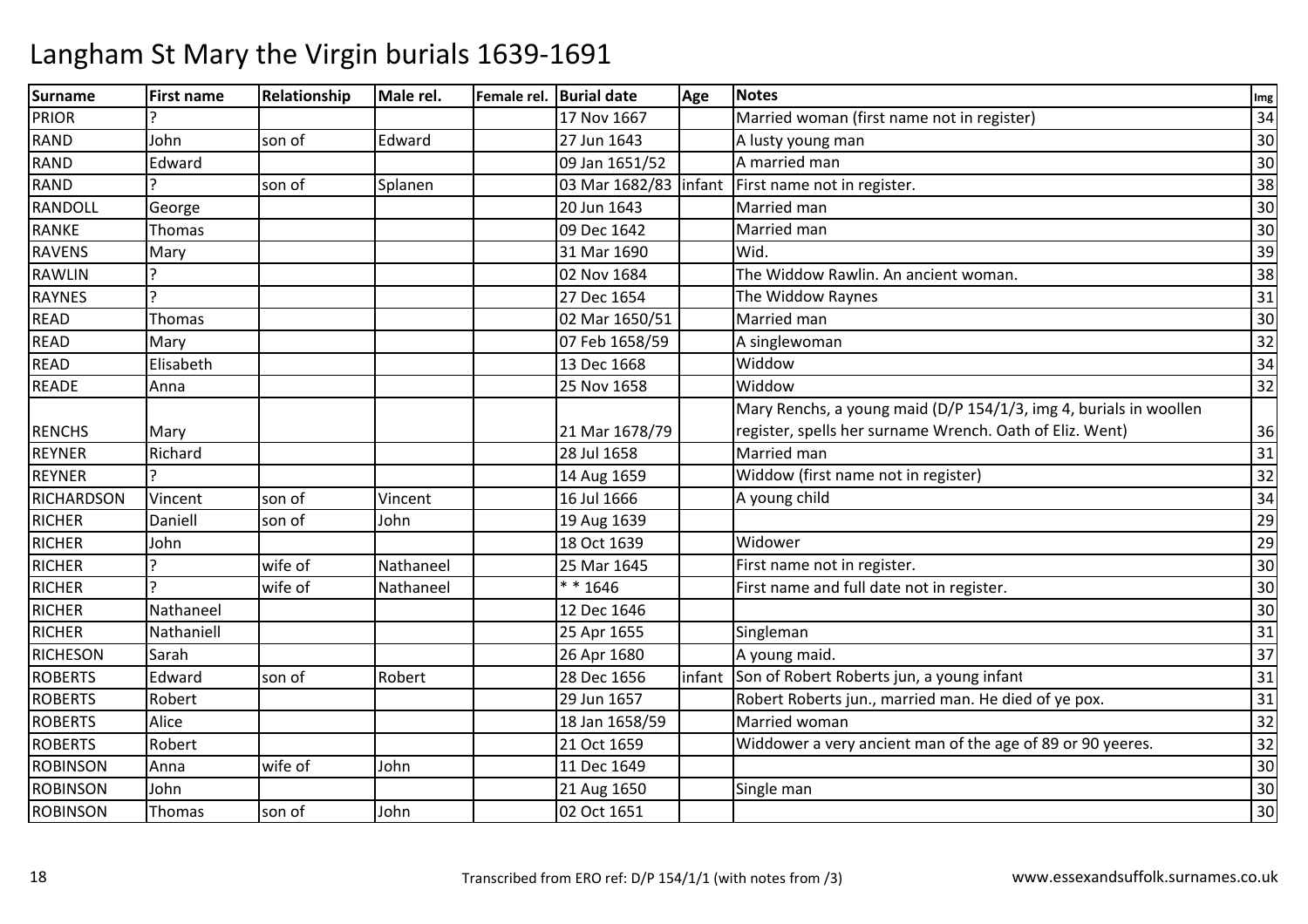| Surname         | <b>First name</b> | Relationship | Male rel. | Female rel. | <b>Burial date</b>      | Age    | <b>Notes</b>                                                              | Img             |
|-----------------|-------------------|--------------|-----------|-------------|-------------------------|--------|---------------------------------------------------------------------------|-----------------|
| <b>ROOT</b>     | Susanna           | dau of       | Robert    | Mary        | 31 Jan 1672/73          |        |                                                                           | 35              |
|                 |                   |              |           |             |                         |        |                                                                           |                 |
| <b>ROOT</b>     | Robert            |              |           |             | 18 May 1678             |        | A young man. Died of a fell of ? (cause of death given, but hard to read) | 35              |
| <b>ROOT</b>     | Mary              | wife of      | Robert    |             | 09 May 1682             |        | Widdow, the wife of (presumably just means "widow")                       | 38              |
| <b>ROOTE</b>    | John              | son of       | Robert    |             | 15 Dec 1661             |        |                                                                           | 33              |
| <b>RUDKIN</b>   | Mary              |              |           |             | 15 Apr 1640             |        | A young mayde                                                             | 29              |
| <b>RUDKIN</b>   |                   | wife of      | John      |             | 10 Jul 1643             |        | First name not in register.                                               | 30              |
| <b>RUDKIN</b>   | Susanna           |              |           |             | 16 May 1658             |        | Married woman                                                             | 31              |
| <b>RUDKIN</b>   | John              |              |           |             | 30 Apr 1678             |        | John Rudkin junior, married man                                           | 35              |
| <b>RUDKIN</b>   |                   | wife of      | John      |             | 07 Apr 1684             |        | First name not in register.                                               | 38              |
| <b>RUDKIN</b>   | John              |              |           |             | 27 May 1691             |        |                                                                           | 39              |
| <b>RUDKIN</b>   | Elizabeth         |              |           |             | 22 Jan 1691/92          | infant |                                                                           | 40              |
| <b>RUSSELES</b> | Henery            | son of       | Henery    | Susan       | 01 Apr 1682             |        | A child about 5 weekes old.                                               | 38              |
| <b>RUSSELES</b> | Nathanill         | son of       | Henery    |             | 04 Jan 1686/87          |        | A twin                                                                    | 39              |
| <b>RUSSELES</b> | James             | son of       | Henery    |             | 04 Jan 1686/87          |        | A twin                                                                    | 39              |
| <b>RUSSELS</b>  | Henry             | son of       | Henry     | Susan       | 21 Feb 1672/73          |        |                                                                           | 35              |
| <b>RUSSELS</b>  | William           | son of       | Henery    | Susan       | 19 Mar 1680/81   infant |        | An infant about 7 weekes old.                                             | $\overline{37}$ |
|                 |                   |              |           |             |                         |        | Married man who was thought to have dyed of a fall from a ladder ye       |                 |
| <b>RYE</b>      | Richard           |              |           |             | 05 Jun 1644             |        | (Thursday?) before                                                        | 30              |
| <b>RYE</b>      | John              |              |           |             | 01 Mar 1649/50          |        | John Rye senior, a married man                                            | 30              |
| <b>RYE</b>      | Mary              | widow of     | Richard   |             | 08 Sep 1663             |        |                                                                           | 33              |
| <b>RYE</b>      | Roger             |              |           |             | 24 Jan 1666/67          |        | A singleman                                                               | 34              |
| <b>RYE</b>      | Alice             |              |           |             | 02 Oct 1668             |        | Widdow                                                                    | 34              |
| <b>SACKET</b>   | Samuel            |              |           |             | 03 Sep 1682             |        | A married man.                                                            | 38              |
| <b>SADLER</b>   |                   | wife of      | John      |             | 23 Dec 1639             |        | First name not in register.                                               | 29              |
| SADLER          | Gideon            |              |           |             | 19 Jan 1650/51          |        | A married man                                                             | 30              |
| SADLER          | Elisabeth         | dau of       | Henery    | Mary        | 28 Apr 1658             |        |                                                                           | 31              |
| <b>SADLER</b>   | John              |              |           |             | 05 Aug 1668             |        | Married man                                                               | 34              |
|                 |                   |              |           |             |                         |        | A young man. (D/P 154/1/3, img 5, burials in woollen register, says oath  |                 |
| SADLER          | Henery            | son of       | Henery    |             | 26 Sep 1679             |        | made by Sarah Lay)                                                        | 36              |
| SADLER          | Raph              |              |           |             | 27 Oct 1679             |        | A married man. Died of the pox.                                           | 36              |
| <b>SADLER</b>   | ς                 | dau of       | John      |             | 30 Mar 1683             |        | infant   First name not in register.                                      | 38              |
|                 |                   |              |           |             |                         |        |                                                                           |                 |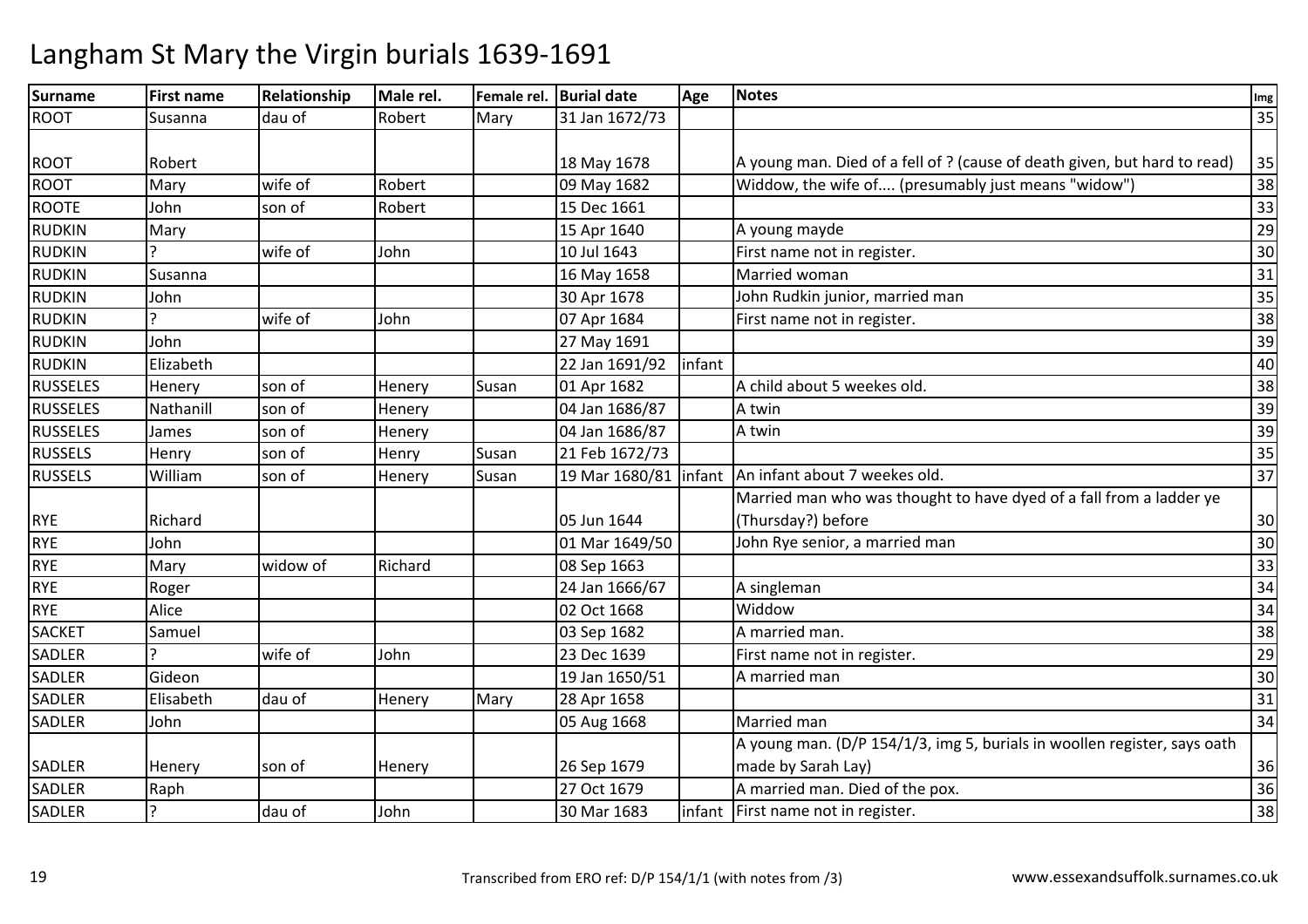| Surname         | <b>First name</b> | Relationship    | Male rel. |                 | Female rel. Burial date | Age | <b>Notes</b>                                                                                                                                                                                                              | Img |
|-----------------|-------------------|-----------------|-----------|-----------------|-------------------------|-----|---------------------------------------------------------------------------------------------------------------------------------------------------------------------------------------------------------------------------|-----|
| <b>SADLER</b>   | John              | son of          | John      | Susan           | 08 Jan 1683/84          |     | A child about six years old.                                                                                                                                                                                              | 38  |
| <b>SADLER</b>   | Abigail           |                 |           |                 | 02 Feb 1687/88          |     | Wid.                                                                                                                                                                                                                      | 39  |
| <b>SADLER</b>   | John              | child of        | John      |                 | 19 Dec 1689             |     | John and Abbigail Sadler, twin children of John Sadler                                                                                                                                                                    | 39  |
| <b>SADLER</b>   | Abbigail          | child of        | John      |                 | 19 Dec 1689             |     | John and Abbigail Sadler, twin children of John Sadler                                                                                                                                                                    | 39  |
| <b>SADLER</b>   | Mary              | child of        | John      | Elizabeth       | 28 Dec 1690             |     | Mary and Martha, twins of John & Elizabeth Sadler.                                                                                                                                                                        | 39  |
| <b>SADLER</b>   | Martha            | child of        | John      | Elizabeth       | 28 Dec 1690             |     | Mary and Martha, twins of John & Elizabeth Sadler.                                                                                                                                                                        | 39  |
| <b>SAGER</b>    | Richard           |                 |           |                 | 29 Apr 1690             |     |                                                                                                                                                                                                                           | 39  |
|                 |                   |                 |           |                 |                         |     | The burials in wool register (D/P 154/1/3 img 6) says "and another infant"<br>beside the entry for Elizabeth. Another child of the Salmon's was buried                                                                    |     |
| SALMON          | IEliz.            | dau of          | Will.     | Eliz.           | 27 Jun 1685             |     | that day, perhaps?                                                                                                                                                                                                        | 39  |
| SAWYER          | Grace             |                 |           |                 | 04 Apr 1639             |     | Singlewoman                                                                                                                                                                                                               | 29  |
| <b>SAYER</b>    |                   | dau of          | John      |                 | 02 Feb 1639/40          |     | A lame Girle (first name not in register)                                                                                                                                                                                 | 29  |
| <b>SAYER</b>    | John              |                 |           |                 | 23 Feb 1639/40          |     | Married man                                                                                                                                                                                                               | 29  |
| SAYER           | ς                 | child of        |           |                 | 26 Jan 1642/43          |     | A young childe of Widow Sayer                                                                                                                                                                                             | 30  |
|                 |                   |                 |           |                 |                         |     | Elizabeth daughter of the wife of William Baines who had her leg cut of<br>about a month before her death. (no surname in D/P 154/1/1 img 39<br>apart from her stepfather's, but /3, img 7, burials in wool gives Scolden |     |
| <b>SCOLDEN</b>  | Elizabeth         | stepdaughter of | William   |                 | 18 Jul 1687             |     | for Elizabeth)                                                                                                                                                                                                            | 39  |
| <b>SEABORNE</b> | Thomas            |                 |           |                 | 27 Apr 1685             |     |                                                                                                                                                                                                                           | 39  |
| <b>SEABORNE</b> | Mary              | relict of       | Thomas    |                 | 25 Feb 1691/92          |     | Relict of Thomas Seaborne, late Rector                                                                                                                                                                                    | 40  |
| <b>SEAGER</b>   | Will.             | son of          | Rich.     | <b>Bridgett</b> | 06 Jan 1684/85          |     |                                                                                                                                                                                                                           | 39  |
| <b>SEAMAN</b>   | Robt.             |                 |           |                 | 20 Sep 1644             |     | An ancient married man                                                                                                                                                                                                    | 30  |
| <b>SEBBORN</b>  | Edmund            |                 |           |                 | 04 Oct 1680             |     | A younge man                                                                                                                                                                                                              | 37  |
|                 |                   |                 |           |                 |                         |     | First name not in register. (D/P 154/1/3, img 6, burials in wool, says the                                                                                                                                                |     |
| <b>SEBBORN</b>  |                   | son of          | John      |                 | 18 Mar 1682/83   infant |     | child was stillborn)                                                                                                                                                                                                      | 38  |
| <b>SEBBORNE</b> | Thomas            |                 |           |                 | 14 Jun 1669             |     | Mr Thomas Sebborne, clarke                                                                                                                                                                                                | 34  |
| <b>SEWEL</b>    | Mary              |                 |           |                 | 25 Mar 1656             |     | Widdow                                                                                                                                                                                                                    | 31  |
| <b>SEWELL</b>   | Jonas             |                 |           |                 | 02 Dec 1642             |     | Married man                                                                                                                                                                                                               | 30  |
| SEWELL          | Sarah             | dau of          |           | Mary            | 09 Mar 1655/56          |     | Singlewoman. Daughter of Mary Sewell, widdow.                                                                                                                                                                             | 31  |
| <b>SEWELL</b>   | Priscilla         |                 |           |                 | 10 Jan 1659/60          |     | An ancient widdow                                                                                                                                                                                                         | 32  |
| <b>SHAW</b>     | Samuel            |                 |           |                 | 04 Jan 1678/79          |     | A young youth (burials in woollens oath register D/P 154/1/3, img 4, says<br>Grace Buckenham & Eliz. Page made oath).                                                                                                     | 36  |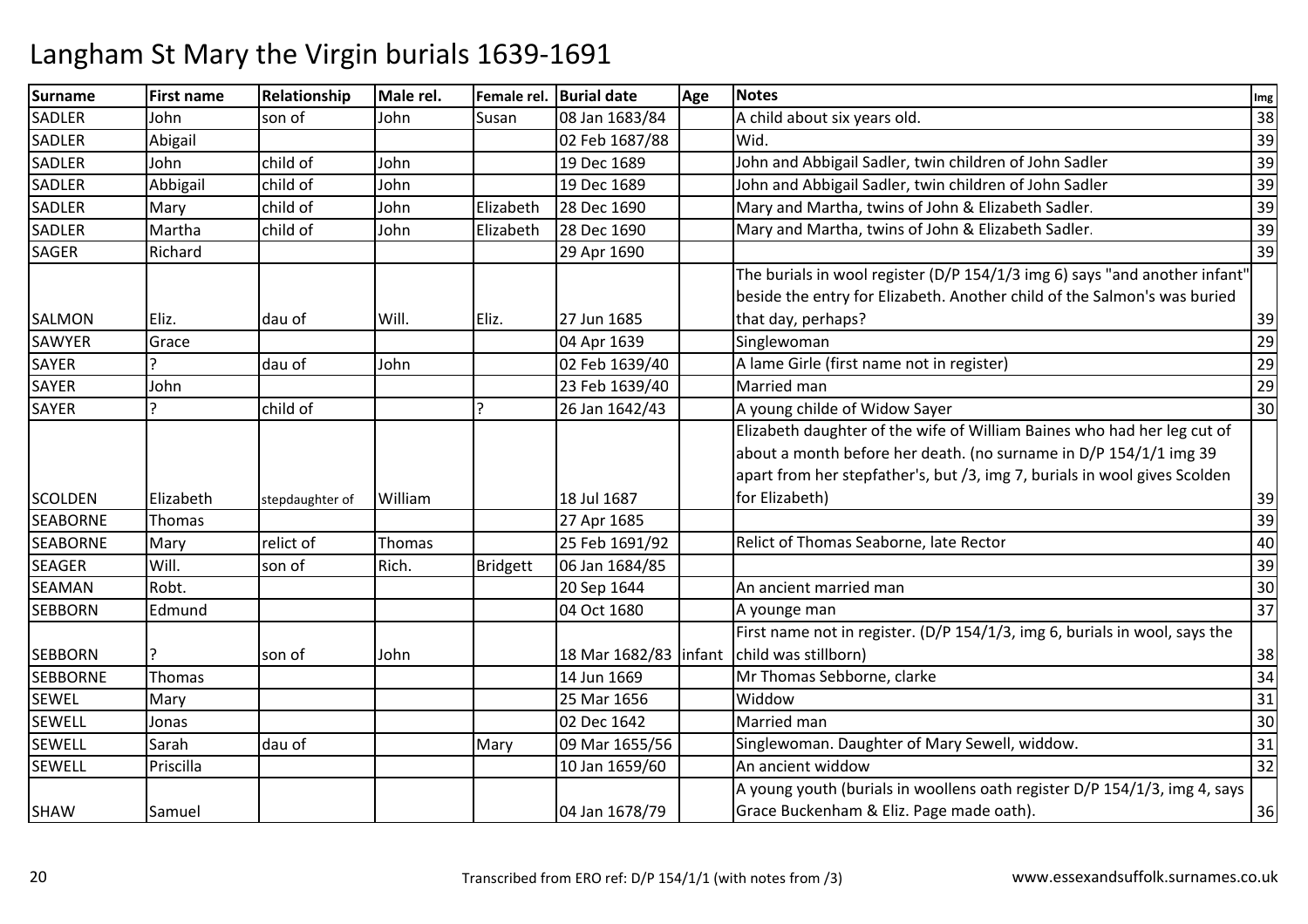| <b>Surname</b>       | <b>First name</b> | Relationship | Male rel. |       | Female rel. Burial date | Age    | <b>Notes</b>                                                                 | Img |
|----------------------|-------------------|--------------|-----------|-------|-------------------------|--------|------------------------------------------------------------------------------|-----|
| SHEARMAN             | Susan             |              |           |       | 27 Jun 1688             |        | An ancient wid.                                                              | 39  |
|                      |                   |              |           |       |                         |        | Mr William Skinner the only sonn and heire of Mr William Skinner of          |     |
|                      |                   |              |           |       |                         |        | Bockin deceased & Sarah his wife a very hopefull & delightfull child of the  |     |
| <b>SKINNER</b>       | William           | son of       | William   | Sarah | 27 Aug 1657             |        | age of 5 or 6 yeeres.                                                        | 31  |
| <b>SMITH</b>         | Sarah             | wife of      | John      |       | 05 Aug 1649             |        | Wife of John Smith junr                                                      | 30  |
| <b>SMITH</b>         | Dennis            |              |           |       | 20 Dec 1649             |        | A single woman                                                               | 30  |
| <b>SMITH</b>         | Hannah            | dau of       | John      |       | 13 Jul 1650             |        |                                                                              | 30  |
|                      |                   |              |           |       |                         |        | John Smith son of Thomas Holding's wife of Dedham formerly ye Widdow         |     |
| <b>SMITH</b>         | John              | son of       | Thomas    |       | 28 Jun 1656             |        | Smith.                                                                       | 31  |
| <b>SMITH</b>         |                   |              |           |       | 28 Aug 1656             |        | A married woman (first name not in register)                                 | 31  |
| <b>SMITH</b>         | Mary              | dau of       | John      |       | 06 Feb 1658/59          |        |                                                                              | 32  |
| <b>SMITH</b>         | William           |              |           |       | 02 Jun 1663             |        | An ancient man                                                               | 33  |
|                      |                   |              |           |       |                         |        | First name not in register. After the surname it says "an ancient wid" - the |     |
|                      |                   |              |           |       |                         |        | end of the last word is missing on the edge of the page. Not clear if it's   |     |
| <b>SMITH</b>         |                   |              |           |       | 08 Feb 1666/67          |        | widower or widow.                                                            | 34  |
| <b>SMITH</b>         | Ruben             |              |           |       | 19 Dec 1668             |        | Married man                                                                  | 34  |
| <b>SMITH</b>         | Mary              | wife of      | James     |       | 19 Mar 1684/85          |        | Abode: Dedham                                                                | 39  |
| <b>SMYTH</b>         | Grissild          | wife of      | John      |       | 01 Apr 1649             |        |                                                                              | 30  |
| <b>SMYTH</b>         | John              |              |           |       | 20 May 1680             |        | A married man.                                                               | 37  |
| <b>SOTHERWOOD</b>    |                   | infant of    | Edward    |       | 22 Nov 1639             |        | First name not in register.                                                  | 29  |
| <b>SOTHERWOOD</b>    |                   | wife of      | Edward    |       | 03 Dec 1639             |        | First name not in register.                                                  | 29  |
| <b>SOTHERWOOD</b>    | Sarah             | dau of       | John      |       | 09 Dec 1659             |        | Daughter of John Sotherwood deceased.                                        | 32  |
| <b>SOTHERWOOD</b>    | John              |              |           |       | 02 May 1660             |        | An ancient man who died suddenly                                             | 32  |
| <b>SOTHERWOOD</b>    | Elisabeth         |              |           |       | 24 Jan 1665/66          | infant |                                                                              | 34  |
| <b>SOTHERWOOD</b>    | John              |              |           |       | 08 May 1666             | infant |                                                                              | 34  |
| <b>SOTHERWOOD</b>    |                   |              |           |       | 06 Sep 1667             |        | Widdow (first name not in register)                                          | 34  |
| <b>SOTHERWOOD</b>    | Edward            |              |           |       | 02 Jun 1668             |        | Edward Sotherwood senior married man                                         | 34  |
| SOUTHERNEWOOD        | Mary              |              |           |       | 29 Aug 1691             |        |                                                                              | 40  |
| <b>SOWTHERNEWOOD</b> | Stephen           |              |           |       | 06 Nov 1687             |        | Abode: Boxted                                                                | 39  |
| <b>SPARROW</b>       | John              |              |           |       | 25 Feb 1668/69          |        | Singleman                                                                    | 34  |
| <b>STARLING</b>      |                   | dau of       | Robt.     |       | 03 Dec 1639             |        | First name not in register.                                                  | 29  |
| <b>STARLING</b>      |                   | wife of      | Robt.     |       | 05 Dec 1639             |        | First name not in register.                                                  | 29  |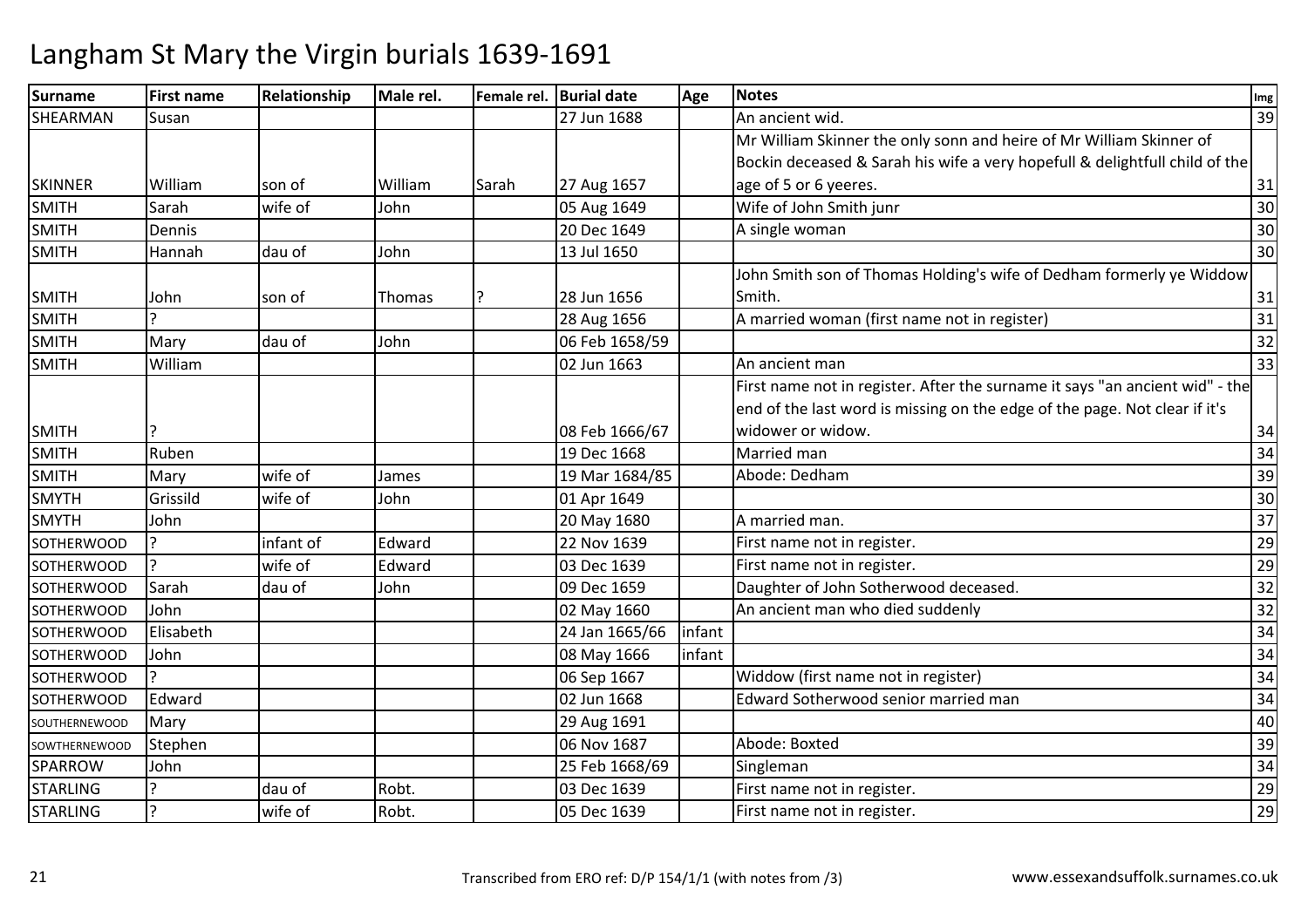| <b>Surname</b>                       | <b>First name</b> | Relationship | Male rel. |         | Female rel. Burial date    | Age            | <b>Notes</b>                                                                                                                                                            | Img      |
|--------------------------------------|-------------------|--------------|-----------|---------|----------------------------|----------------|-------------------------------------------------------------------------------------------------------------------------------------------------------------------------|----------|
| <b>STARLING</b>                      |                   | wife of      | William   |         | 09 Feb 1644/45             |                | First name not in register.                                                                                                                                             | 30       |
| <b>STARLING</b>                      | Jonas             |              |           |         | 17 Jun 1649                |                | Married man                                                                                                                                                             | 30       |
| <b>STARLING</b>                      | Richard           |              |           |         | 20 May 1649                |                | Married man                                                                                                                                                             | 30       |
| <b>STARLING</b>                      | Isaac             | son of       | Richard   |         | 25 Nov 1649                |                | Son of Richard Starling deceased                                                                                                                                        | 30       |
| <b>STARLING</b>                      | William           |              |           |         | 17 Apr 1655                |                | William Starling jun., a married man                                                                                                                                    | 31       |
| <b>STARLING</b>                      | William           |              |           |         | 01 Jul 1655                |                | William Starling senior, an ancient man                                                                                                                                 | 31       |
| <b>STARLING</b>                      | Rebecca           | dau of       |           |         | 19 Oct 1655                |                | Daughter of the Widdow Starl. (presumably abbreviated from Starling)                                                                                                    | 31       |
| <b>STARLING</b>                      | Susanna           |              |           |         | 04 Apr 1662                |                | A singlewoman                                                                                                                                                           | 33       |
| <b>STARLING</b>                      | Richard           |              |           |         | 24 Oct 1667                |                | Widdow Richard Starling (entry is confusing - should it be "Widow of<br>Richard Starling" or does it mean that Richard Starling was a widower?)                         | 34       |
| <b>STARLING</b>                      | Sarah             |              |           |         | 04 Dec 1668                |                | Singlewoman                                                                                                                                                             | 34       |
| <b>STARLING</b>                      | Elizabeth         | child of     | Charles   | Jane    | 13 Jan 1678/79             |                | A child of (first name & mother's name not in register, but they appear<br>in D/P 154/1/3, img 4, burials in woollen register. Oaths of Jane Starling &<br>Susan Jolly) | 36       |
| <b>STARLING</b>                      | William           |              |           |         | 19 May 1691                |                |                                                                                                                                                                         | 39       |
| <b>STARLING</b>                      | William           |              |           |         | 15 Aug 1691                |                |                                                                                                                                                                         | 40       |
| <b>STARLINGE</b><br><b>STARLINGE</b> | Charles           | dau of       | Robt.     |         | 08 Dec 1639<br>15 May 1684 |                | Another daughter of (refers to burial on 3 Dec 1639 of unnamed<br>daughter of Robt. Starling. Daughter unnamed in this entry too).<br>A married man.                    | 29<br>38 |
| <b>START</b>                         | Thomas            |              |           |         | 23 Oct 1664                |                | A young married man                                                                                                                                                     | 33       |
| <b>STEEL</b>                         | Thomas            |              |           |         | 09 Jan 1673/74             |                | A married man                                                                                                                                                           | 35       |
| <b>STEPHENS</b>                      | Robert            |              |           |         | 11 Aug 1690                |                |                                                                                                                                                                         | 39       |
| <b>STEPHENS</b>                      | Eliz.             |              |           |         | 13 Aug 1690                |                |                                                                                                                                                                         | 39       |
| <b>STEPHENS</b>                      | Daniell           |              |           |         | 27 Sep 1691                | infant         |                                                                                                                                                                         | 40       |
| <b>STEVENS</b>                       | Robert            |              |           |         | 05 May 1659                |                | A married woman                                                                                                                                                         | 32       |
| <b>STEVENS</b>                       |                   | widow of     | Robert    |         | 03 May 1661                |                | First name not in register                                                                                                                                              | 32       |
| <b>STEVENS</b>                       | Mary              | dau of       | Thomas    | Deborah | 12 Aug 1681                | 9 <sub>m</sub> | Beinge 3 quarters old                                                                                                                                                   | 37       |
| <b>STRINGER</b>                      |                   | wife of      | Walter    |         | 22 Dec 1663                |                | First name not in register.                                                                                                                                             | 33       |
| <b>STRINGER</b>                      | Thomasin          |              |           |         | 01 Feb 1690/91             |                | Wid.                                                                                                                                                                    | 39       |
| <b>STRINGER</b>                      | Hannah            |              |           |         | 19 Jul 1691                |                |                                                                                                                                                                         | 39       |
|                                      |                   |              |           |         |                            |                |                                                                                                                                                                         |          |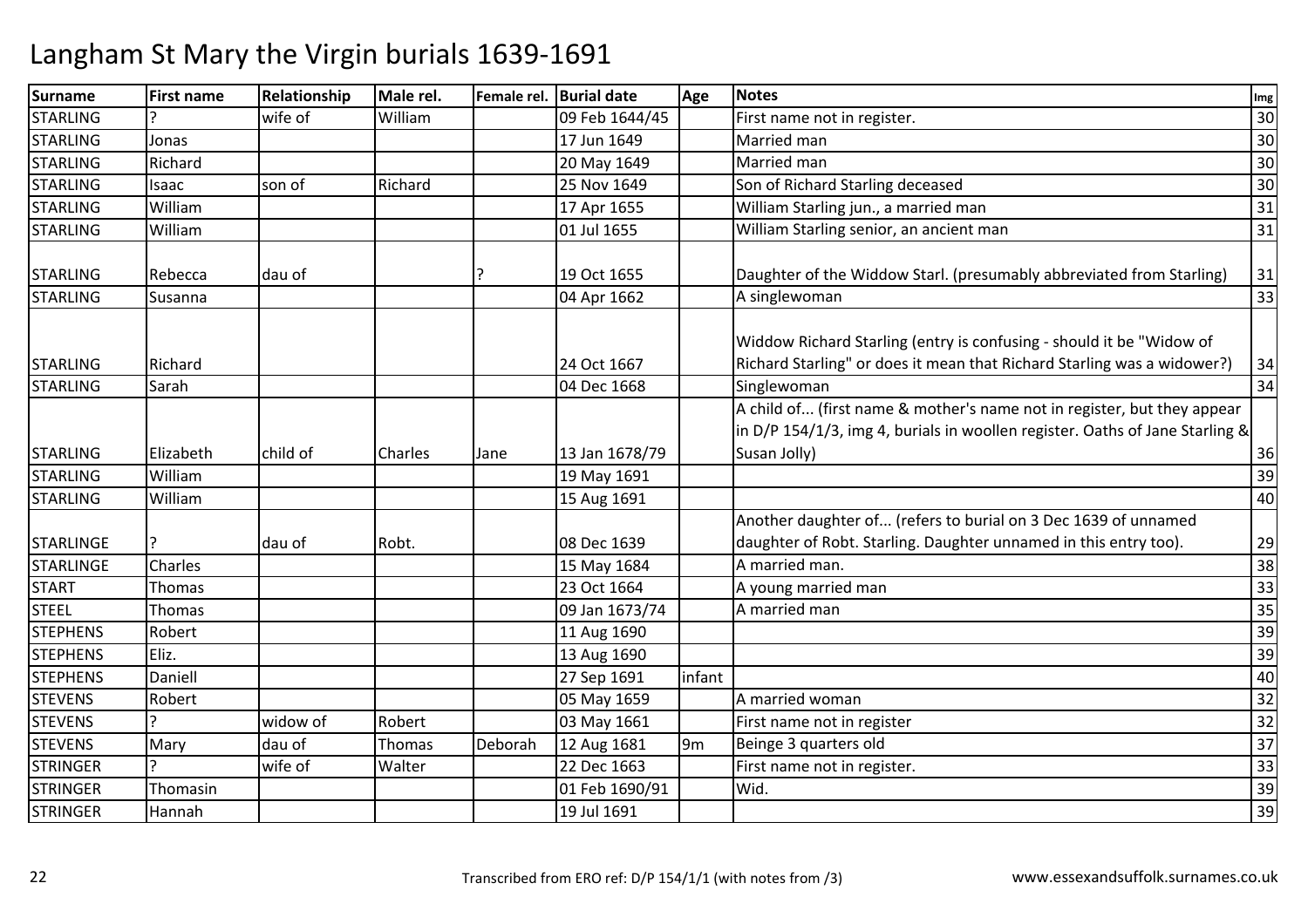| A married man<br><b>SUDDERWOOD</b><br>John<br>27 Dec 1681<br><b>TABUT</b><br>11 Oct 1649<br>Anna<br>dau of<br>Alice<br>Henery<br><b>TALBIT</b><br>08 Apr 1683<br>The Widdow Talbit. An ancient woman.<br><b>TALBIT</b><br>14 Oct 1683<br>A married man.<br>Henery | 38                               |
|-------------------------------------------------------------------------------------------------------------------------------------------------------------------------------------------------------------------------------------------------------------------|----------------------------------|
|                                                                                                                                                                                                                                                                   | 30<br>38<br>38<br>32<br>29<br>31 |
|                                                                                                                                                                                                                                                                   |                                  |
|                                                                                                                                                                                                                                                                   |                                  |
|                                                                                                                                                                                                                                                                   |                                  |
| <b>TALBOT</b><br>20 Oct 1660<br>Henery Talbot senr married man<br>Henery                                                                                                                                                                                          |                                  |
| <b>TANNER</b><br>Elizabeth<br>Widow<br>14 Apr 1639                                                                                                                                                                                                                |                                  |
| A married man<br><b>TANNER</b><br>John<br>29 May 1655                                                                                                                                                                                                             |                                  |
| <b>TANNER</b><br>Elizabeth<br>20 Sep 1673<br>Singlewoman                                                                                                                                                                                                          | 35                               |
| 10 Oct 1662<br>A singleman<br><b>TAYLOUR</b><br>William                                                                                                                                                                                                           | $\overline{33}$                  |
| <b>THURSTON</b><br>Elizabeth<br>14 Sep 1689<br>Abode: Dedham                                                                                                                                                                                                      | 39                               |
| Married man<br><b>THURSTONE</b><br>18 Nov 1640<br>Edward                                                                                                                                                                                                          | 29                               |
| <b>THURSTONE</b><br>01 Jun 1652<br>An ancient maid.<br>Joane                                                                                                                                                                                                      | 30                               |
| <b>THURSTONE</b><br>Elisabeth<br>wife of<br>02 Jun 1654<br>Wife of Steven Thurstone the younger<br>Steven                                                                                                                                                         | 31                               |
| Singlewoman. Daughter of Steven Thurstone sen.<br>dau of<br><b>THURSTONE</b><br>Anna<br>07 Jul 1656<br>Steven                                                                                                                                                     | 31                               |
| Steven Thurstone senr married man<br><b>THURSTONE</b><br>Steven<br>05 Jun 1661                                                                                                                                                                                    | 32                               |
| A widdow woman<br>17 Jun 1661<br><b>THURSTONE</b><br>Anna                                                                                                                                                                                                         | 32                               |
| Mr Edward Ticler? A married man (surname difficult to read in D/P                                                                                                                                                                                                 |                                  |
| 154/1/1, but appears to be Tyler in D/P 154/1/3, img 5, burials in woollen                                                                                                                                                                                        |                                  |
| TICLER?<br>15 Nov 1680<br>register)<br>Edward                                                                                                                                                                                                                     | 37                               |
| TILL<br>Mary<br>20 Oct 1656<br>A singlewoman                                                                                                                                                                                                                      | 31                               |
| A married woman<br><b>TOULSON</b><br>01 Dec 1661<br>Anna                                                                                                                                                                                                          | 32                               |
| <b>TOULSON</b><br>Widdower<br>William<br>30 Jan 1661/62                                                                                                                                                                                                           | 33                               |
| <b>TURNER</b><br>Elisabeth<br>06 Sep 1661<br>A singlewoman                                                                                                                                                                                                        | 32                               |
| Mr Edward Ticler? A married man (surname difficult to read in D/P                                                                                                                                                                                                 |                                  |
| 154/1/1, but appears to be Tyler in D/P 154/1/3, img 5, burials in woollen                                                                                                                                                                                        |                                  |
| Edward<br>15 Nov 1680<br>register)<br><b>TYLER</b>                                                                                                                                                                                                                | 37                               |
| 8 Son of William Umfrevile. Gent. A youth of 8 yeeres old.<br><b>UMFREVILE</b><br>William<br>Georg<br>son of<br>08 Sep 1663                                                                                                                                       | $\overline{33}$                  |
| Mis Isabel Umfrevile. A younge gent maid who dyed at Boxted Hall.<br><b>UMFREVILE</b><br>Isabel<br>11 Nov 1681                                                                                                                                                    | 37                               |
| Mr William Umfreville Esquire. An ancient married gent man. (D/P                                                                                                                                                                                                  |                                  |
| 154/1/3, img 5, says he was buried in the chancel)<br>William<br>29 Aug 1679<br><b>UMFREVILLE</b>                                                                                                                                                                 | 36                               |
| John<br>child of<br>26 Jul 1639<br>A young childe of Christopher Vinne, gent.<br><b>VINNE</b><br>Christopher                                                                                                                                                      | $\overline{29}$                  |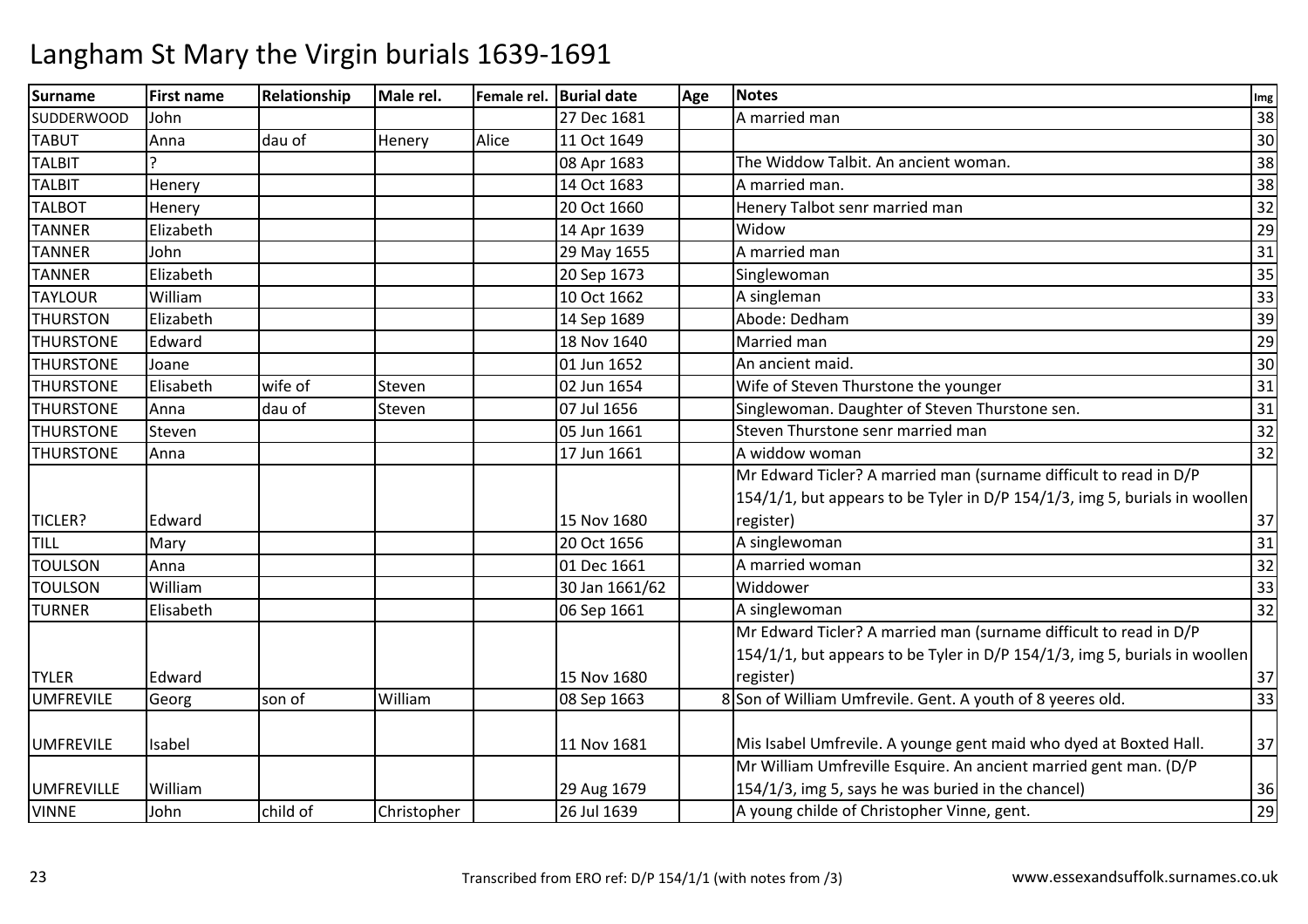| Surname        | <b>First name</b> | Relationship | Male rel.     | Female rel. Burial date | Age | <b>Notes</b>                                                             | Img |
|----------------|-------------------|--------------|---------------|-------------------------|-----|--------------------------------------------------------------------------|-----|
|                |                   |              |               |                         |     | A married man. (Surname spelt Waillin in D/P 154/1/1, but Wayland in     |     |
| <b>WAILLIN</b> | Robert            |              |               | 06 Apr 1682             |     | $/3$ , img 5)                                                            | 38  |
| <b>WALL</b>    | William           | servant of   |               | 25 Mar 1639             |     | William Martin, singleman, servant to Mr Wall                            | 29  |
| <b>WALL</b>    | Nicholas          |              |               | 09 Jun 1648             |     | Gent. An ancient pfessor of Religion                                     | 30  |
| <b>WALL</b>    | Elisabeth         | relict of    | Nicholas      | 18 Jun 1649             |     | Ye relict of Nicholas Wall, gent.                                        | 30  |
| <b>WALL</b>    | Elisabeth         | dau of       | Bartholomew   | 05 Jan 1657/58          |     | 16 A very hopefull young maiden of 16 yeers old.                         | 31  |
| <b>WALL</b>    | John              | son of       | Dan.          | 20 Mar 1663/64          |     | Son of Mr Dan. Wall                                                      | 33  |
| <b>WALL</b>    | Anna              | wife of      | Bartholomew   | 07 Aug 1666             |     | Wife of Bartholomew Wall, gent.                                          | 34  |
|                |                   |              |               |                         |     | Gent of Blakenham in Suffolk & late of this parish. Buried on Easter     |     |
| <b>WALL</b>    | Bartholomew       |              |               | 31 Mar 1673             |     | Monday.                                                                  | 35  |
| <b>WALL</b>    | Susannah          | dau of       | Bartholomew   | 24 Jan 1690/91          |     | Daughter of Bartholomew Wall, late of Langham.                           | 39  |
| <b>WARD</b>    |                   | wife of      | John          | 14 Jun 1656             |     | First name not in register.                                              | 31  |
| <b>WARD</b>    | Elizabeth         |              |               | 08 Apr 1687             |     | An ancient maid.                                                         | 39  |
| <b>WARNER</b>  | Joseph            |              |               | 14 Sep 1639             |     | Married man                                                              | 29  |
|                |                   |              |               |                         |     | Wife of ye foresayd Joseph Warner (first name not in register. Refers to |     |
| <b>WARNER</b>  |                   | wife of      | Joseph        | 21 Sep 1639             |     | burial on 14 Sep 1639 of Joseph Warner, married man)                     | 29  |
| <b>WARNER</b>  | C                 | child of     | Samuel        | 08 Mar 1639/40          |     | A young child of (first name not in register)                            | 29  |
| <b>WARNER</b>  | Rose              | wife of      | <b>Thomas</b> | 10 Feb 1640/41          |     |                                                                          | 29  |
| <b>WARNER</b>  | Thomas            | son of       | <b>Thomas</b> | 31 Jul 1641             |     | A young childe                                                           | 30  |
| <b>WARNER</b>  | Prudence          | wife of      | <b>Thomas</b> | 01 Dec 1642             |     |                                                                          | 30  |
| <b>WARNER</b>  |                   |              |               | 13 Jul 1643             |     | <b>Widow Warner</b>                                                      | 30  |
|                |                   |              |               |                         |     | An ancient married man: Vir pbus (short for vir pluribus? "Pluribus" -   |     |
| <b>WARNER</b>  | Thomas            |              |               | 29 Nov 1645             |     | many- might refer to his age)                                            | 30  |
|                |                   |              |               |                         |     | Grace Warner sen., widdow Thomas Warner (and a word which appears        |     |
| <b>WARNER</b>  | Grace             | widow of     | Thomas        | 18 Jun 1649             |     | to be in Latin, but it's hard to read. Possibly "Plaus")                 | 30  |
| <b>WARNER</b>  | Elisabeth         | wife of      | Samuel        | 17 Oct 1655             |     |                                                                          | 31  |
| <b>WARNER</b>  | Anna              | wife of      | John          | 03 Sep 1657             |     |                                                                          | 31  |
| <b>WARNER</b>  | Daniell           |              |               | 01 Jan 1657/58          |     | Married man                                                              | 31  |
| <b>WARNER</b>  | Anna              |              |               | 12 Jun 1665             |     | Widdow                                                                   | 34  |
| <b>WARNER</b>  | Thomas            |              |               | 15 Mar 1666/67          |     | A married man                                                            | 34  |
| <b>WARNER</b>  | Thomas            |              |               | 15 Sep 1667             |     | A youth                                                                  | 34  |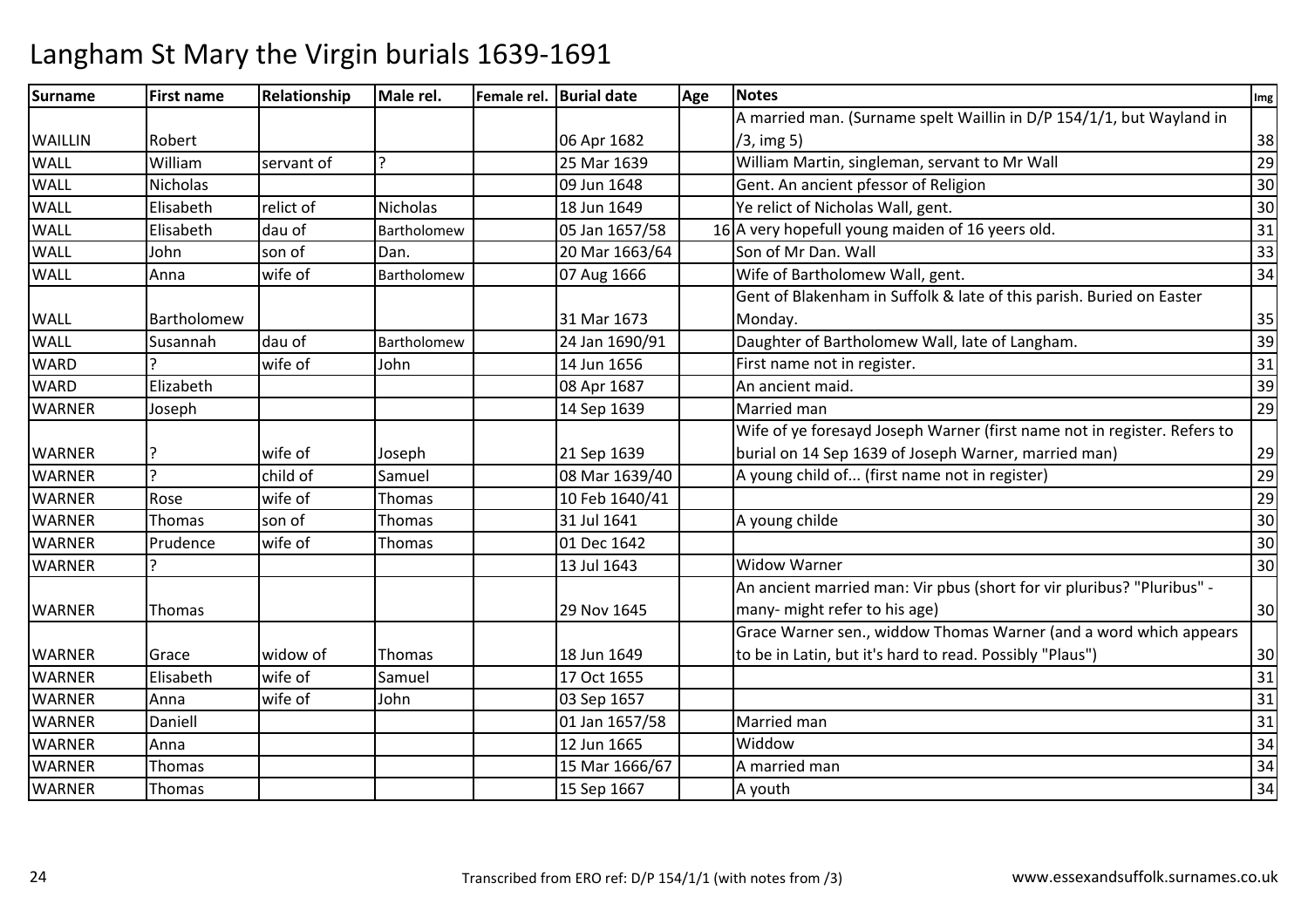| Surname         | <b>First name</b> | Relationship | Male rel. |       | Female rel. Burial date | Age | <b>Notes</b>                                                               | Img             |
|-----------------|-------------------|--------------|-----------|-------|-------------------------|-----|----------------------------------------------------------------------------|-----------------|
|                 |                   |              |           |       |                         |     |                                                                            |                 |
|                 |                   |              |           |       |                         |     | The burials in woollens oath register D/P 154/1/3, img 4, spells her first |                 |
| <b>WARNER</b>   | Lidda             | wife of      | Samuel    |       | 02 Jan 1678/79          |     | name Lidea and says Grace Buckenham & Eliz. Page made oath.                | 36              |
| <b>WARNER</b>   | Rebeccah          |              |           |       | 04 Jun 1689             |     |                                                                            | 39              |
| <b>WARNNER</b>  | Samuel            | son of       | Samuel    | Sarah | 06 Feb 1680/81          |     | About 2 weeckes old.                                                       | $\overline{37}$ |
| <b>WATS</b>     | Samuel            | son of       | Barthol.  |       | 29 Jun 1664             |     |                                                                            | 33              |
| <b>WATSON</b>   |                   | wife of      | John      |       | 08 Feb 1680/81          |     |                                                                            | $\overline{37}$ |
| <b>WATSON</b>   | John              |              |           |       | 18 Jan 1683/84          |     | A married man.                                                             | 38              |
|                 |                   |              |           |       |                         |     | A married man. (Surname spelt Waillin in D/P 154/1/1, but Wayland in       |                 |
| <b>WAYLAND</b>  | Robert            |              |           |       | 06 Apr 1682             |     | $/3$ , img 5)                                                              | 38              |
| <b>WAYLING</b>  |                   |              |           |       | 04 Oct 1686             |     | The Wid. Wayling. Being an ancient woman.                                  | 39              |
| <b>WEBB</b>     | Sarah             |              |           |       | 03 Nov 1653             |     | Married woman                                                              | 31              |
| <b>WEBB</b>     | Mary              | dau of       | John      |       | 20 May 1661             |     |                                                                            | $\overline{32}$ |
| <b>WELLOCK</b>  | Mary              | wife of      | Ralph     |       | 30 Apr 1649             |     | Wife of Ralph Wellock junr                                                 | 30              |
| <b>WELLOCK</b>  | Deborah           | wife of      | Ralph     |       | 07 May 1649             |     | Wife of Ralph Wellock senior                                               | 30              |
| <b>WELLOCK</b>  | William           |              |           |       | 14 May 1649             |     | Married man                                                                | 30              |
| <b>WELLOCK</b>  | Mary              | widow of     | John      |       | 12 Jan 1650/51          |     |                                                                            | 30              |
| <b>WELLOCK</b>  | Alice             | dau of       | Jeofry    |       | 15 Jan 1651/52          |     |                                                                            | 30              |
| <b>WELLOCK</b>  | Robert            |              |           |       | 30 Nov 1655             |     | Robert Wellock senr an aged man                                            | $\overline{31}$ |
| <b>WELLOCK</b>  | Grace             |              |           |       | 20 Dec 1657             |     | Married woman                                                              | $\overline{31}$ |
| <b>WELLOCK</b>  | Mary              |              |           |       | 14 Apr 1661             |     | Married woman                                                              | 32              |
| <b>WELLOCK</b>  |                   | dau of       | Will.     |       | 24 Jun 1667             |     | First name not in register.                                                | $\overline{34}$ |
| <b>WELLOCKE</b> |                   | infant of    | William   |       | 22 Jun 1640             |     | First name not in register.                                                | $\overline{29}$ |
| <b>WENLOCK</b>  | Lucye             | dau of       | John      |       | 08 Nov 1641             |     | Daughter of John Wenlock, Gent.                                            | 30              |
| <b>WENLOCK</b>  | John              | son of       |           |       | 17 Jun 1655             |     | Singleman, son of Mr Wenlock                                               | 31              |
| <b>WENLOCK</b>  | Ralph             |              |           |       | 24 Apr 1657             |     | Ralph Wenlock senr, a married man                                          | 31              |
| <b>WENLOCK</b>  | Jeoffry           |              |           |       | 10 May 1664             |     | A married man                                                              | $\overline{33}$ |
| <b>WENLOCK</b>  | Mary              | dau of       | Jeoffry   |       | 26 May 1664             |     |                                                                            | $\overline{33}$ |
| <b>WENLOCK</b>  | Lucye             | wife of      | John      |       | 09 Aug 1666             |     | Wife of John Wenlock, gent.                                                | $\overline{34}$ |
| <b>WENLOCK</b>  | Lucius            | child of     | Richard   | Jane  | 05 Feb 1672/73          |     | One of ye twins of Mr Richard Wenlock & Jane his wife                      | 35              |
|                 |                   |              |           |       |                         |     | Son of Mr Richard Wenlock & Jane his wife. (D/P 154/1/3, img 5, says       |                 |
| <b>WENLOCK</b>  | Michael           | son of       | Richard   | Jane  | 27 Apr 1679             |     | oath made by Eliz. Cole)                                                   | 36              |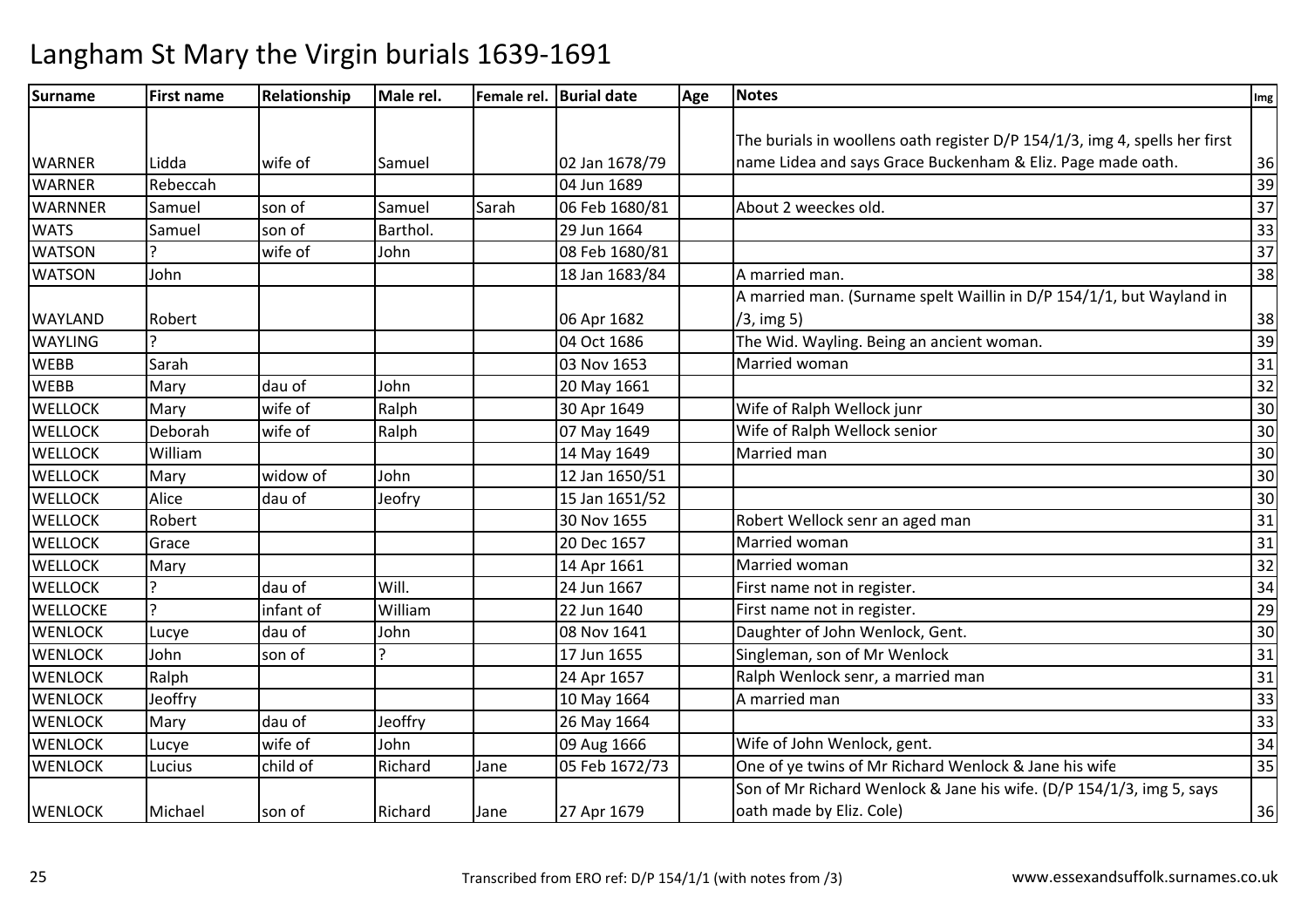| <b>Surname</b> | <b>First name</b> | Relationship | Male rel. |       | Female rel. Burial date | Age | <b>Notes</b>                                                             | Img             |
|----------------|-------------------|--------------|-----------|-------|-------------------------|-----|--------------------------------------------------------------------------|-----------------|
|                |                   |              |           |       |                         |     | Mr John Wenlock. Gent. (D/P 154/1/3, img 5, burials in woollen register, |                 |
| <b>WENLOCK</b> | John              |              |           |       | 02 Jul 1679             |     | 79 says Susan Jolly made oath).                                          | 36              |
| <b>WENLOCK</b> | Robert            | son of       | Raph      | Anne  | 22 Oct 1679             |     | Being about 8 yeares of age.                                             | 36              |
|                |                   |              |           |       |                         |     | A married man. Died (cause of death given in register, but impossible to |                 |
| <b>WENLOCK</b> | Raph              |              |           |       | 11 Nov 1679             |     | read as it's faded and on the edge of the page)                          | 36              |
| <b>WENLOCK</b> | Daltan            | son of       | Richard   | Jan   | 22 Nov 1679             |     | Son of Mr Richard Wenlock and Jan (presumably Jane). About 7 years.      | 36              |
|                |                   |              |           |       |                         |     | The Widdow Wenlock the wife of Raph (first name appears in D/P           |                 |
| <b>WENLOCK</b> | An                | wife of      | Raph      |       | 03 Feb 1680/81          |     | 154/1/3, img 5, burials in woollen register)                             | 37              |
| <b>WENLOCK</b> |                   |              |           |       | 01 Sep 1681             |     | The Widdow Wenlock. A very ancient woman.                                | $\overline{37}$ |
| <b>WENLOCK</b> | Thomas            |              |           |       | 16 Oct 1681             |     | A younge youth                                                           | 37              |
| <b>WENLOCK</b> | Ralph             | son of       | Ralph     |       | 06 May 1685             |     | A felo de se.                                                            | 39              |
| <b>WENT</b>    | Mary              | dau of       | Robert    | Marye | 23 Aug 1649             |     |                                                                          | 30              |
| <b>WENT</b>    | Thomas            |              |           |       | 21 Dec 1658             |     | 17 A youth of 17 ye.                                                     | 32              |
| <b>WENT</b>    | Mary              |              |           |       | 05 Jun 1664             |     | A married woman                                                          | 33              |
| <b>WENT</b>    | Susanna           |              |           |       | 08 Apr 1668             |     | Singlewoman                                                              | 34              |
| <b>WENT</b>    | Thomas            |              |           |       | 30 Jul 1678             |     | A married man                                                            | 35              |
| <b>WENT</b>    | Anna              | wife of      | John      |       | 12 Oct 1679             |     |                                                                          | 36              |
| <b>WENT</b>    | James             |              |           |       | 30 Sep 1680             |     | A married man.                                                           | 37              |
| <b>WENT</b>    | Thomas            |              |           |       | 06 May 1681             |     | 76 A married man.                                                        | 37              |
| <b>WENT</b>    | Robert            |              |           |       | 22 Mar 1683/84          |     | An ancient married man.                                                  | 38              |
| <b>WENT</b>    | Mary              | dau of       | John      |       | 06 Oct 1684             |     |                                                                          | 38              |
| <b>WENT</b>    | Eliz.             |              |           |       | 25 Apr 1685             |     | Wid.                                                                     | 39              |
| <b>WENT</b>    | Thomas            |              |           |       | 04 Aug 1690             |     |                                                                          | 39              |
| <b>WENTT</b>   |                   |              |           |       | 20 Jan 1686/87          |     | The Widow Wentt. A blynd woman.                                          | 39              |
| <b>WHITE</b>   | Abigail           |              |           |       | 19 Apr 1663             |     | Singlewoman                                                              | 33              |
| WILE[SY]       | Elizabeth         |              |           |       | 19 Dec 1690             |     | Last letter of surname unclear - Wiles or Wiley?                         | $\overline{39}$ |
| <b>WILES</b>   | Jane              |              |           |       | 16 Mar 1639/40          |     | Widowe                                                                   | 29              |
| <b>WILES</b>   | <sup>-</sup>      | wife of      | Richard   |       | 30 Jan 1642/43          |     | First name not in register.                                              | 30              |
| <b>WILES</b>   | Margaret          |              |           |       | 25 Jan 1652/53          |     | Single woman                                                             | 31              |
| <b>WILES</b>   |                   | wife of      | Richard   |       | 12 Aug 1655             |     | First name not in register.                                              | 31              |
| <b>WILES</b>   | Elisabeth         |              |           |       | 07 Jun 1664             |     | Singlewoman                                                              | 33              |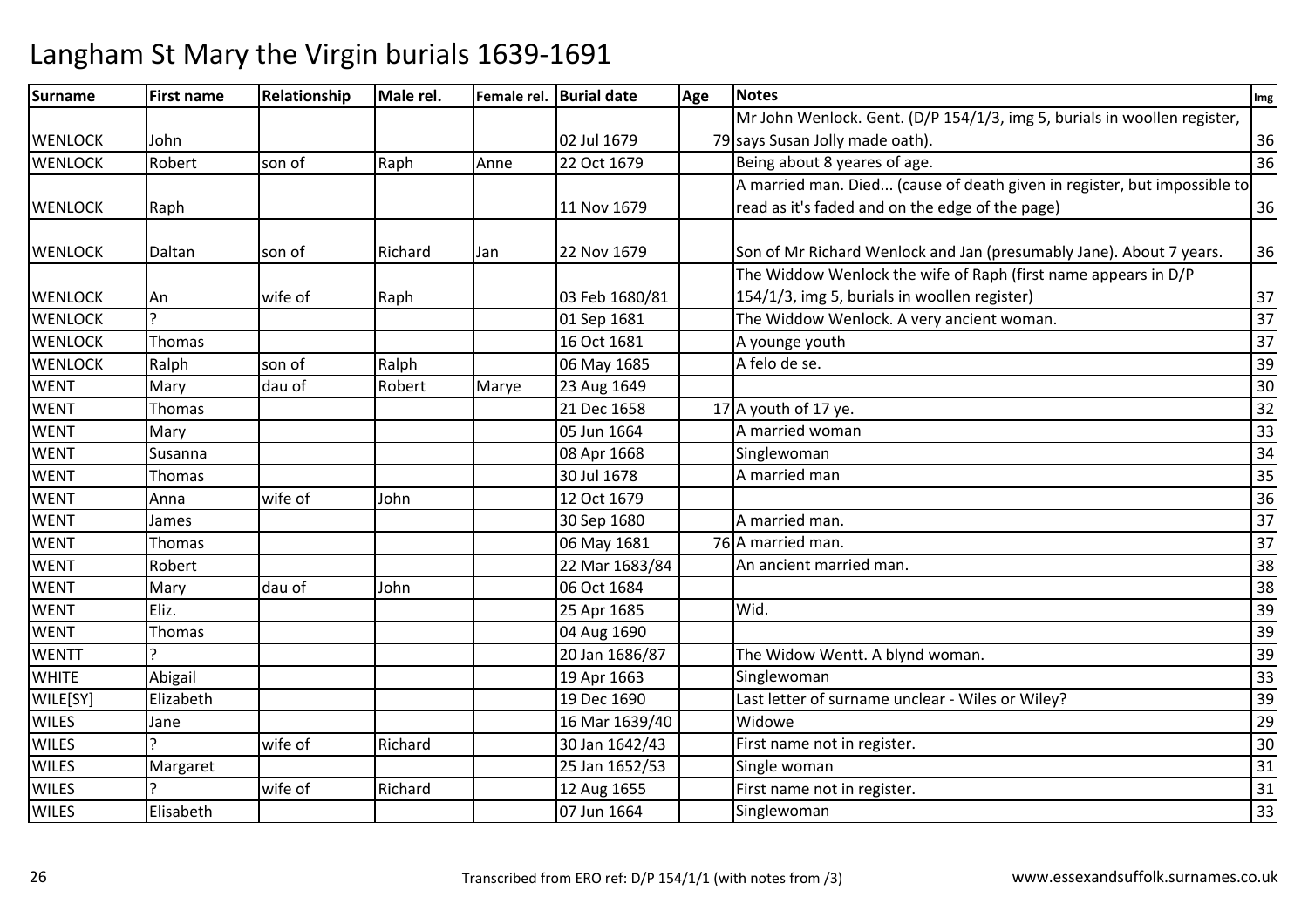| Surname       | <b>First name</b> | Relationship | Male rel. |        | Female rel. Burial date | Age    | <b>Notes</b>                                                               | Img |
|---------------|-------------------|--------------|-----------|--------|-------------------------|--------|----------------------------------------------------------------------------|-----|
| <b>WILES</b>  | Susannah          |              |           |        | 10 Jan 1689/90          |        |                                                                            | 39  |
| <b>WILES</b>  | Elizabeth         |              |           |        | 25 May 1690             |        |                                                                            | 39  |
|               |                   |              |           |        |                         |        | D/P 154/1/3, img 5, burials in woollen register, says Elizabeth Went made  |     |
| <b>WILSON</b> | Elizabeth         | wife of      | Mark      |        | 26 Aug 1679             |        | oath.                                                                      | 36  |
| <b>WINCOL</b> | Spring            | child of     | Spring    |        | 14 Apr 1690             | infant | An infant child of Spring Wincol, gent.                                    | 39  |
| <b>WINDEN</b> | Sarah             | dau of       | Daniell   | Mary   | 20 Jan 1687/88          |        |                                                                            | 39  |
| <b>WOOD</b>   | Joseph            | son of       | Mathew    |        | 26 Jun 1664             |        |                                                                            | 33  |
| <b>WOOD</b>   | Mathew            |              |           |        | 22 Aug 1664             |        | A married man                                                              | 33  |
|               |                   |              |           |        |                         |        | The Widdow Wood, an ancient woman (first name not in D/P 154/1/1,          |     |
|               |                   |              |           |        |                         |        | but appears in D/P 154/1/3, img 4, burials in woollen register. Eliz.      |     |
| <b>WOOD</b>   | <b>Damaris</b>    |              |           |        | 28 Jan 1678/79          |        | Warner & Eliz. Went made oath).                                            | 36  |
| <b>WOOD</b>   | Matthew           |              |           |        | 12 Nov 1681             |        | A married man.                                                             | 37  |
|               |                   |              |           |        |                         |        | First name not in register. (D/P 154/1/3, img 6, burials in wool, says the |     |
| <b>WOOD</b>   | 7                 | dau of       | Matthew   |        | 14 Jan 1682/83          | child  | child was unbaptized)                                                      | 38  |
|               |                   |              |           |        |                         |        | Mary Renchs, a young maid (D/P 154/1/3, img 4, burials in woollen          |     |
| <b>WRENCH</b> | Mary              |              |           |        | 21 Mar 1678/79          |        | register, spells her surname Wrench. Oath of Eliz. Went)                   | 36  |
| <b>WRIGHT</b> | Anne              |              |           |        | 08 Oct 1648             |        | Widow. (note in Latin, hard to read: Sarep *issima).                       | 30  |
| <b>WRIGHT</b> | Simon             |              |           |        | 01 Mar 1691/92          |        |                                                                            | 40  |
| <b>YELL</b>   | Anna              | wife of      | Robert    |        | 13 Aug 1657             |        |                                                                            | 31  |
| <b>YELL</b>   |                   | son of       | Robert    |        | 15 Mar 1657/58          |        | First name not in register.                                                | 31  |
| <b>YELL</b>   | Elisabeth         |              |           |        | 03 Mar 1666/67          |        | A married woman                                                            | 34  |
| <b>YELL</b>   | Robert            |              |           |        | 29 May 1681             |        | An ancient married man, about 76                                           | 37  |
| YELL          |                   |              |           |        | 10 Nov 1684             |        | The Widdow Yell. An ancient woman.                                         | 38  |
| <b>YOUNG</b>  |                   |              |           |        | 11 Dec 1660             |        | The widdow Young (first name not in register)                              | 32  |
| <b>YOUNG</b>  | Lucia             | dau of       | John      |        | 03 May 1686             |        |                                                                            | 39  |
| <b>YOUNG</b>  | John              | son of       | Thomas    | Earlse | 31 Aug 1686             |        | Being a singell man.                                                       | 39  |
| <b>YOUNG</b>  | John              |              |           |        | 16 Dec 1689             |        |                                                                            | 39  |
|               |                   |              |           |        |                         |        | First name not in register but appears in D/P 154/1/3, img 3, burials in   |     |
| YOUNGE        | Mary              | dau of       | John      | Lucy   | 02 Feb 1678/79          | infant | woollen register. Oaths of Mary How and John Youngs.                       | 36  |
| YOUNGE        | William           | son of       | Thomas    | Alce   | 27 Nov 1679             | 3m     | Beinge a quarter old (3 months)                                            | 36  |
|               |                   |              |           |        |                         |        | First name not in register D/P 154/1/1, but appears in D/P 154/1/3, img 5, |     |
| YOUNGE        | Will.             | son of       | Thomas    |        |                         |        | 24 Jan 1680/81   infant   burials in woollen register.                     | 37  |